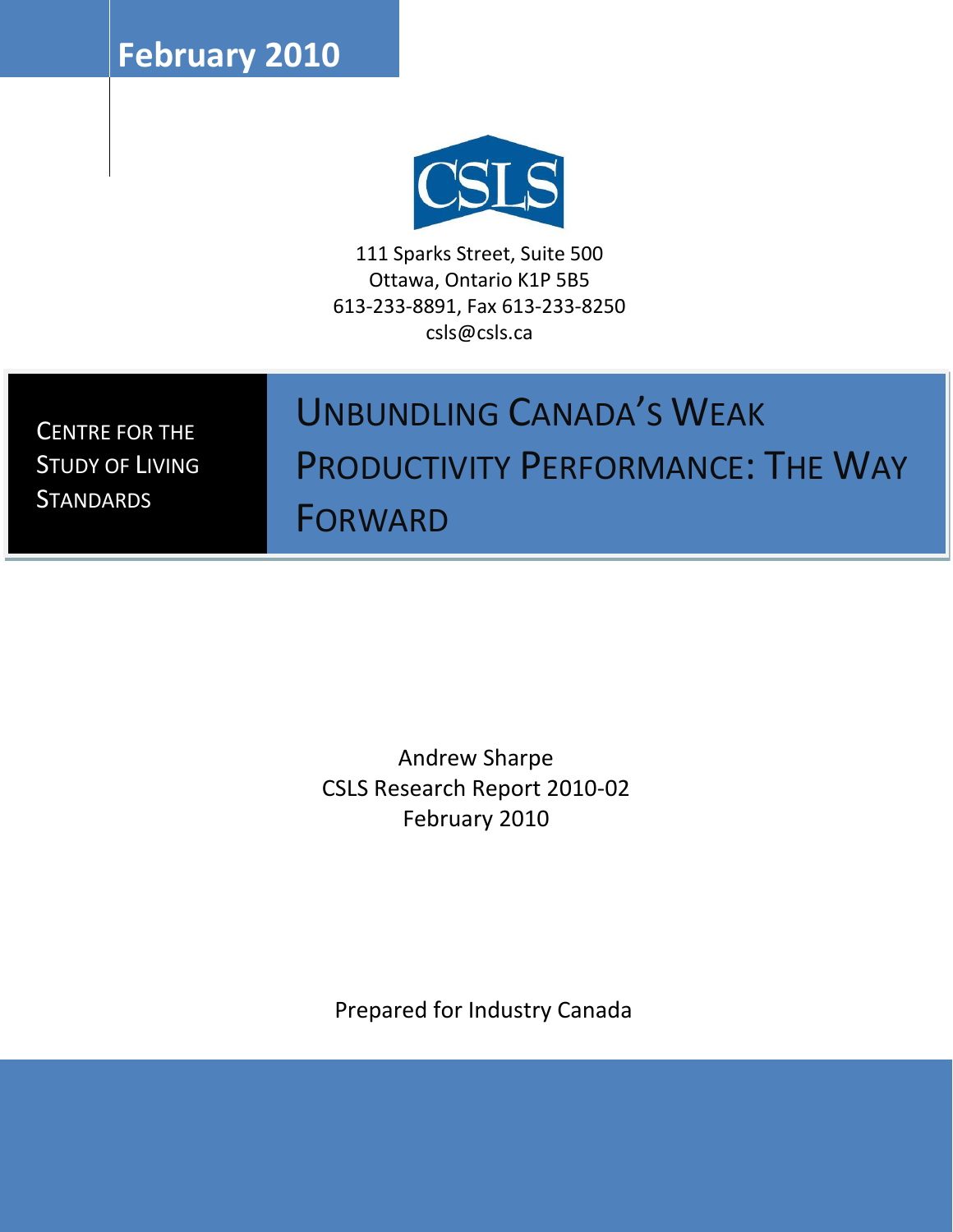# **Unbundling Canada's Weak Productivity Performance: The Way Forward**

# **Table of Contents**

| B. Unbundling Weak Productivity Growth in Canada Since 200015          |  |
|------------------------------------------------------------------------|--|
|                                                                        |  |
|                                                                        |  |
|                                                                        |  |
|                                                                        |  |
|                                                                        |  |
|                                                                        |  |
|                                                                        |  |
|                                                                        |  |
|                                                                        |  |
|                                                                        |  |
| II. Review of the Findings of CSLS and McKinsey Productivity Studies28 |  |
|                                                                        |  |
|                                                                        |  |
|                                                                        |  |
|                                                                        |  |
|                                                                        |  |
|                                                                        |  |
|                                                                        |  |
|                                                                        |  |
| III. A Framework for a Research Agenda to Unbundle Weak Productivity   |  |
|                                                                        |  |
|                                                                        |  |
|                                                                        |  |
|                                                                        |  |
|                                                                        |  |
|                                                                        |  |
|                                                                        |  |
| B. The Identification of Knowledge Gaps and Research Strategies and    |  |
|                                                                        |  |
|                                                                        |  |
|                                                                        |  |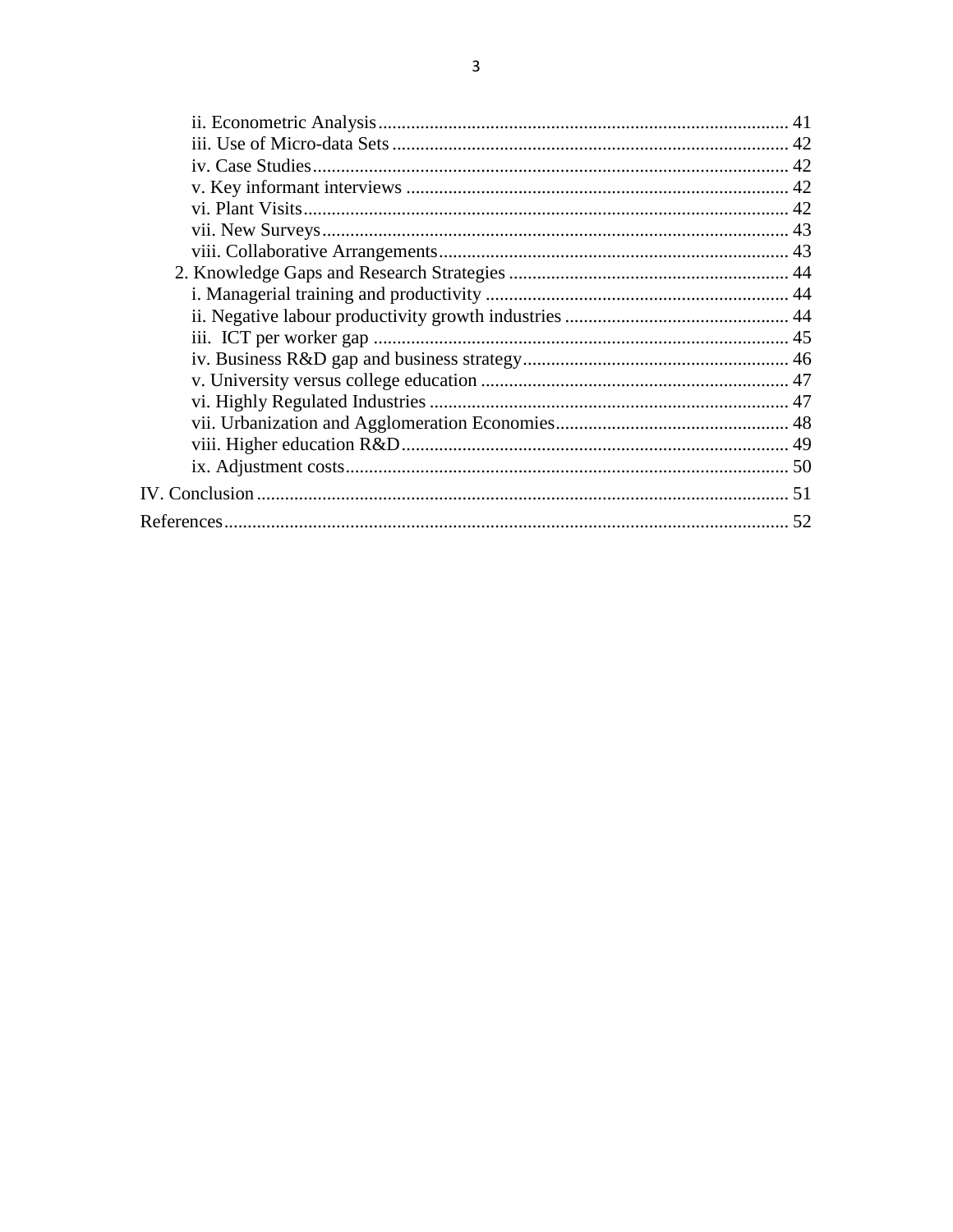# **Unbundling Canada's Weak Productivity Performance: The Way Forward**

### <span id="page-3-0"></span>**Abstract**

This report aims to accomplish three objectives: provide an assessment of Canada's productivity performance; provide a synthesis of the productivity studies conducted by the Centre for the Study of Living Standards (CSLS) and the McKinsey Global Institute; and develop a framework for unbundling slow productivity growth in Canada and the widening productivity gap with the United States.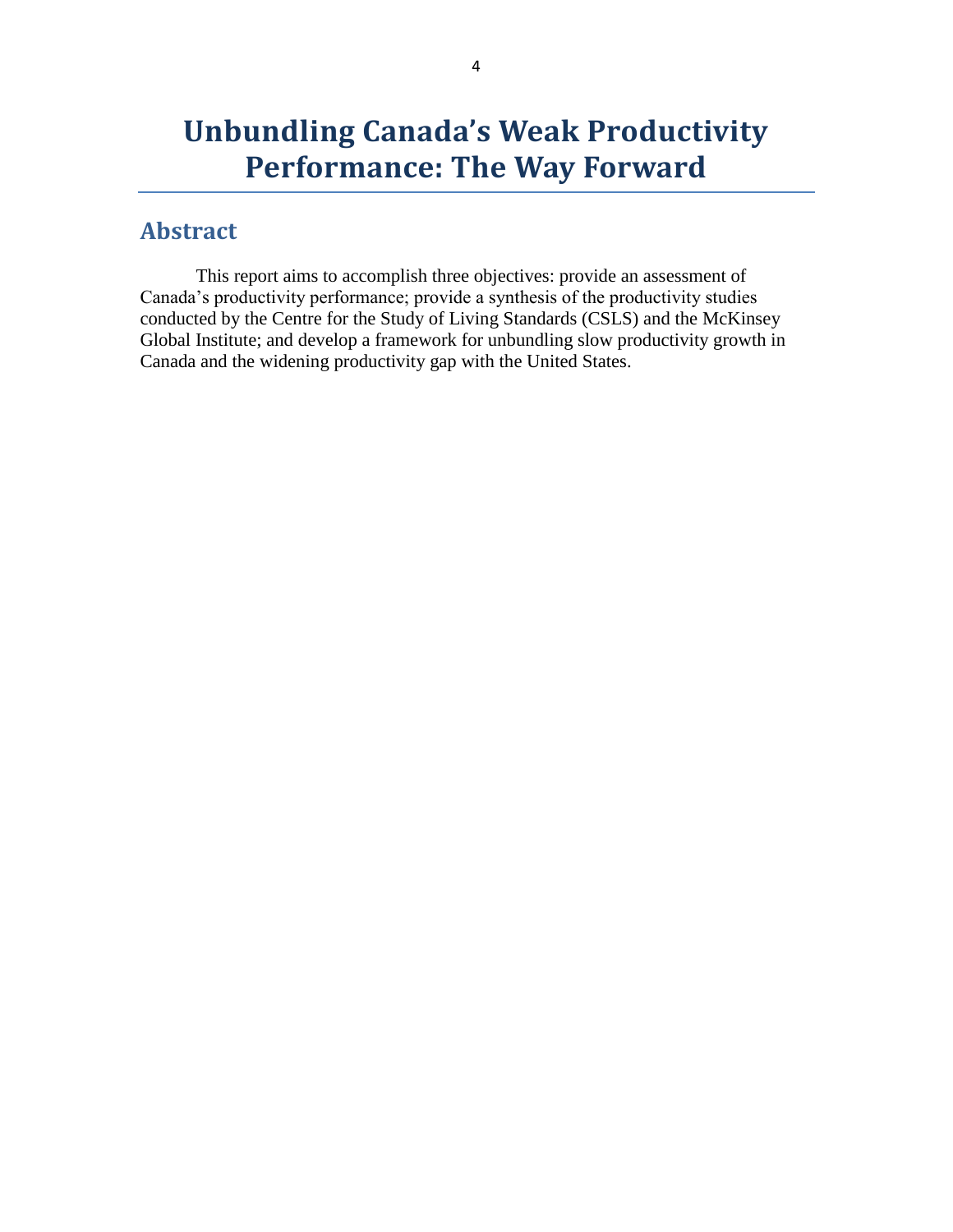# **Unbundling Canada's Weak Productivity Performance: The Way Forward**

### <span id="page-4-0"></span>**Executive Summary**

The objective of the paper is to assist Industry Canada in putting in place a research program to understand better the role of government marketplace framework policies and other industry-specific factors in the productivity performance of Canadian industries relative to their US counterparts. It is well recognized that analytical work seeking a better understanding of the determinants of industry-specific productivity performance is crucial for the development of effective marketplace framework policy reforms. A successful policy-research program requires research priorities to be set, investigation strategies to be thought out and elaborated, and collaborative arrangements with outside stakeholders to be established.

This report aims to accomplish three objectives: provide an assessment of Canada's productivity performance; provide a synthesis of the productivity studies conducted by the Centre for the Study of Living Standards (CSLS) and the McKinsey Global Institute; and develop a framework for unbundling slow productivity growth in Canada and the widening productivity gap with the United States.

Canada's labour productivity growth has been weak in recent years, both from an historical and international perspective. Labour productivity growth in Canada between 2000 and 2007 averaged 1.0 per cent per year, well below the annual average growth of 1.5 per cent recorded between 1973 and 2000 and below the 4.0 per cent per year recorded during the golden era of 1947-1973. Canada's performance also stands in stark contrast to that of the United States, where labour productivity grew by 2.5 per cent per year over the 2000-2007 period. Canada's post-2000 productivity performance was weak not only relative to the United States and to earlier periods, but also relative to other OECD countries. Indeed, the Conference Board/GGDC (Groningen Growth and Development Centre) total economy database places Canada 21 out of 30 OECD countries in terms of labour productivity growth over the 2000-2007 period and 27 in the 1973-2000 period.

In 2008, Canada's business sector output per hour stood at only 73.5 per cent the US level, down from 82.5 per cent in 2000. The lackluster productivity performance of Canada relative to the United States was fuelled by weak multifactor productivity (MFP) growth in Canada relative to the United States. An industry decomposition suggests that while the mining and oil and gas sector in Canada pulled down aggregate labour productivity growth because of its negative labour productivity growth since 2000, this effect was outweighed by the effect of reallocating labour from lower productivity level industries to the higher productivity level mining and oil and gas industry. The key change from previous periods was the decline in the importance of the manufacturing sector, with labour productivity growth in this industry since 2000 lower than in previous periods and 2000-2007 (from 2.9 per cent in 1973-2000 to 1.1 per cent in 2000-2007), in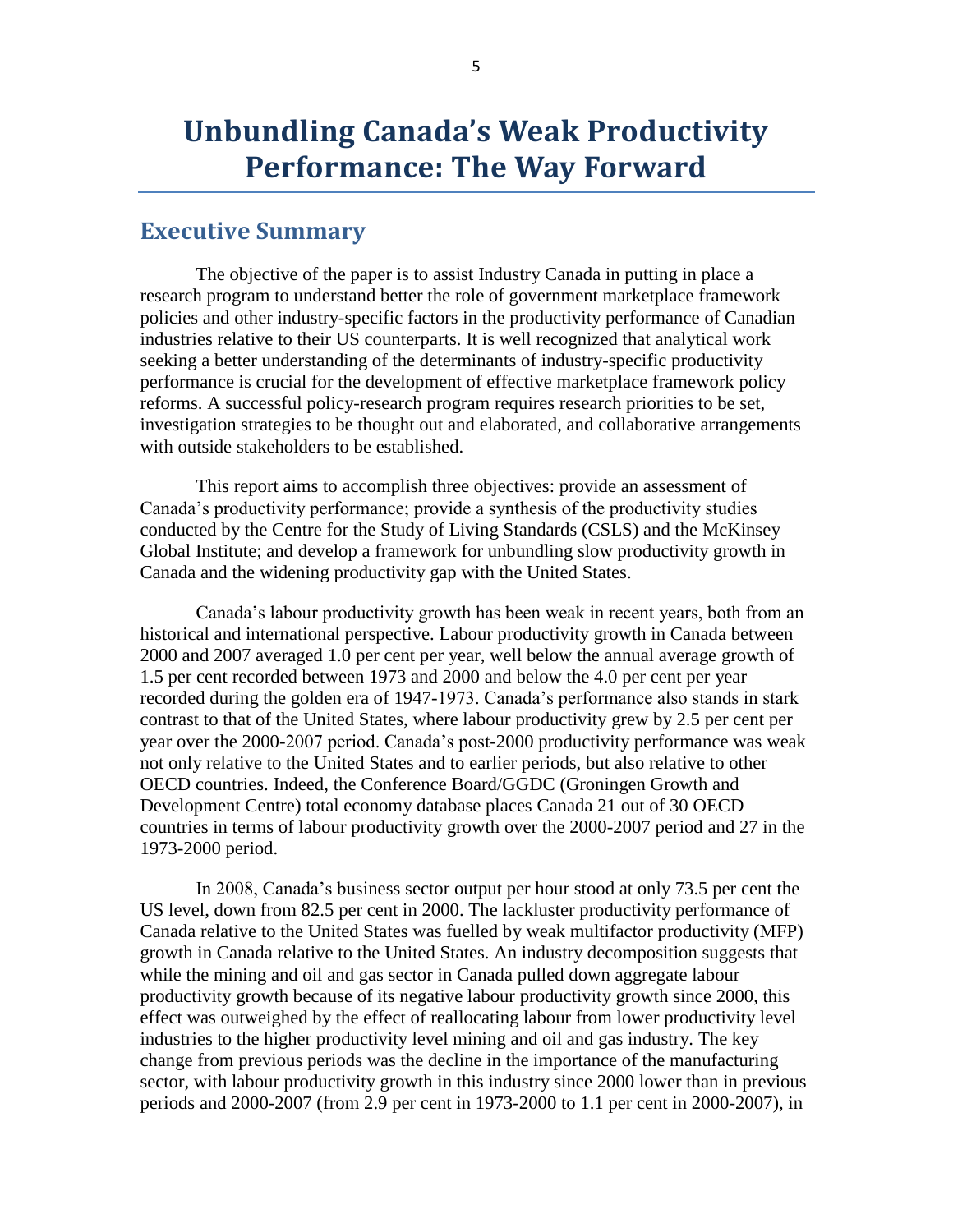addition to the negative effect of the decline in hours worked in this above-average productivity level industry.

New data on provincial MFP also provide interesting insights. Over the 1997- 2007 period, both labour productivity and MFP growth were lowest in Alberta. The poor performance of Alberta was fuelled by its large mining and oil and gas sector, but was not restricted to this sector. In contrast, Newfoundland and Labrador experienced the largest increase in labour productivity and MFP of all provinces over the period. The mining and oil and gas sector was also at the centre of the story, but unlike in Alberta it boosted rather than deflated labour productivity and MFP growth in the province.

In recent years the CSLS has undertaken a number of studies on various aspects of productivity. These studies can be classified into a number of areas: measurement issues, policy, productivity drivers, industry studies, and studies related to productivity and well-being.

A number of common themes can be traced through the research undertaken at the CSLS. Fundamentally, almost all CSLS research is based on an empirical, rather than a theoretical, approach. Whereas academic research often sets out to test a theory, CSLS research more often seeks out patterns by comparing trends in productivity over time or across provinces, industries, or countries. A second distinguishing feature of the CSLS approach is that most research is oriented towards providing practical policy recommendations. Finally, CSLS research generally tries to situate productivity within the broader context of living standards and economic and social well-being. At the core of the mission of the CSLS is the notion that productivity is an important driver of economic and social well-being, but that it is only one of many drivers. Many policies to improve productivity may have undesirable effects on well-being, and CSLS research often highlights such tradeoffs.

The McKinsey Global Institute (MGI) was founded with the objective of analyzing international productivity levels from both economic and management perspectives. In 2008 MGI released a study focusing on Canada entitled *Breaking Away from the Pack: Enhancing Canada's Global Competitiveness*. This study sought to stimulate discussion on what Canada and its companies could do to improve their ability to innovate and thus become more competitive globally. McKinsey identified three key elements of innovation: flexible and dynamic capital markets; collaboration between the public and private sectors; and cultural encouragement of innovation. In each of these areas they made recommendations to improve innovation, including by restructuring capital markets, enabling greater collaboration between stakeholders, and providing more encouragement to successful entrepreneurs.

In the productivity area, the ground left to be covered by research is extremely large. Given the breadth in possible research areas, results can best be obtained with a clearly defined research agenda. For such an agenda to develop, an overarching question or framework is needed. This question should not only set the objective of the research agenda, but also help to prioritize research projects needed to achieve this objective. In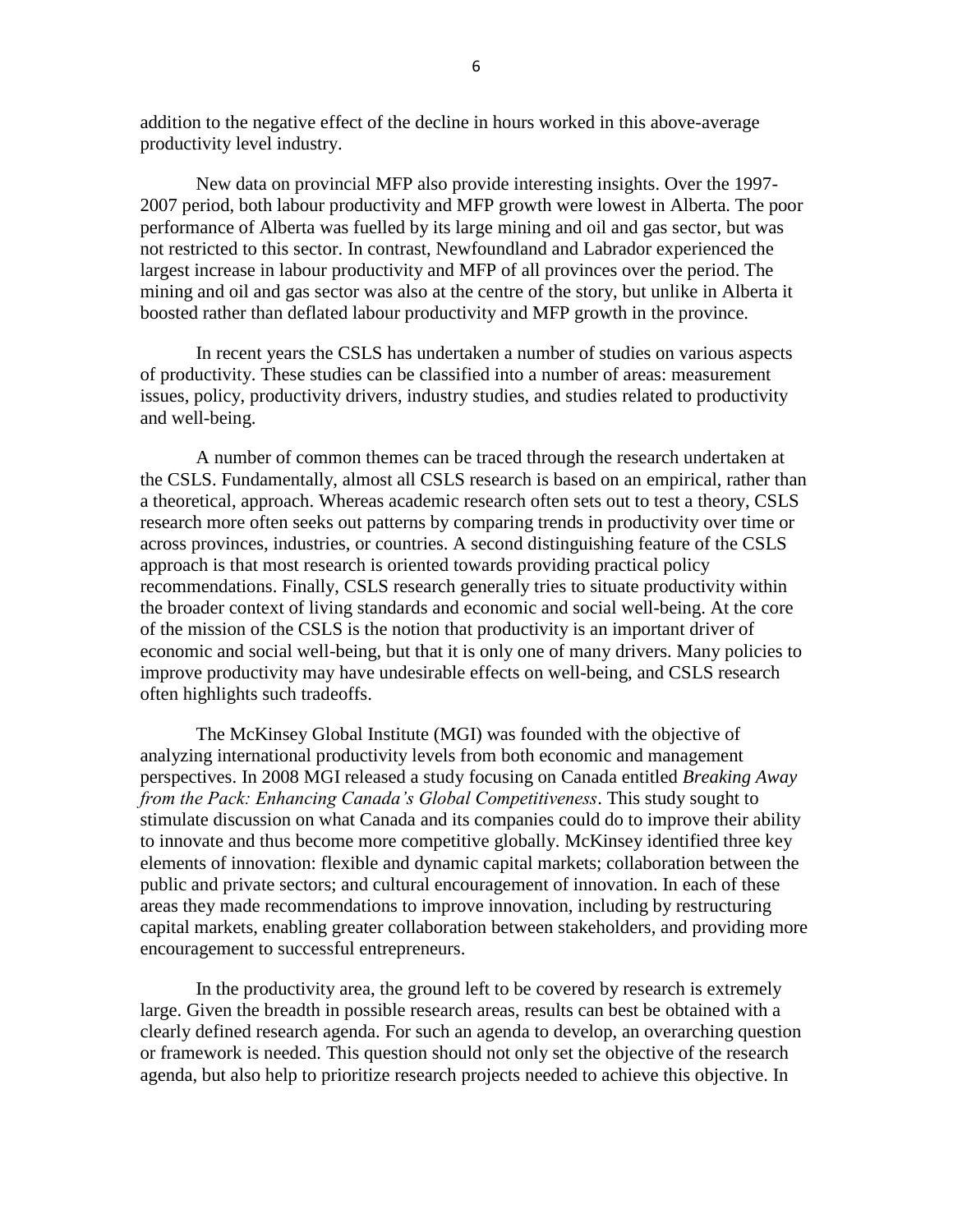terms of an overarching research question on productivity in Canada we propose the following:

What explains Canada's slow productivity growth relative to the United States since 1980 and the ensuing widening of the productivity gap?

The framework is articulated in five phases. First, the overarching research question is posed. This then leads to the research diagnostic phase where steps are taken to identify the salient characteristics or key stylized facts of the situation. The research diagnostic phase includes five components: mismeasurement linked to data issues; decompositions, that is the disaggregation of aggregate labour productivity growth along various dimensions including within industry/reallocation effects, by industry, and by province or region; the identification of the proximate sources of labour productivity growth through growth accounting, an assessment of the drivers of productivity growth; and an assessment of the macro and micro economic framework policies influencing productivity growth.

The key findings from the diagnostic phase then lead to the identification of key knowledge gaps to be addressed through research. The CSLS identified nine important knowledge gaps:

- Relative to the United States, Canada has a smaller share of managers with university education, particularly business training at both the undergraduate and graduate levels. This situation has been suggested as a factor contributing to lower relative productivity levels in this country.
- In Canada, a few industries display long-term negative productivity growth. In modern economies, there are few if any examples of technical regress. This means that in the industries that experience negative labour productivity growth according to the official statistics, mismeasurement issues are likely to be at play and may affect the relative ranking of Canada's productivity performance.
- A key stylized fact that emerged from the diagnosis of Canada's labour productivity gap with the United States is the much lower level of ICT investment and capital stock per worker in Canada relative to the United States. The reasons for this situation represent a major knowledge gap in our understanding of the differences in productivity drivers between the two countries.
- The gap in business expenditure on R&D intensity (BERD) accounts for the entire gap in total economy or gross (expenditure on R&D intensity (GERD) between Canada and the United States. Given the importance of BERD for productivity growth, explaining this gap is of particular importance.
- Canada has a significantly smaller proportion of university graduates than the United States, but a larger proportion of post-secondary graduates. A key knowledge gap is the difference in the overall quality and quantity of human capital possessed by a typical university graduate compared to a typical community college graduate and how it may impact the Canada/US productivity gap.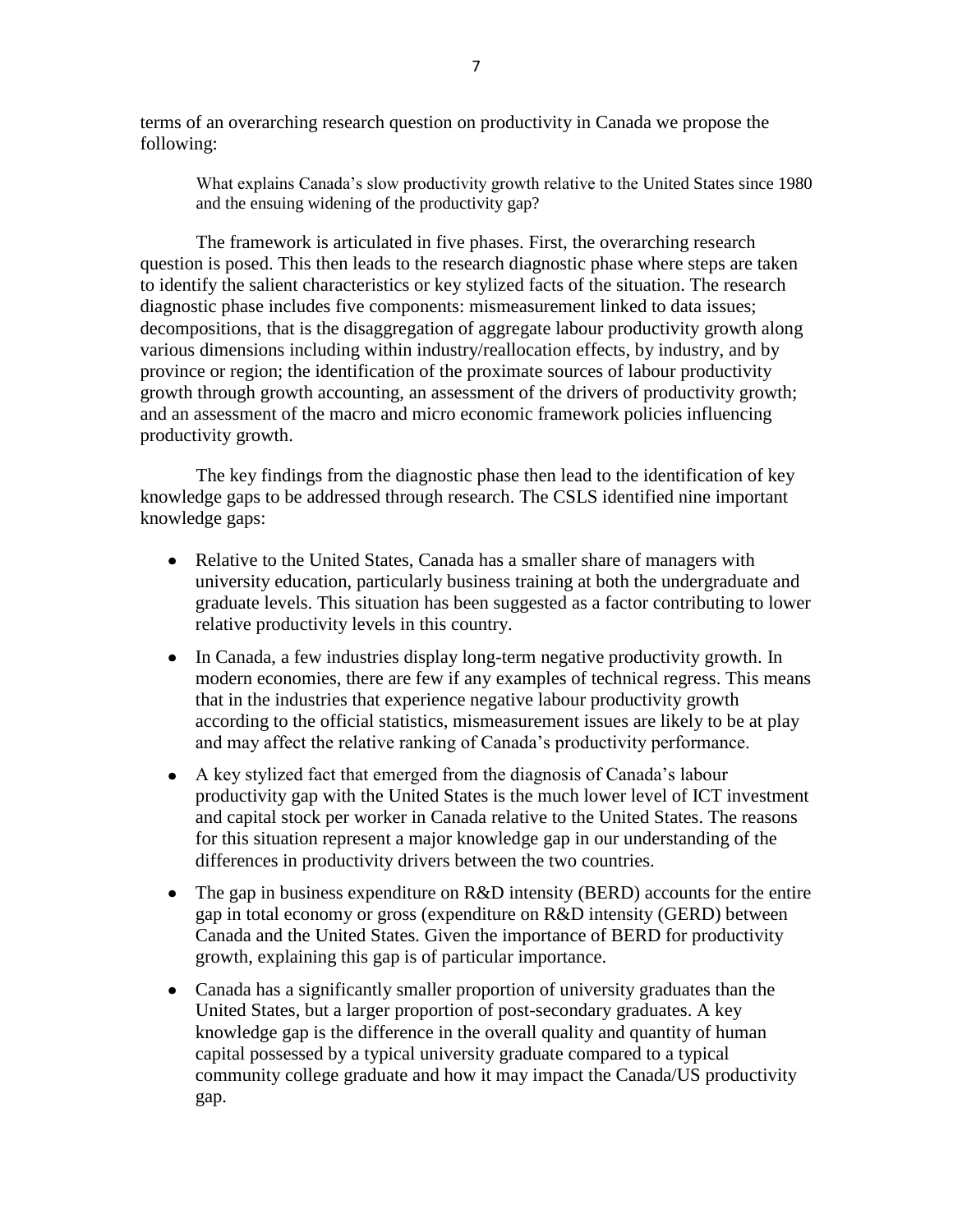- In 2008, of 27 countries studied, Canada ranked seventh in the restrictiveness of anti-competitive regulation in the retail distribution industry. Moreover, Canada had the fifth most restrictive regulation in four professional services: accounting, legal, architecture, and engineering. A knowledge gap is the potential productivity gains that would obtain from deregulation of these sectors.
- Canada is less urbanized than the United States. Given that agglomeration and scale economies can have a positive impact of productivity growth, Canada's lower urbanization level relative to the United States could play a significant role in the productivity gap between the two countries.
- Canada has the second highest rate of higher education R&D/GDP (HERD) ratio in among OECD countries, with only Sweden higher. Canada's HERD intensity has increased significantly in recent years as the federal government has increased funding to universities. A key rationale for this increased support for higher education R&D has been to boost Canada's productivity performance. But the linkages between HERD and business sector productivity are poorly understood, making this an important knowledge gap.
- The decoupling of labour productivity growth in Canada and the United States in the early 2000s coincided with significant shocks to the Canadian economy which, it has been posited, have imposed significant adjustment costs on firms and thus reduced labour and multifactor productivity growth in Canada. The importance of this factor for the widening of the Canada-US productivity gap is unknown – it is still a knowledge gap.

Then comes the phase where research strategies are developed and methodologies chosen to investigate the knowledge gaps. Various methodologies and datasets can be used: literature surveys; econometric analysis; micro-data sets; case studies; key informant interviews; plant visits; new surveys or survey questions; and collaborative research arrangements. The final phase of the framework is the policy recommendation phase where the results of the research projects are used or filtered to identify and develop policy initiatives to improve or foster productivity growth.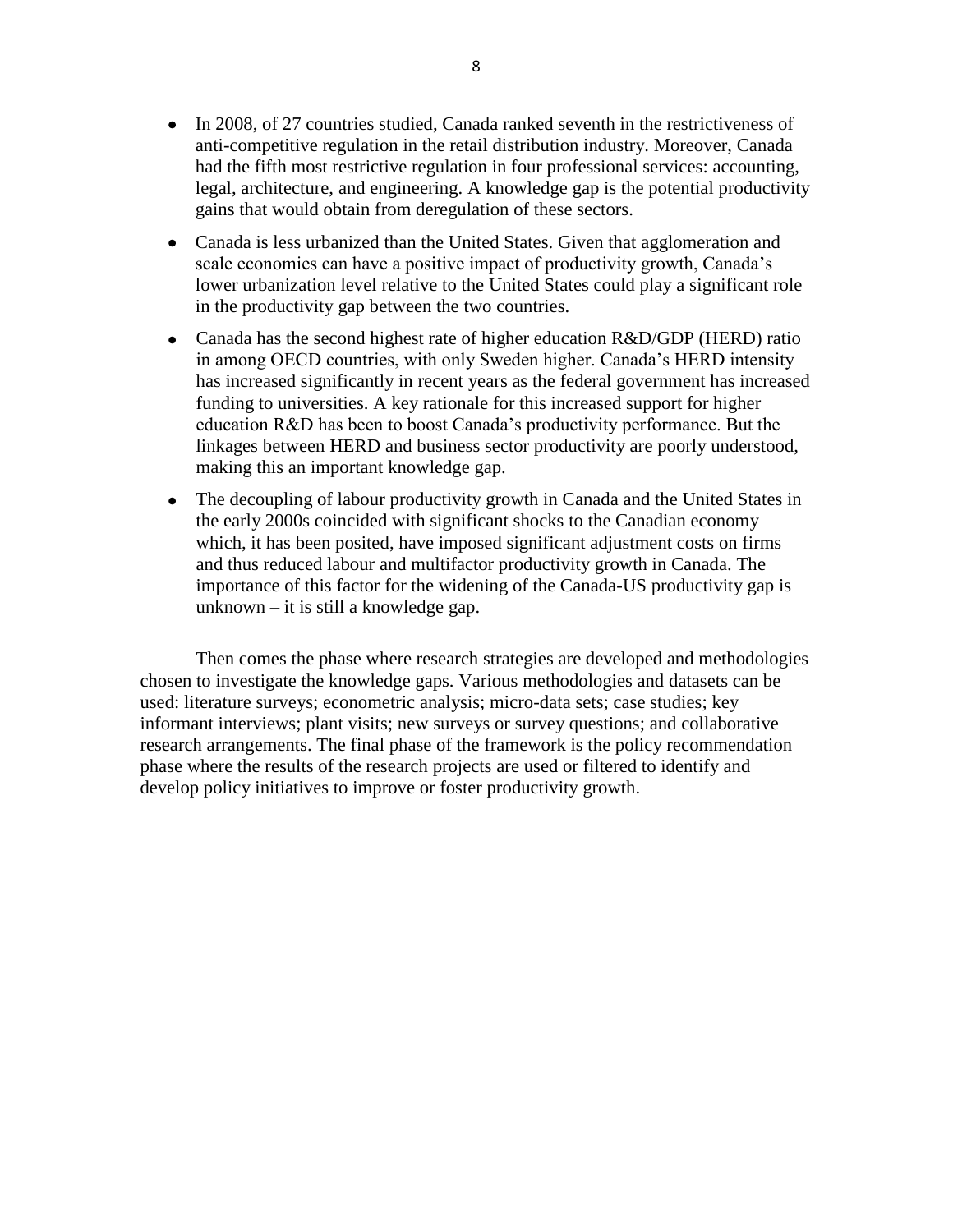# <span id="page-8-0"></span>**List of Figures, Charts and Summary Tables**

# **Figures**

### **Charts**

| Chart 1: Real Output per Hour Growth, Business Sector, Canada and the<br>United States, Average Annual Rates of Change, Per Cent, 1973-2008 |     |
|---------------------------------------------------------------------------------------------------------------------------------------------|-----|
| Chart 2: Real Output per Hour Growth, Business Sector, Canada and the                                                                       | 12  |
| Chart 3: GDP per Hour Worked Growth in OECD Countries, 2000-2007                                                                            | .13 |
| Chart 4: Real Output per Hour Worked, Business Sector, Canada as a                                                                          | 14  |
| Chart 5: Productivity Elasticity, Business Sector, Canada and the United<br>States, 1947-2007                                               | 15  |
| Chart 6: Labour Productivity Growth by Province, 1997-2007 Average<br>Annual Rate of Growth.                                                | .18 |
| Chart 7: Capital Productivity Growth by Province, 1997-2007 Average                                                                         | 19  |
| Chart 8: Multifactor Productivity Growth by Province, 1997-2007 Average<br>Annual Rate of Growth.                                           | 20  |
| Chart 9: Labour Productivity Growth by Industry in Canada, 1997-2007                                                                        | .21 |
| Chart 10: Capital Productivity Growth by Industry in Canada, 1997-2007<br>Average Annual Rate of Growth                                     | 22  |
| Chart 11: Multifactor Productivity Growth by Industry in Canada, 1997-2007                                                                  | 23  |

## **Summary Tables**

| Summary Table 1: Sources of Labour Productivity Growth in the Canadian |  |
|------------------------------------------------------------------------|--|
|                                                                        |  |
| Summary Table 2: Decomposition of Aggregate Labour Productivity Growth |  |
| Summary Table 3: Decomposition of Aggregate Labour Productivity Growth |  |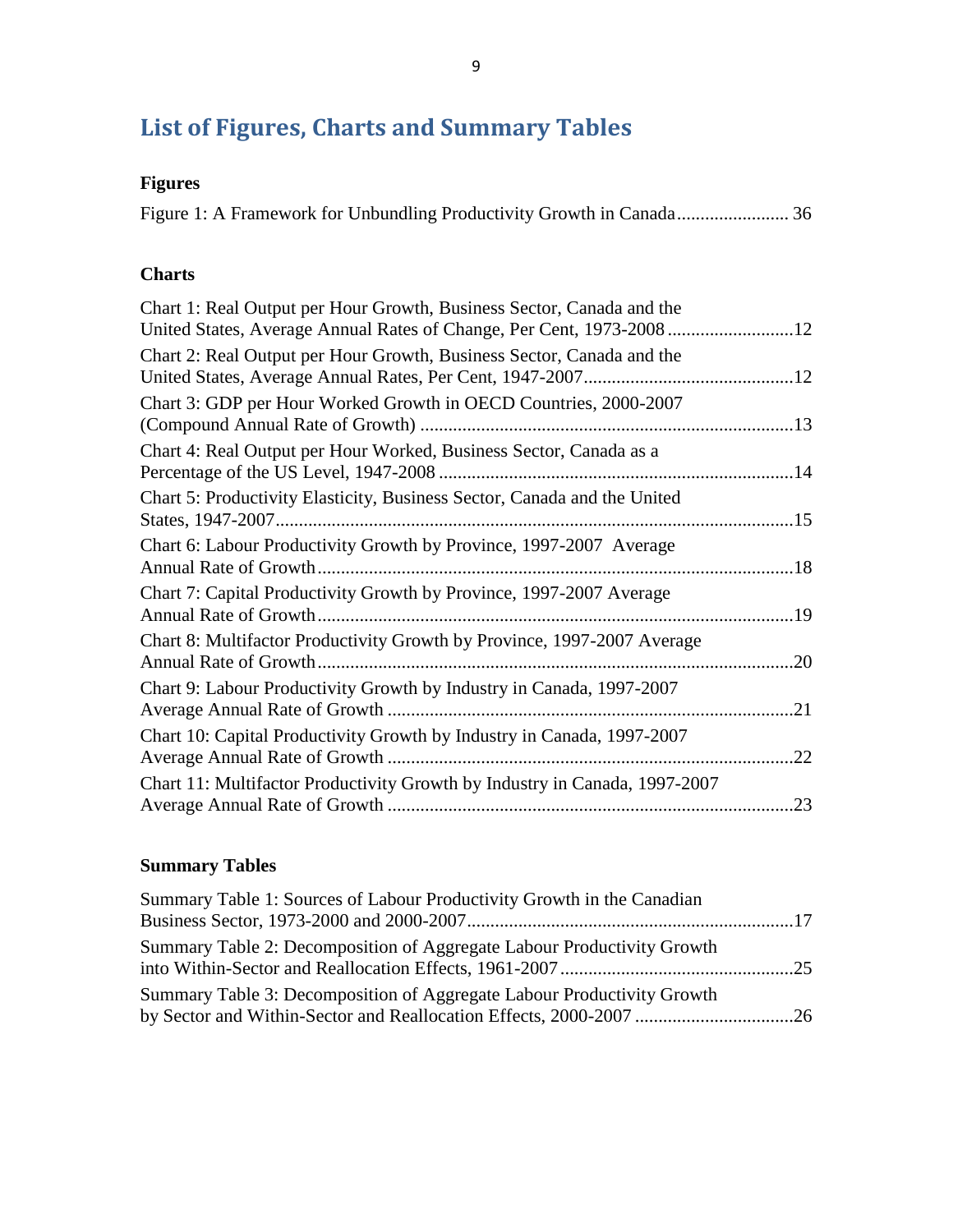# **Unbundling Canada's Weak Productivity Performance: The Way Forward<sup>1</sup>**

The objective of the paper is to assist Industry Canada in putting in place a research program to understand better the role of government marketplace framework policies and other industry-specific factors in the productivity performance of Canadian industries relative to their US counterparts. It is well recognized that analytical work seeking a better understanding of the determinants of industry-specific productivity performance is crucial for the development of effective marketplace framework policy reforms. A successful policy-research program requires research priorities to be set, investigation strategies to be thought out and elaborated, and collaborative arrangements with outside stakeholders to be established.

This report is divided into three major parts. The first section provides an assessment of Canada's productivity performance from a number of perspectives. The second section provides a synthesis of the productivity studies conducted by the Centre for the Study of Living Standards and the McKinsey Global Institute. The third section, the most important, develops a framework for unbundling slow productivity growth in Canada and the widening productivity gap with the United States. It provides a diagnostic of this situation, identifies nine knowledge gaps and outlines research strategies and methodologies to address these gaps.

# <span id="page-9-0"></span>**I. Canada's Recent Productivity Performance in Perspective<sup>2</sup>**

Productivity is by far the most important driver of living standards for Canadians. This is because real income can only increase in the long run if more real output is produced.<sup>3</sup> While increased productivity growth is generally associated with higher wages, it also brings to life a new world of possibilities for Canadians. Higher productivity means that Canadians will be able to meet the fiscal pressures associated with an aging population. It means the possibility of more health care funding. It means that workers will have the option of benefiting from increased leisure. In short, productivity growth is vital to the economic success of Canadians.<sup>4</sup> From this

 $\overline{\phantom{a}}$ 

<sup>&</sup>lt;sup>1</sup> This paper was presented at the Expert Panel on Canada's Productivity Performance held at Industry Canada on April 24, 2009. The authors would like to thank Someshwar Rao and Jianmin Tang of Industry Canada for comments, and Jean-Francois Arsenault and Peter Harrison for research assistance. Email: andrew.sharpe@csls.ca

 $2$  This section draws on Arsenault and Sharpe (2008).

<sup>&</sup>lt;sup>3</sup> Terms of trade can also lead to an increase in real incomes, as has been the case in Canada in recent years due in large part to the sharp increase in commodity prices (MacDonald, 2008). Yet, given the uncertain outlook for commodity prices, the future contribution of terms of trade to income in Canada is not obvious and, unlike productivity gains, terms of trade have the potential to contribute negatively to real income as seen in 2008 with falling commodity prices.

<sup>&</sup>lt;sup>4</sup> See Sharpe (2007) for a discussion of the importance of productivity.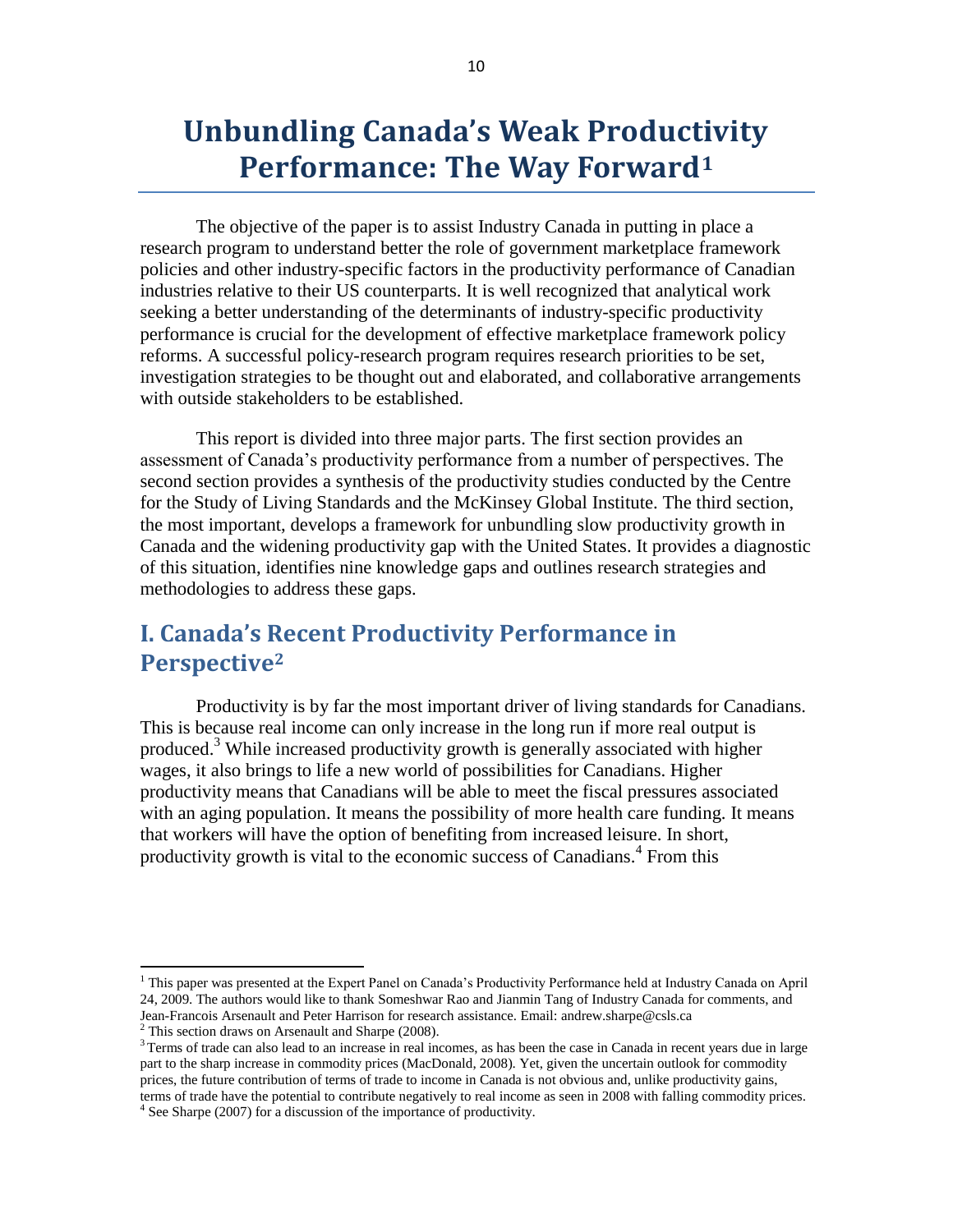perspective, Canada's weak productivity performance since 2000 represents a massive shortfall.<sup>5</sup>

In order to assess the importance of government policies on productivity growth, it is important to have an understanding of the trends in productivity growth and the factors behind these trends. Such knowledge provides the context for discussion of the impact on productivity growth of economic policy.

#### <span id="page-10-0"></span>**A. Labour Productivity Trends**

 $\overline{\phantom{a}}$ 

Business sector real output per hour, which is the official measure of labour productivity produced by both Statistics Canada and the US Bureau of Labor Statistics, grew on average 1.0 per cent in Canada over the peak-to-peak 2000-2007 period [\(Chart](#page-11-0)  [1\)](#page-11-0).<sup>6</sup> In 2008, output per hour growth fell 1.1 per cent, with output declining 0.3 per cent while hours worked increased by 0.8 per cent. Canada's performance stands in stark contrast to that of the United States, which recorded labour productivity growth of 2.5 per cent per year over the 2000-2007 period and 2.7 per cent in 2008.

Canada's post-2000 productivity performance has been weak by historical standards. It was significantly weaker than between 1996 and 2000 (2.9 per cent). Labour productivity growth was also below the annual average growth of 1.5 per cent recorded between 1973 and 2000 and below the 4.0 per cent per year recorded during the golden era of 1947-1973 (Chart 2). Canada's post-2000 productivity performance was weak not only relative to the United States and to earlier periods, but also relative to other OECD countries. Indeed, the Conference Board/GGDC total economy database places Canada  $21<sup>st</sup>$  out of 30 OECD countries in terms of labour productivity growth over the 2000-2007 period (Chart 3) and  $27<sup>th</sup>$  in the 1973-2000 period.

 $5$  See Arsenault and Sharpe (2008:15-17) for a discussion of what the Canadian economic landscape would have been in 2007 under two alternative scenarios of productivity growth relative to actual developments. In the first scenario, it is assumed that labour productivity since 2000 grows at the same rate as that experienced in the United States over the 2000-2007 period. The second scenario assumes that labour productivity grew at the historical trend established over the 1973-2000 period in Canada. The impacts on GDP, annual hours worked, GDP per capita and GDP per hour are provided.

<sup>6</sup> Aggregate labour productivity can be measured at the total economy and business sector level. Each measure has strengths and weaknesses. Indeed, the business sector measure suffers from less severe measurement issues than the total economy measure as it excludes industries such as education and health where output is generally not marketed. On the other hand, total economy measures are consistent with GDP per capita and are advantageous for international comparability since, unlike the business sector measures, the definition of what industries are included in the total economy does not differ across countries. See Smith (2004) for a detailed discussion of issues related to the appropriate measurement of aggregate labour productivity.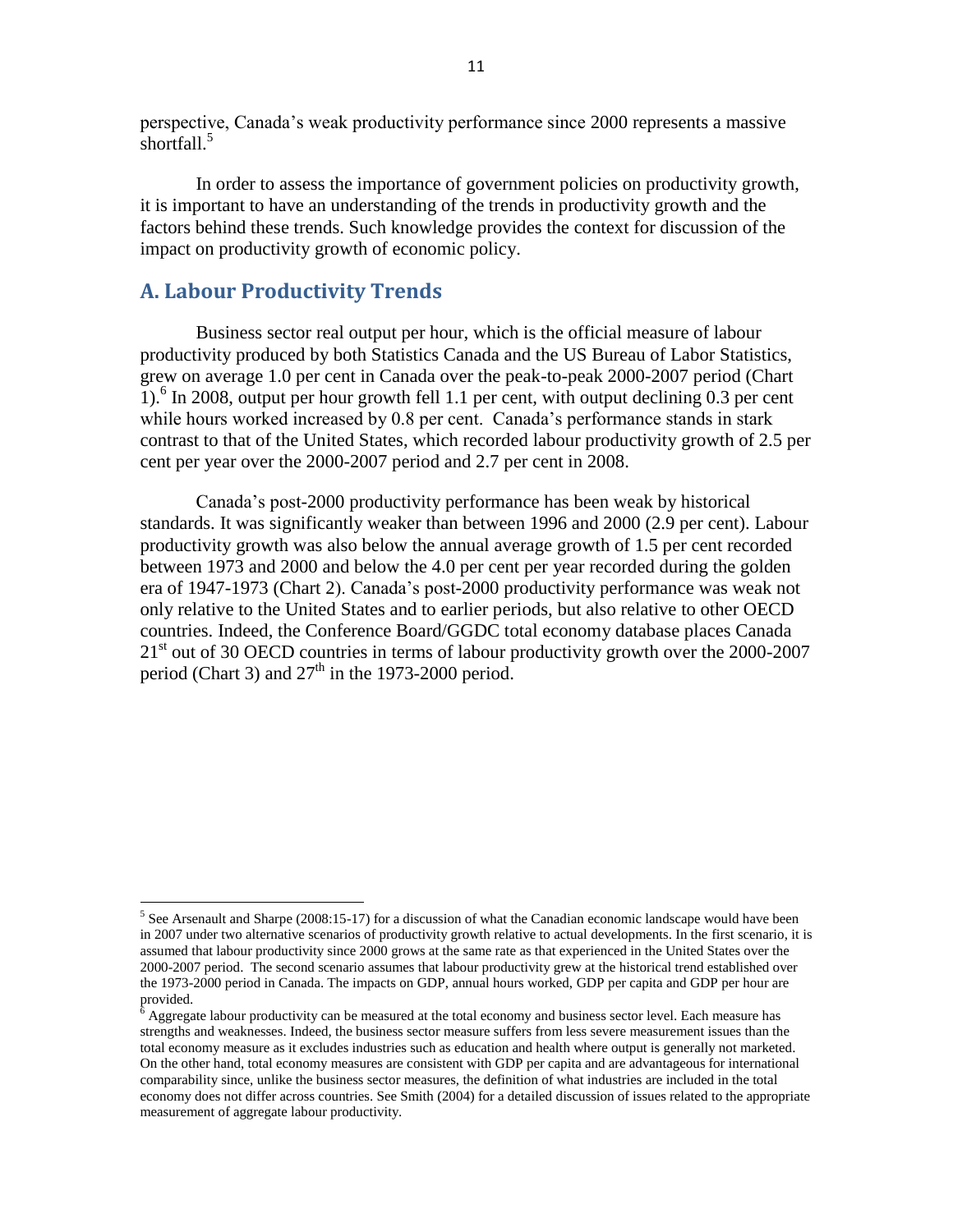

<span id="page-11-0"></span>**Chart 1: Real Output per Hour Growth, Business Sector, Canada and the United States, Average Annual Rates of Change, Per Cent, 1973-2008**

Sources: CSLS Canada-US Productivity database. www.csls.ca.Canada.

<span id="page-11-1"></span>**Chart 2: Real Output per Hour Growth, Business Sector, Canada and the United States, Average Annual Rates, Per Cent, 1947-2007**



Sources: GDP in chained dollars and total hours worked from the Productivity and Costs Program of the Bureau of Labor Statistics for the United States, and annual averages of quarterly estimates from the Productivity Program Database of Statistics Canada for Canada.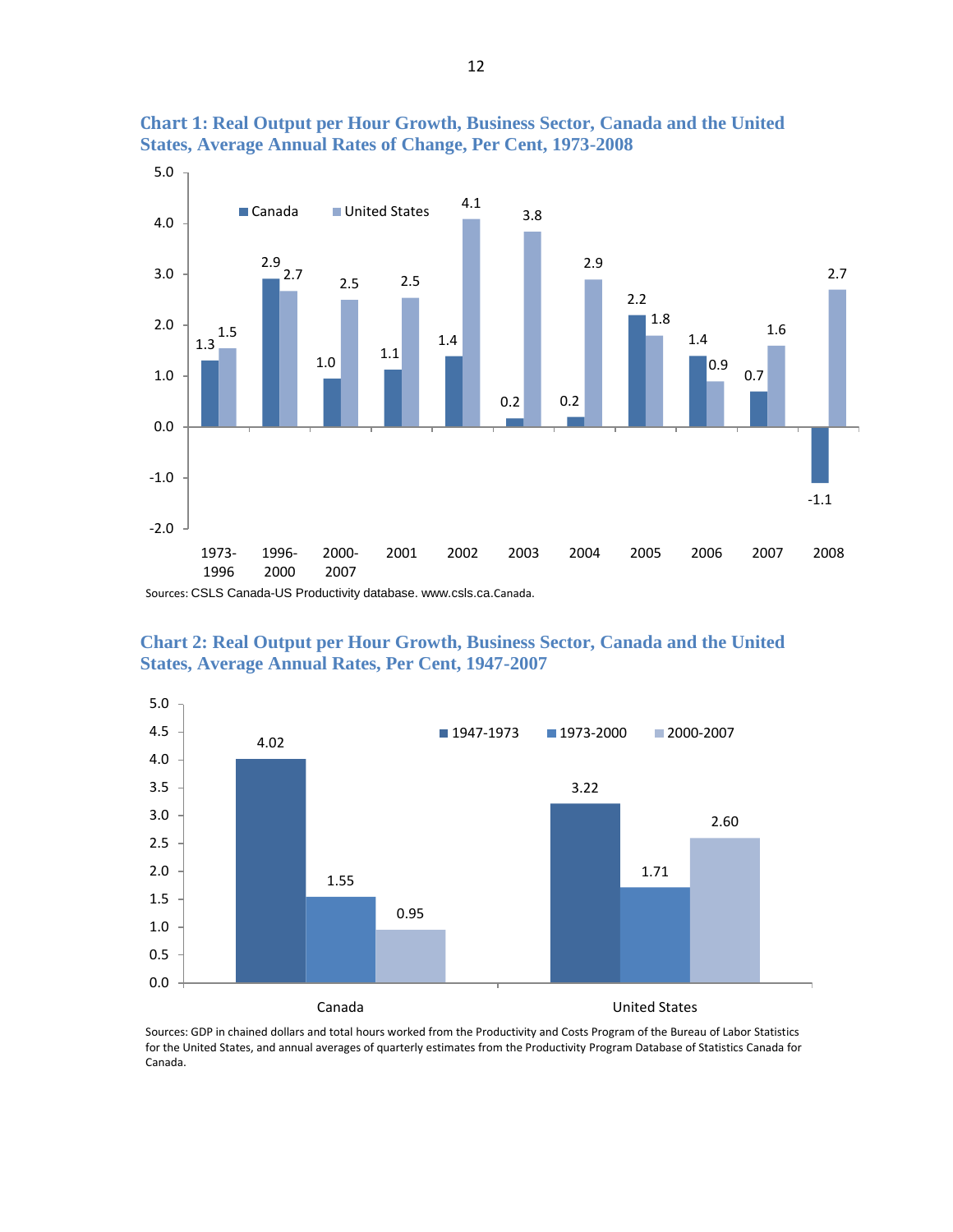

#### <span id="page-12-0"></span>**Chart 3: GDP per Hour Worked Growth in OECD Countries, 2000-2007 (Compound Annual Rate of Growth, Per Cent)**

Labour productivity growth is the difference between real output growth and labour input growth. Trends in output growth in the business sector in Canada and the United States have been almost identical between 2000 and 2007, with annual output growth averaging 2.5 and 2.6 per cent respectively. In both countries, average annual output growth between 2000 and 2007 was only about half that of the 1996-2000 period and was slightly below that of the 1973-1996 period.

Business sector total hours worked in Canada increased at an average annual rate of 1.5 per cent between 2000 and 2007, identical to the trend observed between 1973 and 2000. In contrast, in the United States, business sector hours worked did not grow on average over the 2000-2007 period, largely reflecting the sharp recession of the early 2000s south of the border. With output growing at a similar pace in both countries, it was the large difference in labour input growth since 2000 that led to a divergence in labour productivity growth between Canada and the United States.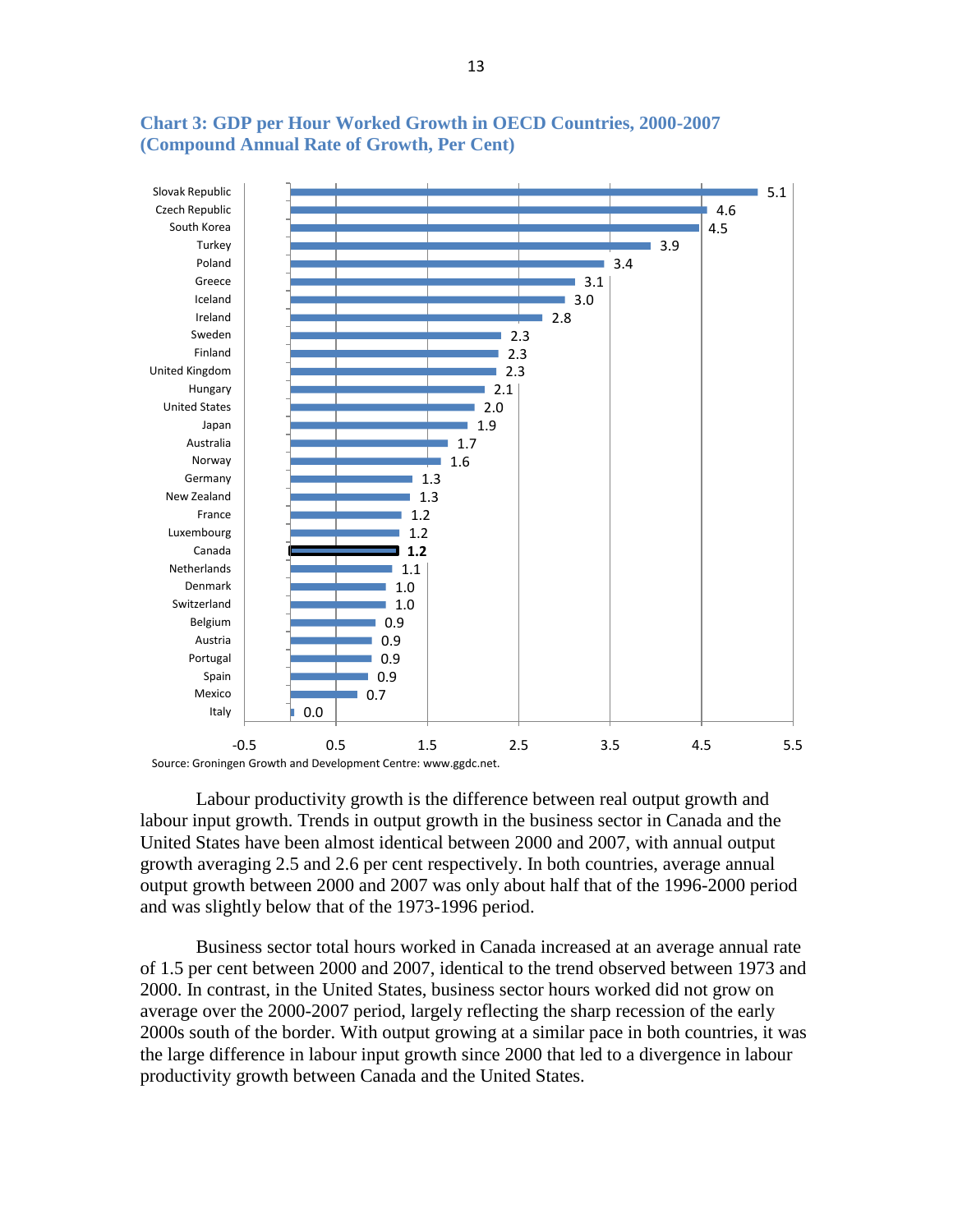While Canada's trend productivity growth rate seems to have declined in recent years, its closest neighbour appears to have shifted to higher trend productivity growth.<sup>7</sup> The strong performance during the 1996-2000 period suggested that Canada might follow the path opened by the United States and experience a revival of its labour productivity growth [\(Chart 1\)](#page-11-0). This, however, did not materialize and the dichotomy in the labour productivity performance of Canada and the United States, particularly since 2000, led to a further widening of the Canada-US productivity gap. In 2008, Canada's business sector output per hour stood at only 73.5 per cent the US level, down from 82.5 per cent in 2000 [\(Chart 4\)](#page-13-0).

#### <span id="page-13-0"></span>**Chart 4: Real Output per Hour Worked, Business Sector, Canada as a Percentage of the US Level, 1947-2008**



Sources: CSLS Aggregate Income and Productivity Database (http://www.csls.ca/data/ipt1.asp), Table 7a.

 $\overline{\phantom{a}}$ 

Diverging productivity trends in Canada and the United States are even more puzzling given the similarity of output growth trends. This is probably best exemplified by the behaviour of productivity elasticity, that is the proportion of output growth arising from productivity growth. Productivity elasticities in Canada and the United States have closely tracked each other in the two long-term periods 1947-1973 and 1973-2000, as well as for the three recent sub-periods of 1973-1989, 1989-1996 and 1996-2000 (Chart

<sup>&</sup>lt;sup>7</sup> Skoczylas and Tissot (2005) identify time breaks in productivity growth in OECD countries. Using capacity utilization rates in the manufacturing sector as a proxy to remove cyclicality in business sector productivity, they found that while the United States trend productivity growth increased to 3.00 per cent in the late 1990s (from its 1.25 per cent trend started in the mid 1970s), Canada's trend productivity growth remained at 1.25 per cent, a trend observed since the mid 1970s. Using a HP filter to remove cyclicality gave slightly different results for Canada, with trend productivity growth increasing to 2 per cent in the late 1990s but falling sharply to naught in early 2000s.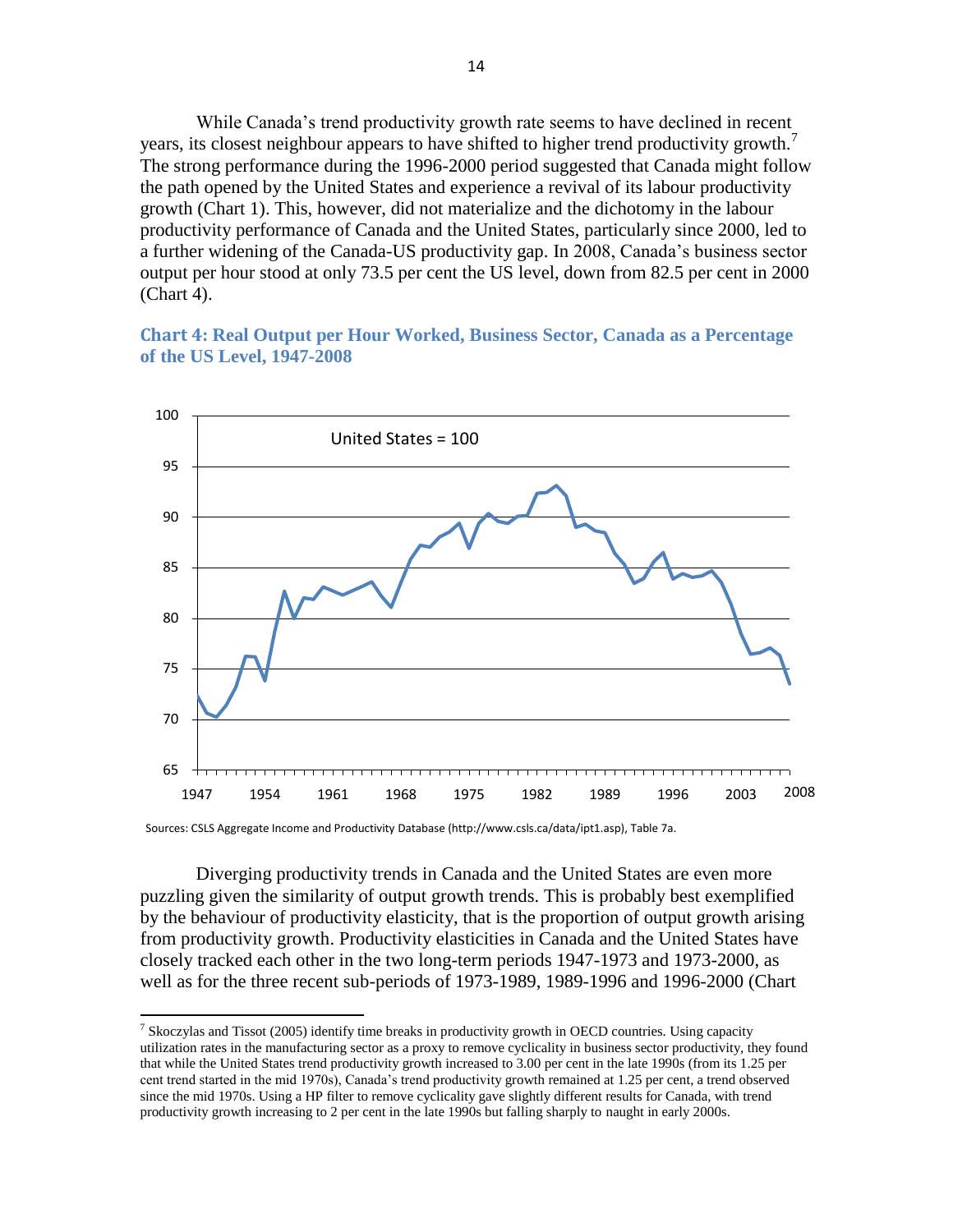5). Since 2000, however, Canada's productivity elasticity has been relatively low, with only 38 per cent of output growth explained by increased labour productivity, slightly below levels of earlier periods. In contrast, the productivity elasticity in the United States was unity, much higher than historical levels. The gap in labour productivity growth rates is thus not only the result of unusual developments in Canada, as evidenced by the decline in productivity elasticity and below average productivity growth since 2000, but also largely a consequence of the atypical behaviour of the US economy, as evidenced by its high productivity elasticity since 2000.



<span id="page-14-1"></span>**Chart 5: Productivity Elasticity, Business Sector, Canada and the United States, 1947-2007**

Sources: GDP in chained dollars and total hours worked from the Productivity and Costs Program of the Bureau of Labor Statistics for the United States, and annual averages of quarterly estimates from the Productivity Program Database of Statistics Canada for Canada.

### <span id="page-14-0"></span>**B. Unbundling Weak Productivity Growth in Canada Since 2000**

There exists no consensus on the reasons for the weak productivity performance of the Canadian economy since 2000. While many studies have attempted to identify the effect on productivity in Canada of a host of microeconomic and macroeconomic factors, far fewer studies have focused specifically on the recent productivity performance of Canada.<sup>8</sup> In this section, we provide a growth accounting decomposition of labour productivity growth in Canada in the 1973-2000 and 2000-2007 periods.<sup>9</sup> We also provide a detailed analysis of the role of sector shifts on aggregate productivity growth and discuss productivity growth by industry and province. The following analysis assumes that future statistical revisions will not significantly alter the current productivity

l

<sup>&</sup>lt;sup>8</sup> See Dion and Fay (2008) for a review of the recent technical literature on productivity with a focus on Canada. Articles discussing potential reasons for the post-2000 productivity weakness in Canada include Rao, Sharpe and Smith (2005), Gomez (2005), Dion (2007) and Cross (2007) and Arsenault and Sharpe (2008).

 $9$  The 1973-2000 period is used as a historical benchmark as it is cyclically neutral: initial and end years both were cyclical peaks. It appears that 2007 will be a cyclical output peak so that the 2000-2007 period is also cyclically neutral.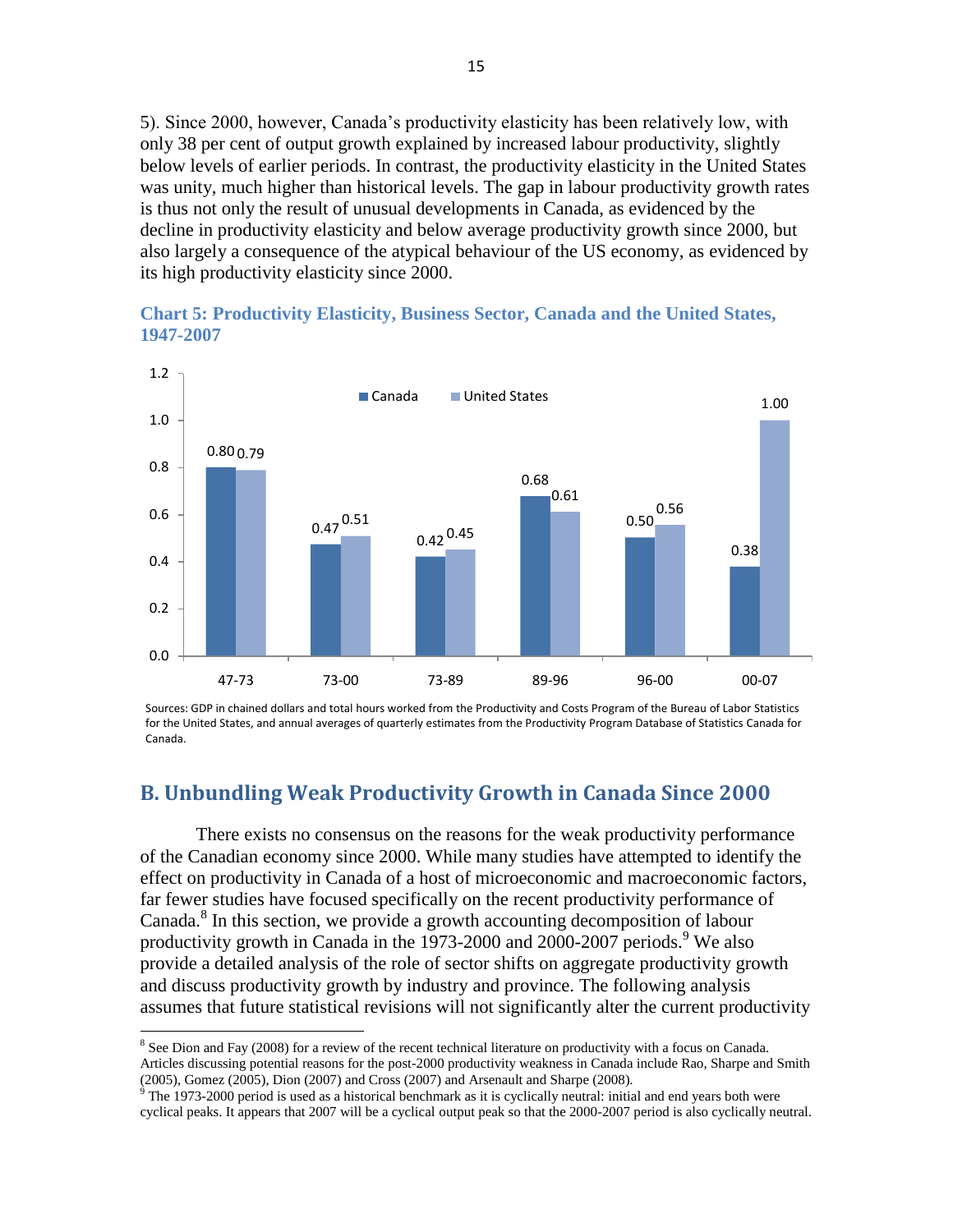estimates. This is an important caveat as revisions can significantly alter productivity growth as was the case in the late  $1990s$ .<sup>10</sup>

#### <span id="page-15-0"></span>**1. A Growth Accounting Perspective**

l

A first step in the identification of the proximate causes of Canada's dismal productivity performance since 2000 is to decompose productivity growth into its main components. Such an exercise provides important insights into the factors affecting labour productivity. Using the neoclassical growth accounting framework and official estimates from Statistics Canada, we decomposed Canada's business sector labour productivity growth into its main accounting components [\(Summary Table 1\)](#page-16-0). The key findings are as follows:

- Labour productivity growth between 1973 and 2000 averaged 1.66 per cent per year. The contribution of labour composition, or labour quality, was 0.36 points. The contribution of capital services intensity, which includes both capital stock and capital composition, was 1.15 points. Multifactor productivity (MFP) growth contributed only 0.15 points.
- Over the 2000-2007 period, labour productivity growth was 1.06 per cent, down by 0.60 percentage points compared to 1973-2000.
- Growth in labour composition decreased, with its contribution to labour productivity falling slightly by 0.05 percentage points per year (from 0.36 to 0.31 points) between periods. More importantly, both capital services intensity growth and MFP growth decreased, and their contribution to productivity growth fell by 0.14 and 0.41 percentage points respectively when compared to the 1973-2000 period.
- The decrease in capital services intensity growth was due almost exclusively to slower capital composition growth. Indeed, the shift towards Information and Communications Technology (ICT) capital has slowed markedly since 2000, driving the slowdown in the contribution of capital composition.
- Weak growth in capital services intensity in Canada since 2000 when compared to the 1973-2000 period is somewhat puzzling as the ratio of the price of capital to labour fell on average 3.0 per cent per year between 2000 and 2007. In comparison, the ratio of the price of capital goods to labour decreased only 2.0 per cent per year between 1973 and 2000.

<sup>&</sup>lt;sup>10</sup> In Canada, for example, over the 1997-2000 period revisions added 1.8 points per year between initial and final labour productivity growth estimates (Kaci and Maynard, 2005). In the United States, labour productivity growth for the same three years was revised downward by an average of 0.4 percentage points per year between initial and final estimates. In other words, while the initial statistics suggested a large Canada-US labour productivity growth gap in the late 1990s, the final estimates instead showed that labour productivity growth was actually faster in Canada . The magnitude of the Canadian revisions, however, was in large part due to one-time events: the capitalization of software expenditures and the introduction of new surveys. Moreover, as short-term revisions take place over a four-year cycle, current estimates of labour productivity for the early 2000s can be deemed reliable.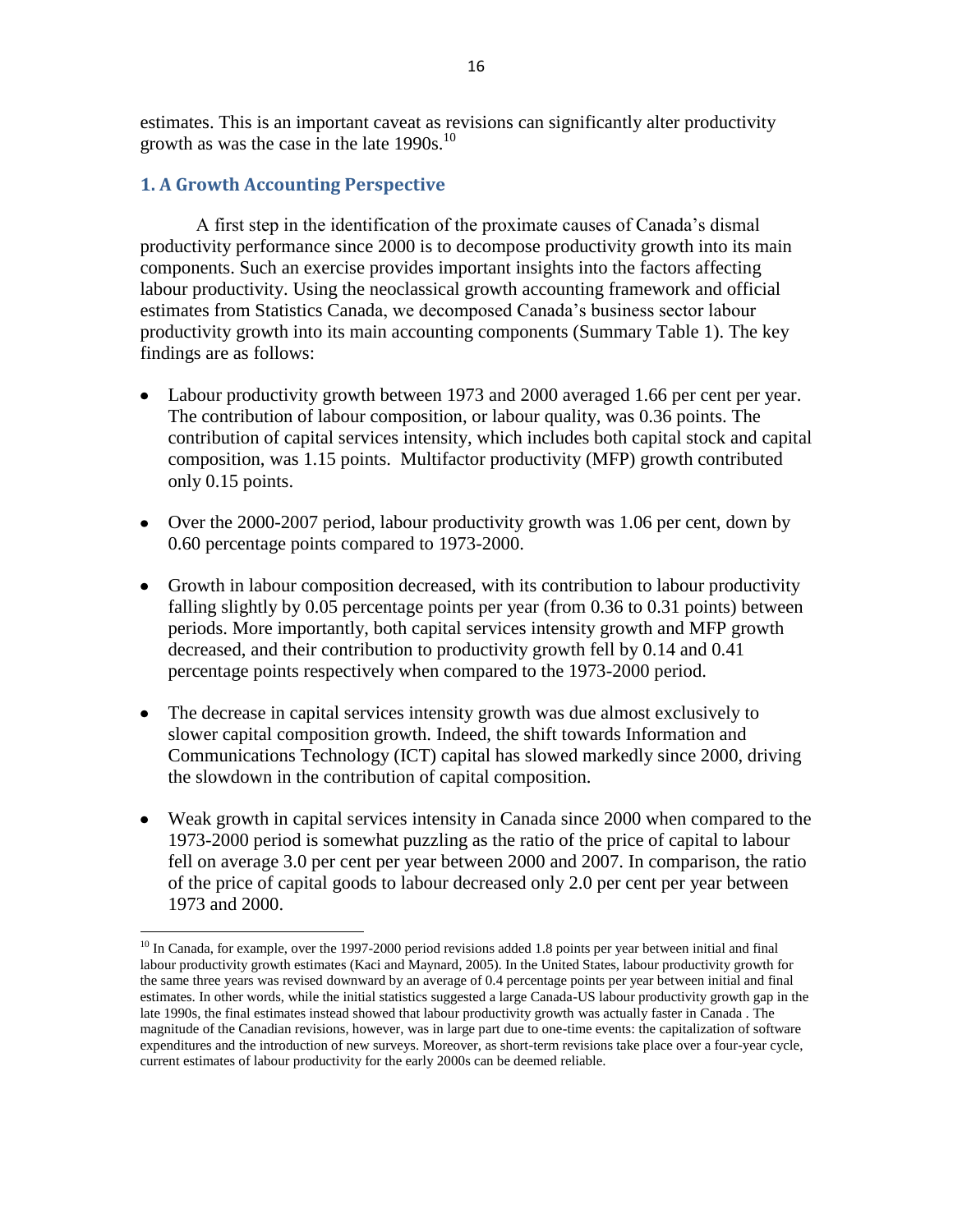This growth accounting exercise suggests that the lacklustre productivity  $\bullet$ performance of Canada since 2000 relative to the 1973-2000 period cannot be attributed to a single factor, but is rather the result of slower growth in both capital services intensity and MFP, with the latter accounting for the lion's share of the decline.

|                                                                             | 1973-2000 | 2000-2007    | Post-2000 |  |  |  |
|-----------------------------------------------------------------------------|-----------|--------------|-----------|--|--|--|
|                                                                             | A         | <sub>B</sub> | $B - A$   |  |  |  |
| <b>Average Annual Rate of Growth</b>                                        |           |              |           |  |  |  |
| Output                                                                      | 3.35      | 2.59         | $-0.76$   |  |  |  |
| <b>Total hours</b>                                                          | 1.66      | 1.51         | $-0.15$   |  |  |  |
| Labour composition                                                          | 0.60      | 0.54         | $-0.06$   |  |  |  |
| Capital services                                                            | 4.65      | 3.90         | $-0.75$   |  |  |  |
| Capital stock                                                               | 2.86      | 2.49         | $-0.36$   |  |  |  |
| Capital composition                                                         | 1.75      | 1.35         | $-0.39$   |  |  |  |
| ICT capital services                                                        | 19.56     | 10.17        | $-9.38$   |  |  |  |
| Non-ICT capital services                                                    | 3.54      | 3.24         | $-0.31$   |  |  |  |
| Capital services intensity                                                  | 2.94      | 2.35         | $-0.59$   |  |  |  |
| ICT cap. serv. Intensity                                                    | 17.60     | 8.53         | $-9.08$   |  |  |  |
| Non-ICT cap. serv. Intensity                                                | 1.85      | 1.70         | $-0.16$   |  |  |  |
| Average Annual Percentage Point Contributions to Labour Productivity Growth |           |              |           |  |  |  |
| Labour productivity                                                         | 1.66      | 1.06         | $-0.60$   |  |  |  |
| Labour composition                                                          | 0.36      | 0.31         | $-0.05$   |  |  |  |
| Capital services intensity                                                  | 1.15      | 1.01         | $-0.14$   |  |  |  |
| Capital stock intensity                                                     | 0.70      | 0.68         | $-0.02$   |  |  |  |
| Capital composition intensity                                               | 0.43      | 0.32         | $-0.11$   |  |  |  |
| ICT cap. serv. Intensity                                                    | 0.46      | 0.34         | $-0.13$   |  |  |  |
| Non-ICT cap. serv. Intensity                                                | 0.67      | 0.66         | $-0.01$   |  |  |  |
| Multifactor productivity                                                    | 0.15      | $-0.26$      | $-0.41$   |  |  |  |
| Average Annual Percent Contributions to Labour Productivity Growth          |           |              |           |  |  |  |
| Labour productivity                                                         | 100.0     | 100.0        | 100.0     |  |  |  |
| Labour composition                                                          | 21.7      | 29.6         | 7.8       |  |  |  |
| Capital services intensity                                                  | 68.9      | 95.2         | 22.8      |  |  |  |
| Capital stock intensity                                                     | 42.2      | 64.3         | 3.5       |  |  |  |
| Capital composition intensity                                               | 25.9      | 30.3         | 18.2      |  |  |  |
| ICT cap. serv. Intensity                                                    | 27.8      | 31.7         | 20.9      |  |  |  |
| Non-ICT cap. serv. Intensity                                                | 40.5      | 62.5         | 1.8       |  |  |  |
| Multifactor productivity                                                    | 8.9       | -24.5        | 67.5      |  |  |  |

#### <span id="page-16-0"></span>**Summary Table 1: Sources of Labour Productivity Growth in the Canadian Business Sector, 1973-2000 and 2000-2007**

Source: CSLS Calculations based on the Canadian Productivity Accounts from Statistics Canada, CANSIM Table 383-0021.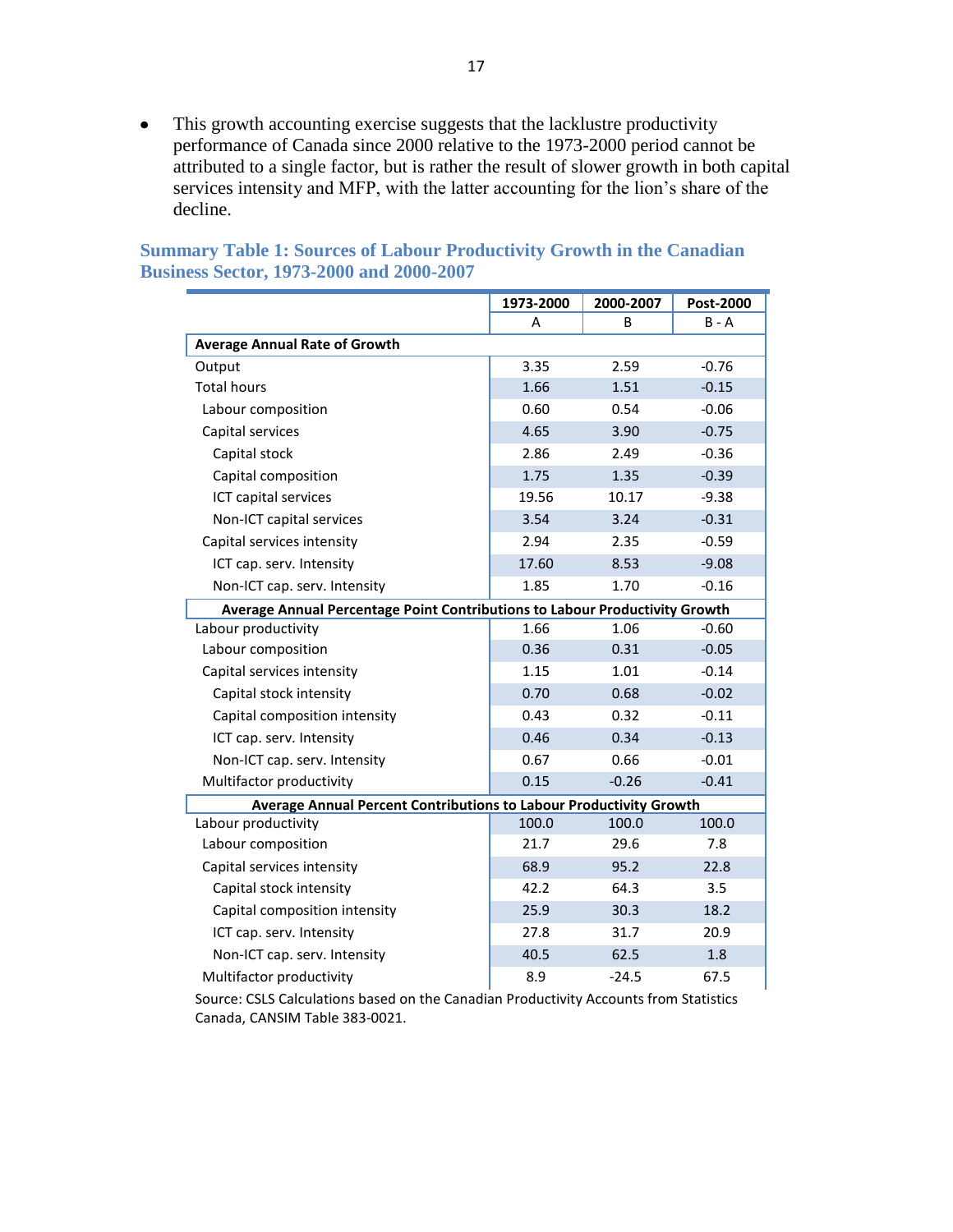#### <span id="page-17-0"></span>**2. A Provincial Perspective**

This section of the report provides an overview of the main results from the new provincial multifactor productivity estimates produced by Statistics Canada for the CSLS and the Alberta government.

#### <span id="page-17-1"></span>*i. Labour productivity*

At the Canada level output per hour in the market sector advanced at a 1.71 average annual rate between 1997 and 2007. The first three years of the period (1997- 2000) saw much more rapid productivity growth than the period since 2000: 3.21 per cent per year versus 1.08 per cent. This report will focus on the whole period, not the two subperiods.

<span id="page-17-2"></span>



Average Annual Rate of Growth

 $\overline{\phantom{a}}$ 

There was significant variation in market sector labour productivity growth by province. Newfoundland<sup>11</sup> was the province with by far the most rapid labour productivity growth. At 4.82 per cent per year from 1997 to 2007, Newfoundland's rate of advance was nearly three times the national average and more than double that of the province with the second fastest labour productivity growth, Manitoba (2.10 per cent). At the other end of the spectrum, Alberta had the weakest productivity growth at 1.04 per cent per year, followed closely by British Columbia at 1.18 per cent.

 $11$  The term Newfoundland is used to refer the province of Newfoundland and Labrador throughout this report.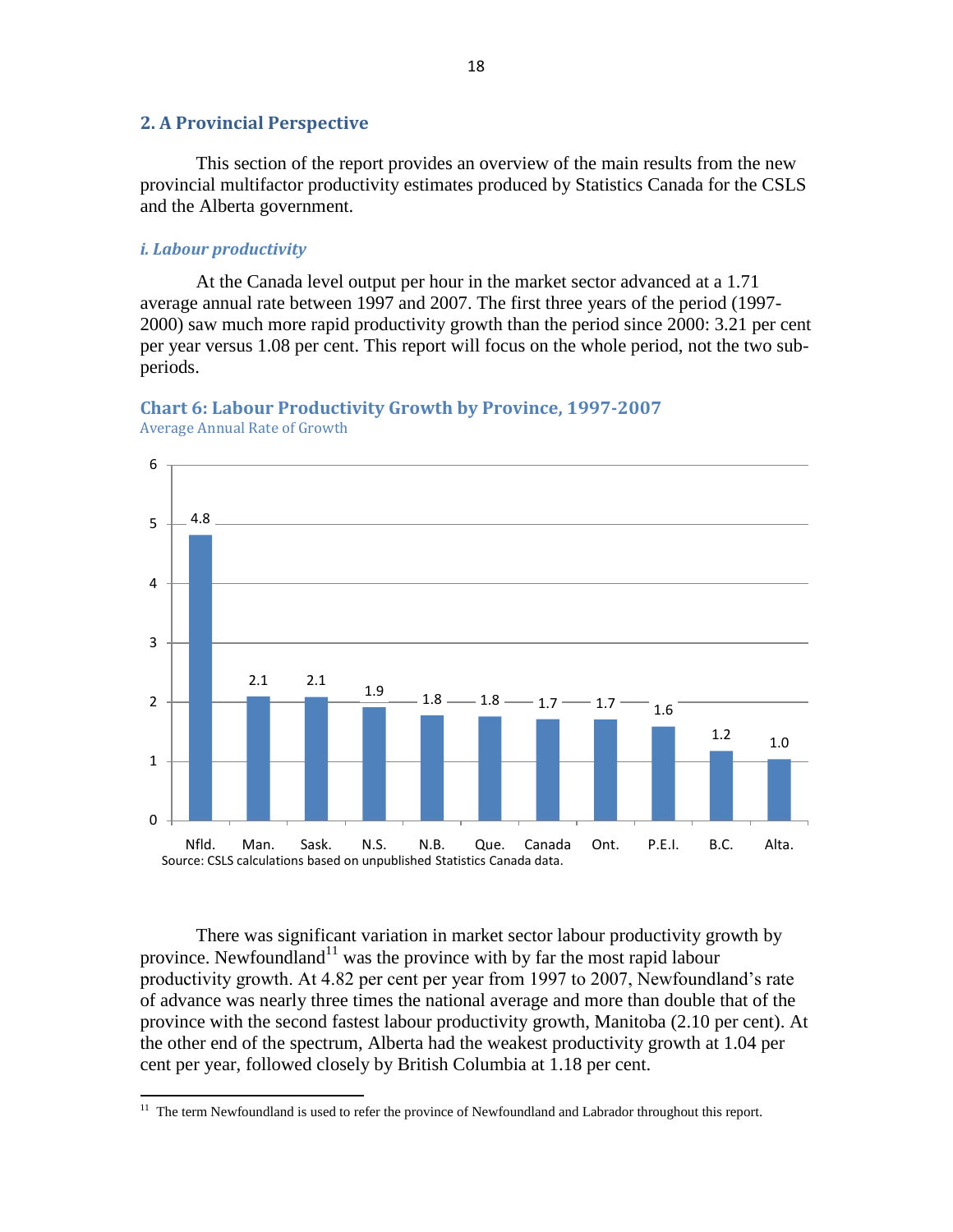#### <span id="page-18-0"></span>*ii. Capital Productivity*

At the Canada level, capital productivity per hour in the market sector fell at a 0.57 per cent average annual rate between 1997 and 2007. The first three years of the period (1997-2000) saw positive capital productivity growth (1.15 per cent per year), while the period since 2000 has experienced falling capital productivity  $(-1.30$  per cent per year). Again, this report will focus on the whole period, not the two sub-periods.

<span id="page-18-2"></span>



There was even more variation in market sector capital productivity growth by province than labour productivity. Newfoundland again was the province with by far the most rapid capital productivity growth (4.25 per cent per year). No other province was close. Quebec was second with capital productivity growth at a meager 0.44 per cent. At the other end of the spectrum, Alberta had the worse capital productivity performance, with real GDP per unit of capital services falling at a 3.40 per cent average annual rate.

#### <span id="page-18-1"></span>*iii. Multifactor Productivity*

At the Canada level, multifactor productivity per hour in the market sector rose at a 0.44 average annual rate between 1997 and 2007. The first three years of the period (1997-2000) saw much stronger multifactor productivity growth (2.02 per cent per year), while the period since 2000 has experienced falling multifactor productivity (-0.24 per cent per year). Again, this report will focus on the whole period, not the two sub-periods.

There was more variation in market sector multifactor productivity growth across province than labour productivity, but less than capital productivity growth.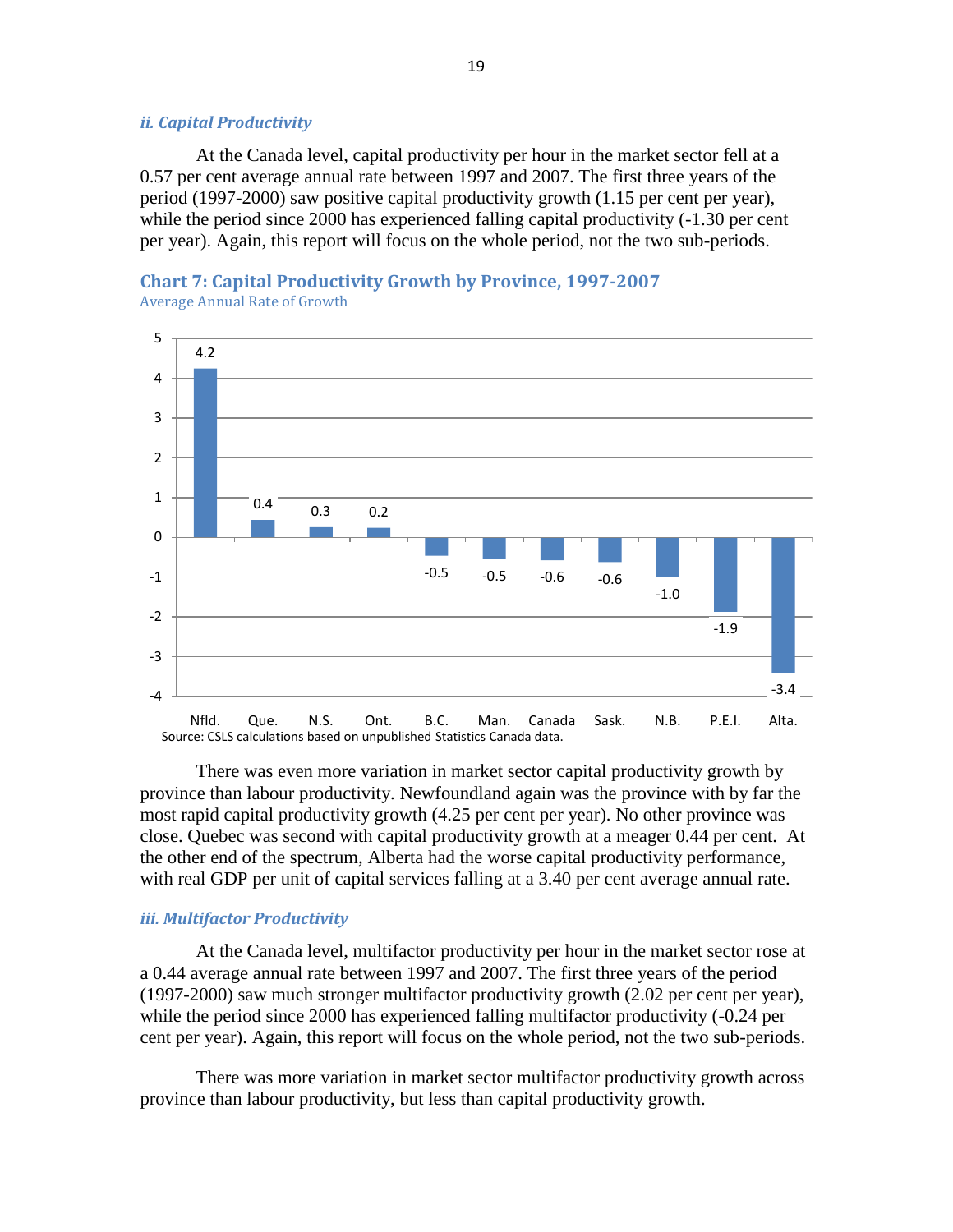Newfoundland again was the province with by far the most rapid multifactor productivity growth, an impressive 4.14 per cent per year. No other province was close. Nova Scotia was second with multifactor productivity growth at 1.12 per cent, and Quebec third at 0.94 per cent. Alberta had by far the worse multifactor productivity performance, with real GDP per unit of combined labour and capital falling at a 1.58 per cent average annual rate. The only other province to experience negative multifactor productivity growth was Prince Edward Island (-0.18 per cent).

# 4.1  $\frac{1.1}{0.9}$  0.8  $0.6 - 0.5 - 0.4$  0.4 0.1 -0.2  $-2$   $-1.6$ -1 0 1 2 3 4 5 Nfld. N.S. Que. Ont. Man. B.C. Canada N.B. Sask. P.E.I. Alta. Source: CSLS calculations based on unpublished Statistics Canada data.

#### <span id="page-19-2"></span>**Chart 8: Multifactor Productivity Growth by Province, 1997-2007** Average Annual Rate of Growth

#### <span id="page-19-0"></span>**3. An Industry Perspective**

The provincial multifactor productivity estimates also provide interesting insights at the industry level. In this section we focus on the industry-level results, with particular attention given to Alberta given its particularly poor productivity performance over the 1997-2007 period.

#### <span id="page-19-1"></span>*i. Labour productivity*

For Canada, the sector experiencing the most rapid labour productivity growth over the 1997-2007 period was agriculture, forestry, fishing and hunting (4.2 per cent per year), followed by wholesale trade ( 3.7 per cent), retail trade (3.3 per cent) and information and cultural industries (3.0 per cent). At the other end of the spectrum, mining and oil and gas extraction had the worse labour productivity performance, with output per hour falling 2.2 per cent per year. Other sectors with negative labour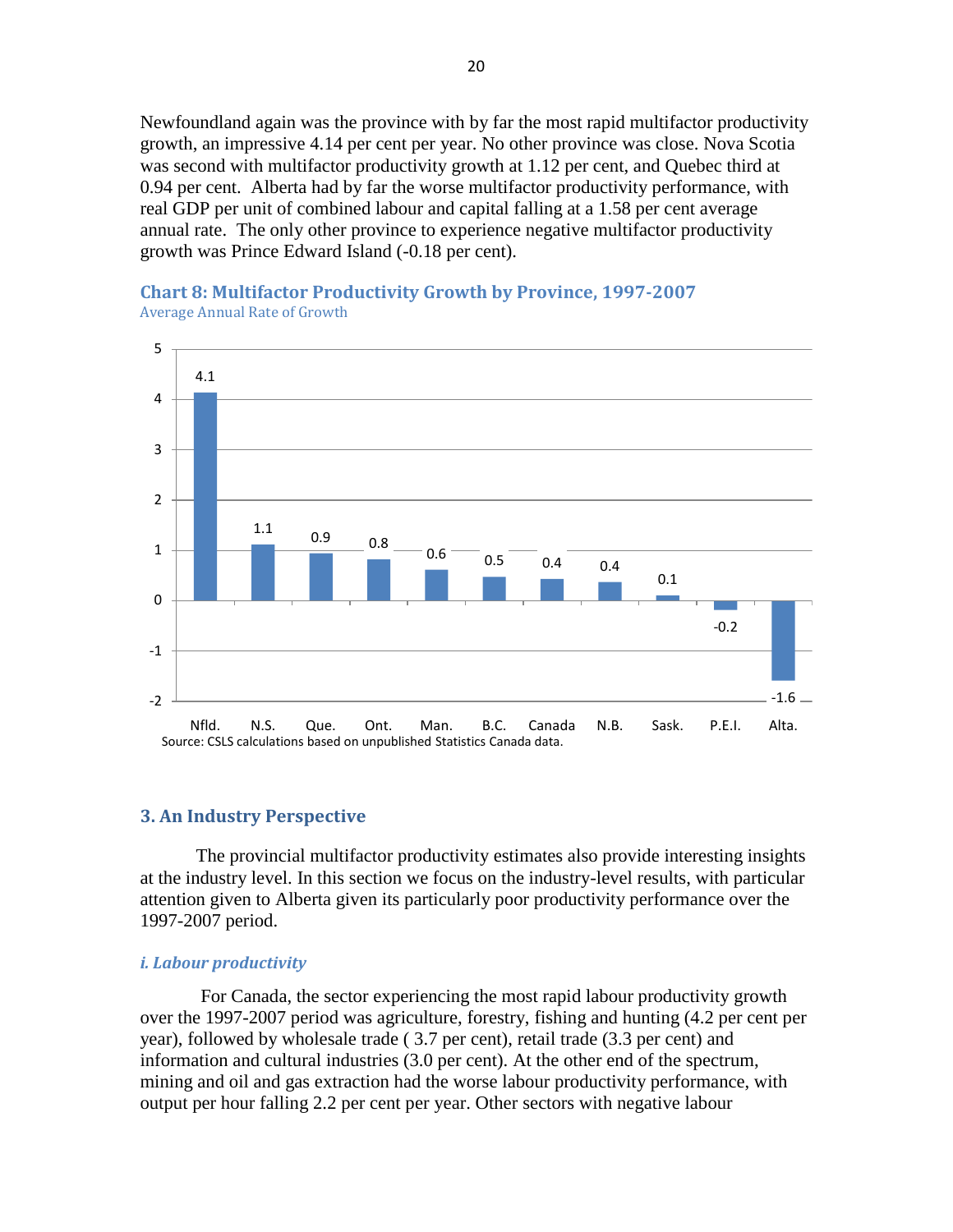productivity growth were arts, entertainment and recreation (-1.2 per cent) and utilities (- 0.9 per cent).

The three industries with the fastest labour productivity growth at the national level were also the three industries with the fastest growth in Alberta: agriculture, forestry, fishing and hunting (7.3 per cent per year), followed by information and cultural industries (5.3 per cent) and retail trade (4.9 per cent). Equally, the three industries with the worst productivity performance at the national level were the three industries in Alberta that also experienced the worst performance: mining and oil and gas extraction (- 4.3 per cent per year), followed by arts, entertainment and recreation (-2.2 per cent), and utilities (-1.4 per cent).

<span id="page-20-1"></span>



Source: CSLS calculations based on unpublished Statistics Canada data.

\* FIRE: Finance, Insurance, Real Estate and Renting and Leasing

\*\*ASWMRS: Administrative and Support, Waste Management and Remediation Services

#### <span id="page-20-0"></span>*ii. Capital Productivity*

For Canada, the sector experiencing the most rapid capital productivity growth over the 1997-2007 period was agriculture, forestry, fishing and hunting (2.01 per cent per year), followed by manufacturing (1.63 per cent) and construction (1.42 per cent). At the other end of the spectrum, professional, scientific and technical services had the worse capital productivity performance, with output per unit of capital services falling 6.73 per cent per year. The second worse capital productivity performance was recorded by mining and oil and gas extraction (-5.68 per cent), followed by arts, entertainment and recreation (-4.49 per cent).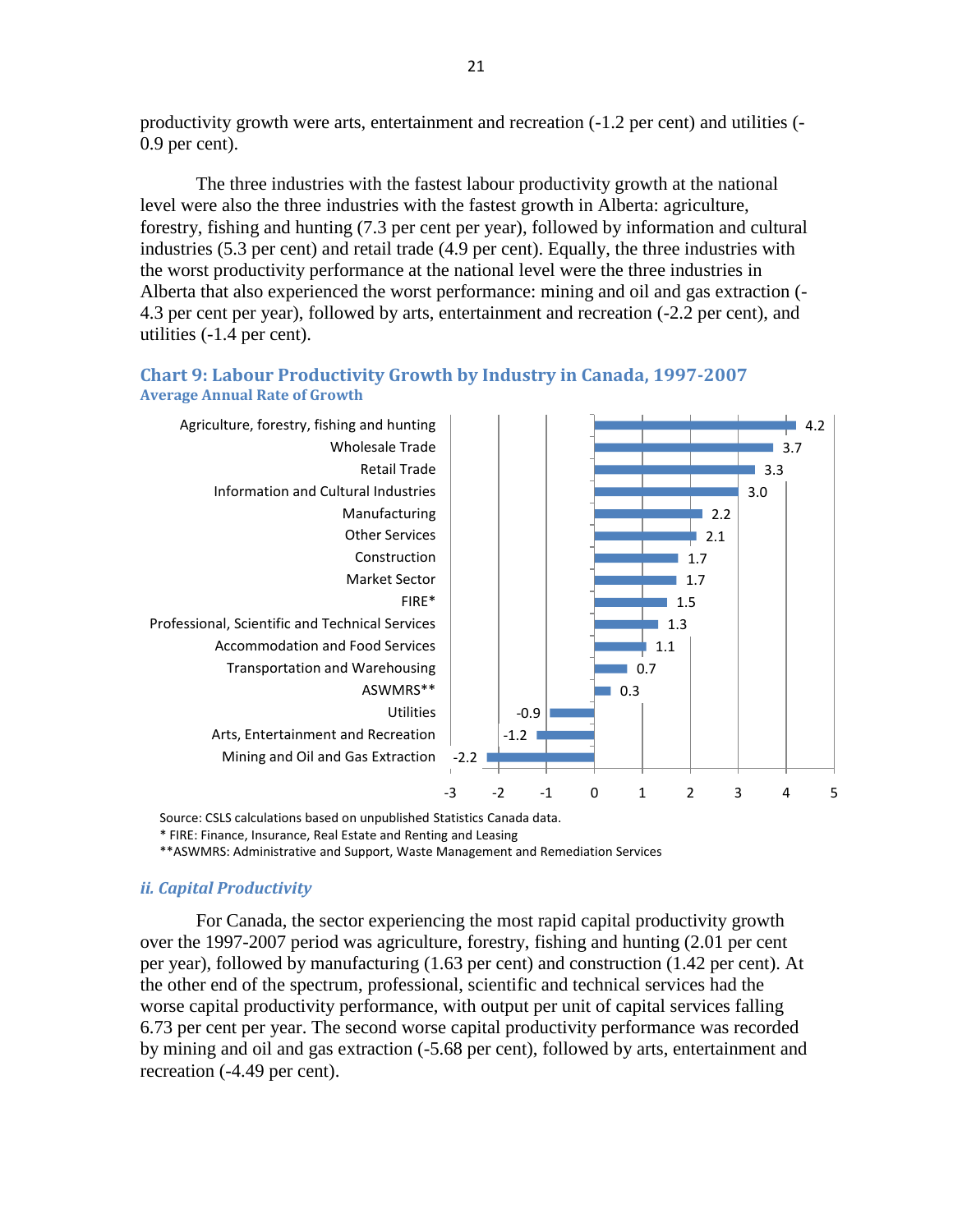Two of the three industries with the fastest labour productivity growth at the national level were also among the top three industries with the fastest growth in Alberta: construction, with an amazing 12.29 per cent average annual rate of capital productivity increase, and agriculture, forestry, fishing and hunting (2.28 per cent per year). The industry with the third fastest capital productivity growth in Alberta was retail trade (2.22 per cent). The three industries with the worst capital productivity performance at the national level were the three industries in Alberta that also experienced the worse performance: professional, scientific and technical services (-8.63 per cent per year), followed by mining and oil and gas extraction (-8.30 per cent per year), and arts, entertainment and recreation  $(-7.74$  per cent).

#### <span id="page-21-1"></span>**Chart 10: Capital Productivity Growth by Industry in Canada, 1997-2007 Average Annual Rate of Growth**



Source: CSLS calculations based on unpublished Statistics Canada data.

\* FIRE: Finance, Insurance, Real Estate and Renting and Leasing

\*\*ASWMRS: Administrative and Support, Waste Management and Remediation Services

#### <span id="page-21-0"></span>*iii. Multifactor Productivity*

The data also allow one to compare multifactor productivity growth at the sector level for Canada and the provinces. For Canada, the sector experiencing the most rapid multifactor productivity growth over the 1997-2007 period was agriculture, forestry, fishing and hunting (2.5 per cent per year), followed by wholesale trade (2.2 per cent) and retail trade (2.1 per cent) At the other end of the spectrum, the worse multifactor productivity performance was recorded by mining and oil and gas extraction (-4.8 per cent per year), followed by arts, entertainment and recreation (-2.0 per cent), and professional, scientific and technical services (-0.7 per cent).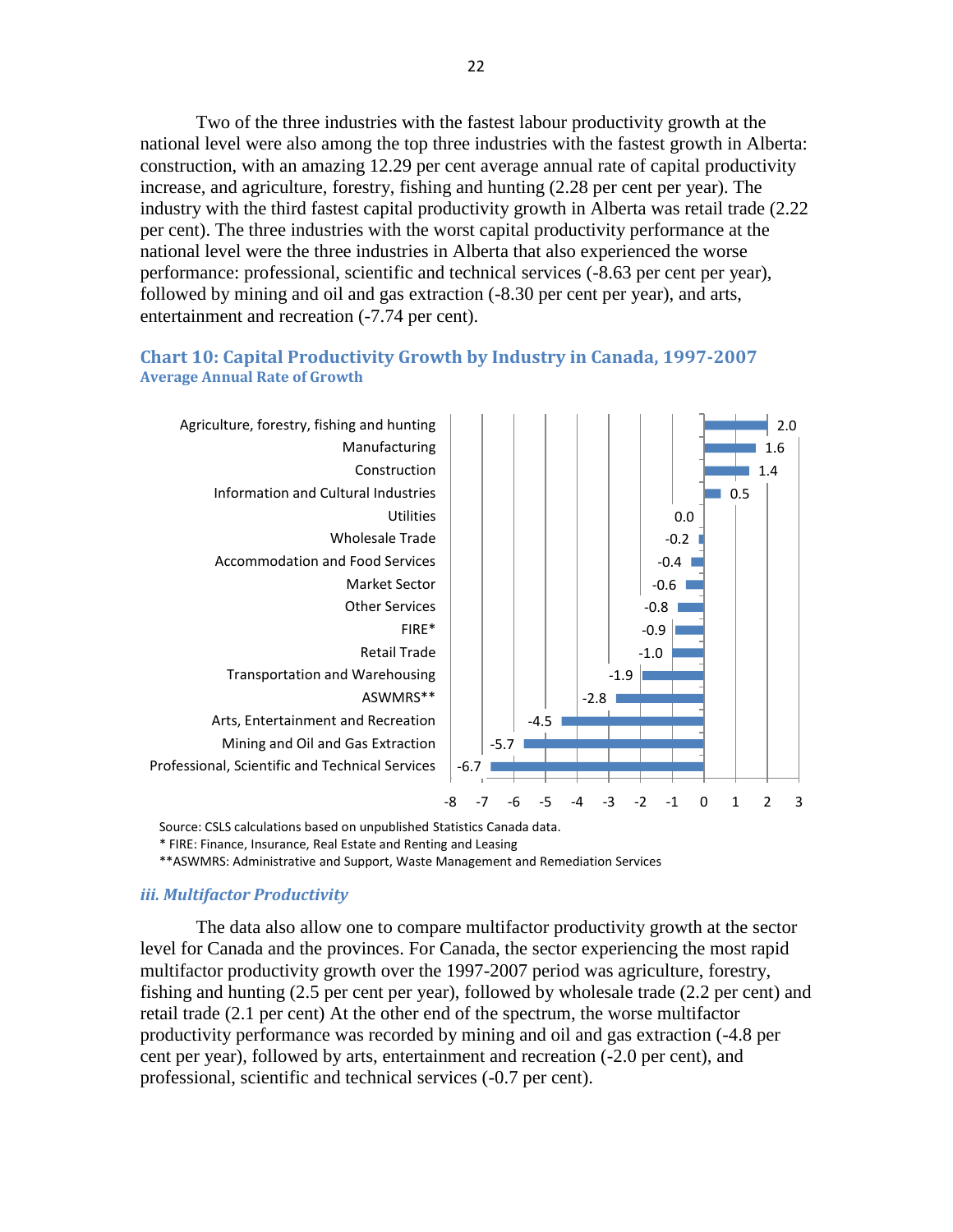Two of the three industries with the fastest multifactor productivity growth at the national level were also among the top three industries with the fastest growth in Alberta: agriculture, forestry, fishing and hunting (3.42 per cent per cent per year) and retail trade (4.44 per cent). The industry with the fastest multifactor productivity growth in Alberta was construction (4.58 per cent) Again, two of the three industries with the worst multifactor productivity performance at the national level were among the three industries that experienced the worst performance in Alberta: mining and oil and gas extraction (-7.40 per cent per year), and arts, entertainment and recreation (-3.66). The industry with the third worst multifactor productivity performance in Alberta was utilities (-2.4 per cent).

#### <span id="page-22-1"></span>**Chart 11: Multifactor Productivity Growth by Industry in Canada, 1997-2007 Average Annual Rate of Growth**



Source: CSLS calculations based on unpublished Statistics Canada data.

\* FIRE: Finance, Insurance, Real Estate and Renting and Leasing

\*\*ASWMRS: Administrative and Support, Waste Management and Remediation Services

#### <span id="page-22-0"></span>**4. Reallocation Versus Within-Industry Perspective**

The CSLS also completed an industry decomposition of labour productivity growth. The CSLS calculated the within-sector effect, the reallocation level effect, the reallocation growth effect (also known as the Baumol effect or the interaction effect), the total reallocation effect (the sum of the productivity level and growth effects) and the total sector contribution related to aggregate (business sector) labour productivity growth for 12 sectors for the 1961-2007 period and six cyclically neutral (peak-to-peak) subperiods (1961-1973, 1973-2000, 1973-1981, 1981-1989, 1989-2000, and 2000-2007). Summary Table 2 provides estimates of the total contributions to aggregate labour productivity growth from these effects in both absolute and relative terms for the seven periods. [Summary Table 3](#page-25-0) provides a sectoral decomposition of these effects for the 2000-2007 period. More detailed estimates of the sectoral contributions to aggregate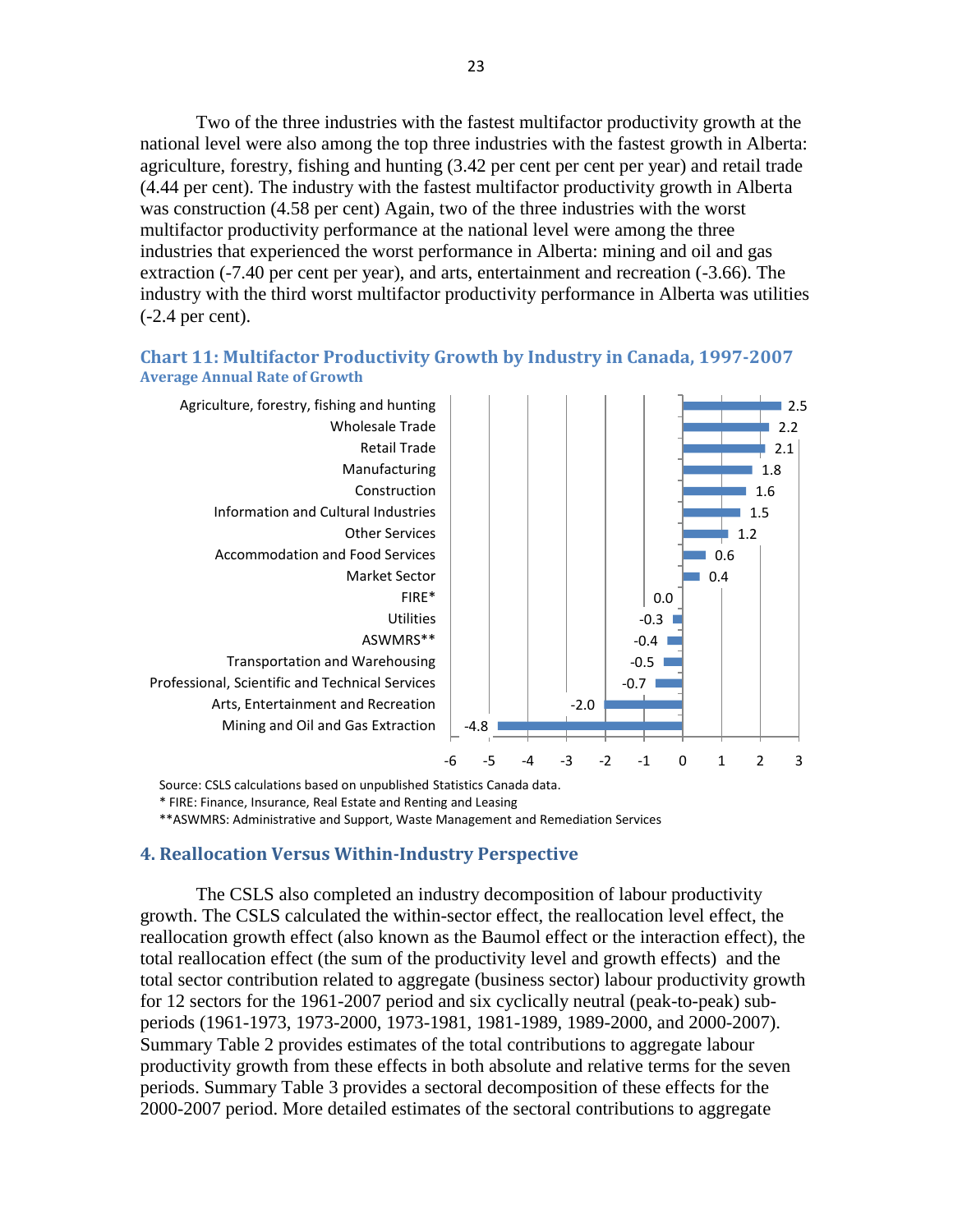labour productivity growth from the different effects for each of the seven periods are also available. The focus of the discussion in this section will be on the Summary Table 2 and [Summary Table 3.](#page-25-0)

For the business sector as a whole, the average annual rate of labour productivity growth in the 2000-2007 period was 1.10 per cent per year (Summary Table 2). As noted earlier in this paper, this is below the growth rate experienced in all earlier periods under analysis. Of this growth rate, 1.13 percentage points or 102.3 per cent was due to the within-sector effect, that is, productivity growth within the 12 sectors; 0.12 percentage points or 10.6 per cent was due to the reallocation level effect, and -0.14 percentage points or 12.8 per cent was due to the reallocation growth effect. The total reallocation effect is the sum of the reallocation level and growth effects and was -0.03 percentage points or -2.3 per cent.

The total reallocation effect can be positive, that is a boost or fillip to aggregate productivity growth (1961-1973 and 1973-1981) or negative, that is a drag on productivity growth (1961-1973, 1973-2000, 1981-1989, 1989-2000, and 2000-2007). Its importance relative to the aggregate labour productivity growth depends on the absolute size of the effect (in percentage points) as well as the absolute level of aggregate labour productivity growth (the greater the productivity growth, the smaller the relative importance and vice versa, ceteris paribus). The positive contribution of the total reallocation effect, in both absolute and relative terms, was greatest in positive terms on 1961-73 and 1973-1981 and the negative contribution was largest in 1981-1989 and 1989-2000.

Results on the sectoral decomposition of the contributions of the reallocation effects to aggregate labour productivity growth in the 2000-2007 period were also completed. There were offsetting developments within this period. In terms of the productivity level reallocation effect, there were significant positive effects experienced by the mining and oil and gas extraction sector (0.26 percentage points per year) and finance, insurance, real estate and rental and leasing (0.08 points) because of the above average labour productivity level and increasing hours share of these sectors. Significant negative level reallocation effects occurred in manufacturing (-0.15 points) because of the sector's above average productivity level and falling hours share and in other services (except public administration) (-0.09 points) because of this sector's below average productivity level and increasing hours share.

In terms of the productivity growth reallocation effect, all sectors had minimal effects except mining and oil and gas extraction (-0.09 points), due to the very large fall in labour productivity in this sector and the increase in the hours share.

Because of the small size of the sectoral productivity growth reallocation effects, the total reallocation effect was close to the productivity level reallocation effect for all sectors, except for mining and oil and gas extraction.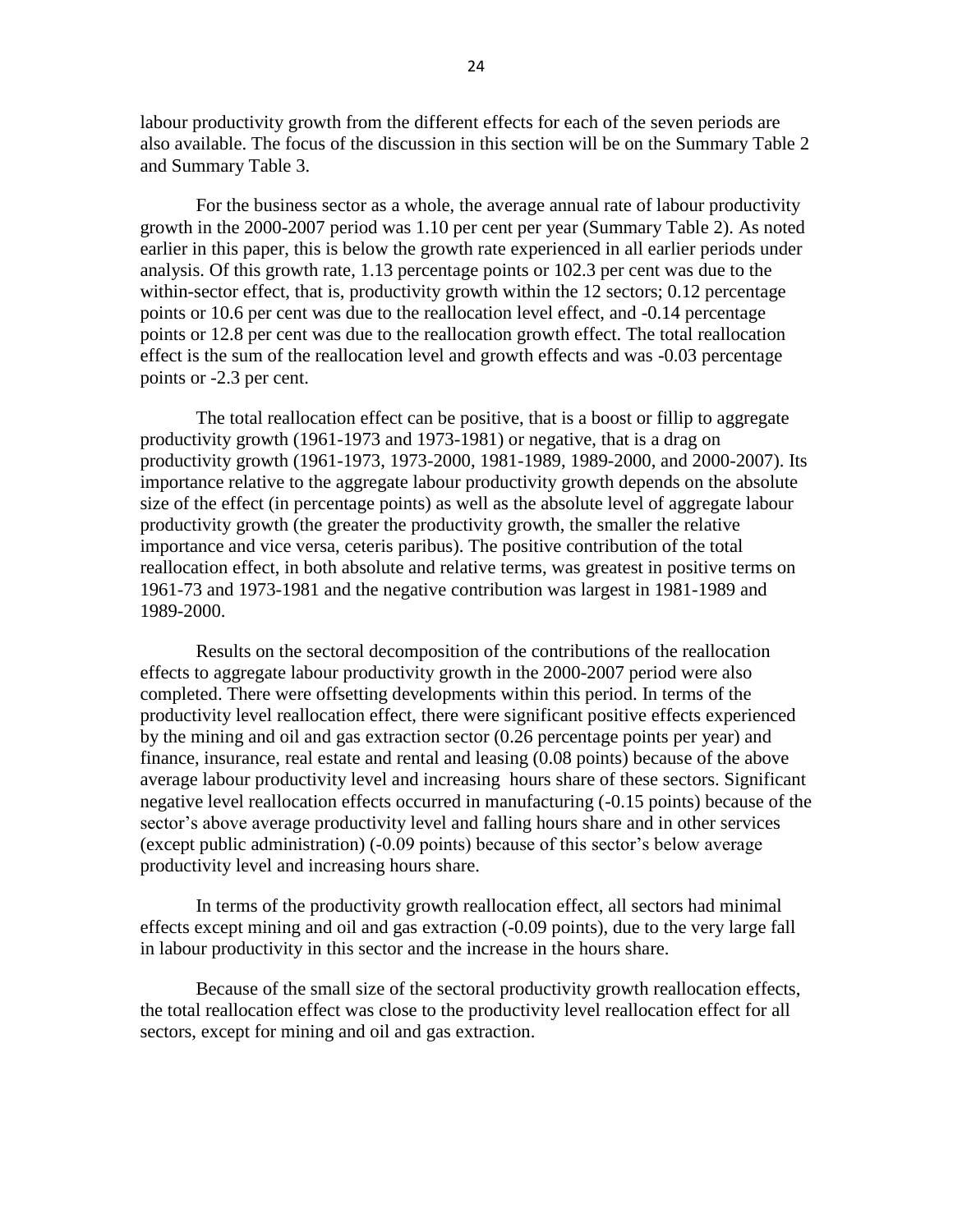#### **Summary Table 2: Decomposition of Aggregate Labour Productivity Growth into Within-Sector and Reallocation Effects, 1961-2007**

|           | Average<br>Annual                                      |        |                                                                                                          |         | <b>Contribution to Labour Productivity Growth</b> |                                     |          |                          |          |                                     | <b>Churn Measure</b> |       |                   |
|-----------|--------------------------------------------------------|--------|----------------------------------------------------------------------------------------------------------|---------|---------------------------------------------------|-------------------------------------|----------|--------------------------|----------|-------------------------------------|----------------------|-------|-------------------|
|           | Growth<br>Within-Sector<br>Rate<br>Effect <sup>1</sup> |        | <b>Reallocation Level</b><br><b>Reallocation Growth</b><br>$E$ ffect <sup>2</sup><br>Effect <sup>3</sup> |         |                                                   | <b>Total Reallocation</b><br>Effect |          | Share of Hours<br>Worked |          | <b>Reallocation Level</b><br>Effect |                      |       |                   |
|           | Per Cent                                               | Points | Per Cent                                                                                                 | Points  | Per Cent                                          | Points                              | Per Cent | Points                   | Per Cent | Total                               | Average<br>Annual    | Total | Average<br>Annual |
| 1961-2007 | 2.01                                                   | 2.13   | 105.9                                                                                                    | 0.28    | 13.9                                              | $-0.40$                             | $-19.76$ | $-0.12$                  | $-5.91$  | 51.7                                | 1.1                  | 0.31  | 0.01              |
| 1961-1973 | 3.44                                                   | 3.08   | 89.7                                                                                                     | 0.48    | 14.1                                              | $-0.13$                             | $-3.80$  | 0.35                     | 10.30    | 17.6                                | 1.5                  | 0.66  | 0.05              |
| 1973-2000 | 1.62                                                   | 1.83   | 113.0                                                                                                    | 0.06    | 3.8                                               | $-0.27$                             | $-16.74$ | $-0.21$                  | $-12.97$ | 32.0                                | 1.2                  | 0.21  | 0.01              |
| 1973-1981 | 1.71                                                   | 1.37   | 80.3                                                                                                     | 0.56    | 32.5                                              | $-0.22$                             | $-12.82$ | 0.34                     | 19.73    | 14.4                                | 1.8                  | 0.74  | 0.09              |
| 1981-1989 | 1.31                                                   | 1.53   | 117.1                                                                                                    | $-0.13$ | $-10.0$                                           | $-0.09$                             | $-7.12$  | $-0.22$                  | $-17.15$ | 7.8                                 | 1.0                  | 0.25  | 0.03              |
| 1989-2000 | 1.79                                                   | 2.03   | 113.3                                                                                                    | $-0.10$ | $-5.6$                                            | $-0.14$                             | $-7.69$  | $-0.24$                  | $-13.32$ | 13.2                                | 1.2                  | 0.31  | 0.03              |
| 2000-2007 | 1.10                                                   | 1.13   | 102.3                                                                                                    | 0.12    | 10.6                                              | $-0.14$                             | $-12.82$ | $-0.03$                  | $-2.27$  | 9.6                                 | 1.4                  | 0.71  | 0.10              |

<span id="page-24-0"></span>Source: CSLS calculations based on Statistics Canada's Canadian Productivity Accounts KLEMS database.

Notes:

The aggregate is the business sector. The business sector covers the whole economy less public administration, non-profit institutions and the rental value of owneroccupied dwellings. GDP for the business sector is calculated as the sum of the GDP of the constituent sectors.

Labour productivity is real GDP per hour worked. Real GDP is calculated from Statistics Canada, Canadian Productivity Accounts KLEMS Database, CANSIM Table 383- 0021. Current-dollar GDP estimates for 2002 were extended forward to 2007 and backward to 1961 using the growth rates of the corresponding real GDP series from the same table.

The churn measure is the sum of the absolute values changes in share of total hours worked or the sum of the absolute values of the reallocation effect. The average annual churn is the total churn measure divided by the number of years in the period.

1. The contribution of labour productivity growth within the sector to aggregate labour productivity growth.

2. The contribution of changes in the share of hours worked between sectors to aggregate labour productivity growth.

3. The reallocation growth effect is the sum of the product of the absolute change in the share of hours worked and the absolute change in the labour productivity level for each of the i sectors. It measures whether an economy is subject to Baumol's cost disease, i.e. the tendency of factors of production to move into sectors with relatively small absolute increases in productivity.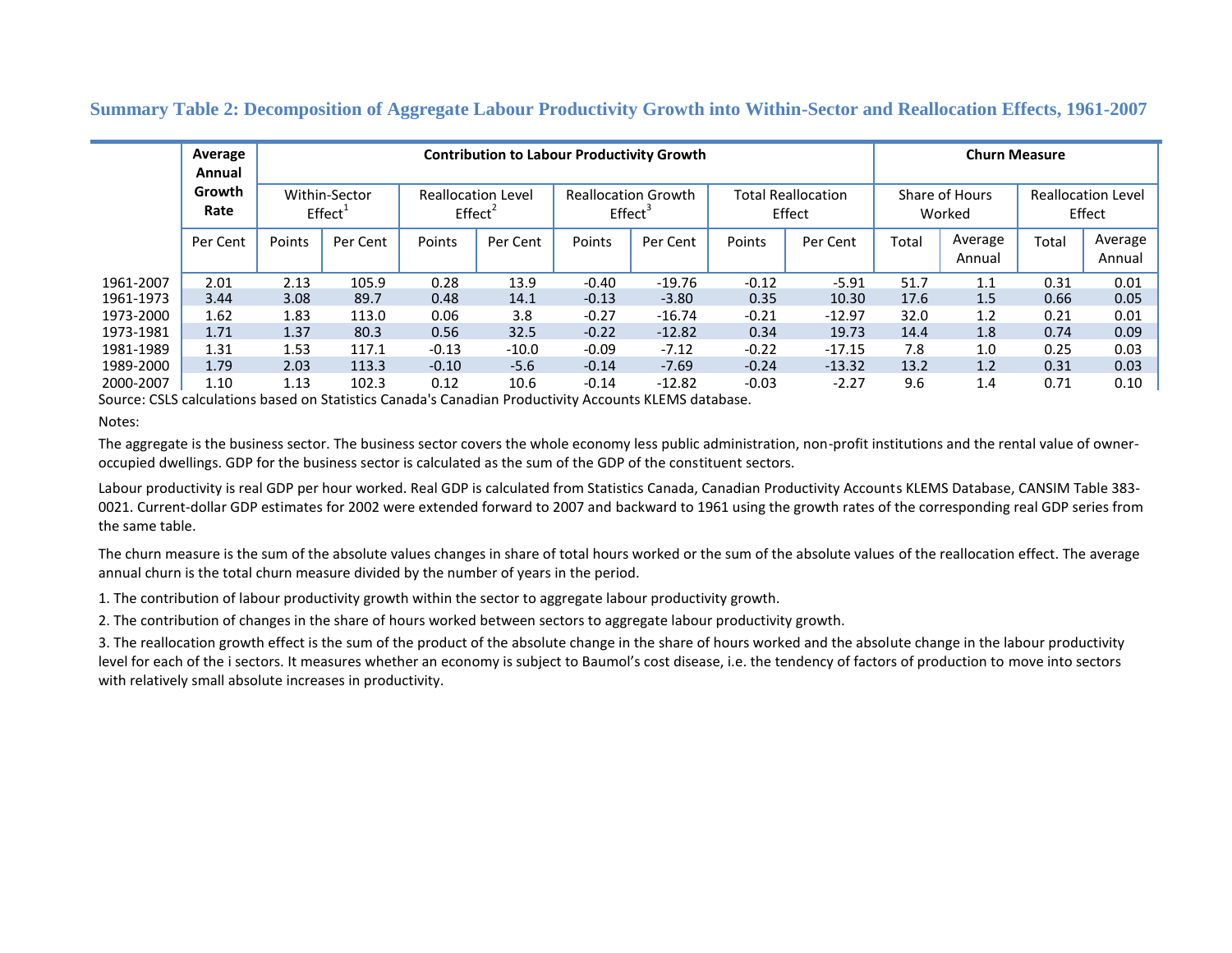It is interesting to note that gross reallocation effects (sum of the absolute values of the sectoral productivity level effect), which we also call the churn measure, has been greater on an average annual basis in the most recent period (0.10) than in the six earlier periods (Summary Table 2).

[Summary Table 3](#page-25-0) provides estimates of the absolute and relative importance by sector of the within-sector effect and the total effect for the 2000-2007 period. Given the 4.17 per cent average annual fall in output per hour in the mining and oil and gas extraction sector between 2000 and 2007, this sector's within-sector effect contributed -0.24 percentage points per year to aggregate labour productivity growth. The above average productivity level of the sector combined with the increased hours share resulted in a 0.26-point productivity level effect. The below average productivity growth of the sector, again combined with the rising hours share, resulted in a -0.09 point productivity growth reallocation effect for a total reallocation effect of 0.17 points. This offset much of the sector's large negative within sector effect to result in a - 0.06 point net contribution to aggregate productivity growth.

<span id="page-25-0"></span>**Summary Table 3: Decomposition of Aggregate Labour Productivity Growth by Sector and Within-Sector and Reallocation Effects, 2000-2007**

|                                          | Within<br>-Sector   | <b>Reallocation Effect</b> |         |         | <b>Total</b>  | Within<br>-Sector | <b>Reallocation Effect</b> |         |          | Total         |
|------------------------------------------|---------------------|----------------------------|---------|---------|---------------|-------------------|----------------------------|---------|----------|---------------|
|                                          | <b>Effect</b>       | Level                      | Growth  | Total   | <b>Effect</b> | <b>Effect</b>     | Level                      | Growth  | Total    | <b>Effect</b> |
|                                          | (Percentage Points) |                            |         |         |               |                   |                            |         |          |               |
| <b>Business Sector</b>                   | 1.10                |                            |         |         | 1.10          | 100.0             |                            |         |          | 100.0         |
| Agricult., Forest., Fish. and Hunt.      | 0.12                | 0.04                       | $-0.02$ | 0.02    | 0.14          | 10.5              | 3.66                       | $-1.52$ | 2.14     | 12.6          |
| Mining and Oil and Gas Extract.          | $-0.24$             | 0.26                       | $-0.09$ | 0.17    | $-0.06$       | $-21.4$           | 24.03                      | $-8.50$ | 15.53    | $-5.9$        |
| <b>Utilities</b>                         | $-0.01$             | 0.02                       | 0.00    | 0.02    | 0.01          | $-1.2$            | 2.24                       | $-0.14$ | 2.10     | 0.9           |
| <b>Construction</b>                      | 0.11                | $-0.03$                    | 0.00    | $-0.03$ | 0.08          | 9.8               | $-2.83$                    | 0.40    | $-2.44$  | 7.4           |
| <b>Manufacturing</b>                     | 0.27                | $-0.15$                    | $-0.01$ | $-0.16$ | 0.11          | 24.4              | $-13.37$                   | $-1.12$ | $-14.49$ | 9.9           |
| <b>Wholesale Trade</b>                   | 0.26                | 0.00                       | 0.00    | 0.00    | 0.26          | 23.4              | 0.21                       | $-0.37$ | $-0.16$  | 23.3          |
| <b>Retail Trade</b>                      | 0.23                | $-0.01$                    | 0.00    | $-0.01$ | 0.23          | 21.2              | $-0.73$                    | 0.08    | $-0.65$  | 20.6          |
| <b>Transportation and Warehousing</b>    | 0.03                | 0.00                       | 0.00    | 0.00    | 0.03          | 2.8               | 0.02                       | 0.01    | 0.03     | 2.8           |
| <b>Information and Cultural Ind.</b>     | 0.14                | $-0.01$                    | $-0.01$ | $-0.02$ | 0.13          | 12.9              | $-0.89$                    | $-0.57$ | $-1.46$  | 11.4          |
| <b>FIRE</b>                              | 0.11                | 0.08                       | 0.00    | 0.08    | 0.19          | 9.6               | 7.36                       | 0.19    | 7.54     | 17.1          |
| <b>Prof., Scient. and Tech. Services</b> | 0.03                | $-0.01$                    | 0.00    | $-0.02$ | 0.01          | 2.3               | $-1.27$                    | $-0.38$ | $-1.65$  | 0.6           |
| Other Services (exc. Pub. Admin.)        | 0.09                | $-0.09$                    | $-0.01$ | $-0.10$ | $-0.01$       | 8.1               | $-7.87$                    | $-0.90$ | $-8.77$  | $-0.7$        |

**Source: CSLS calculation based on data from Statistics Canada.** FIRE stands for Finance, Insurance, Real Estate Rental and Leasing.

Three sectors made large positive within-sector contributions to aggregate labour productivity growth in the 2000-2007 period: manufacturing (0.27 points), wholesale trade (0.26 points), and retail trade (0.23 points). The absolute increases in constant dollar output per hour were the same for the three sectors, but that of the retail and wholesale trade were due to the rapid productivity growth of these two sectors (3.30 per cent and 3.64 per cent per year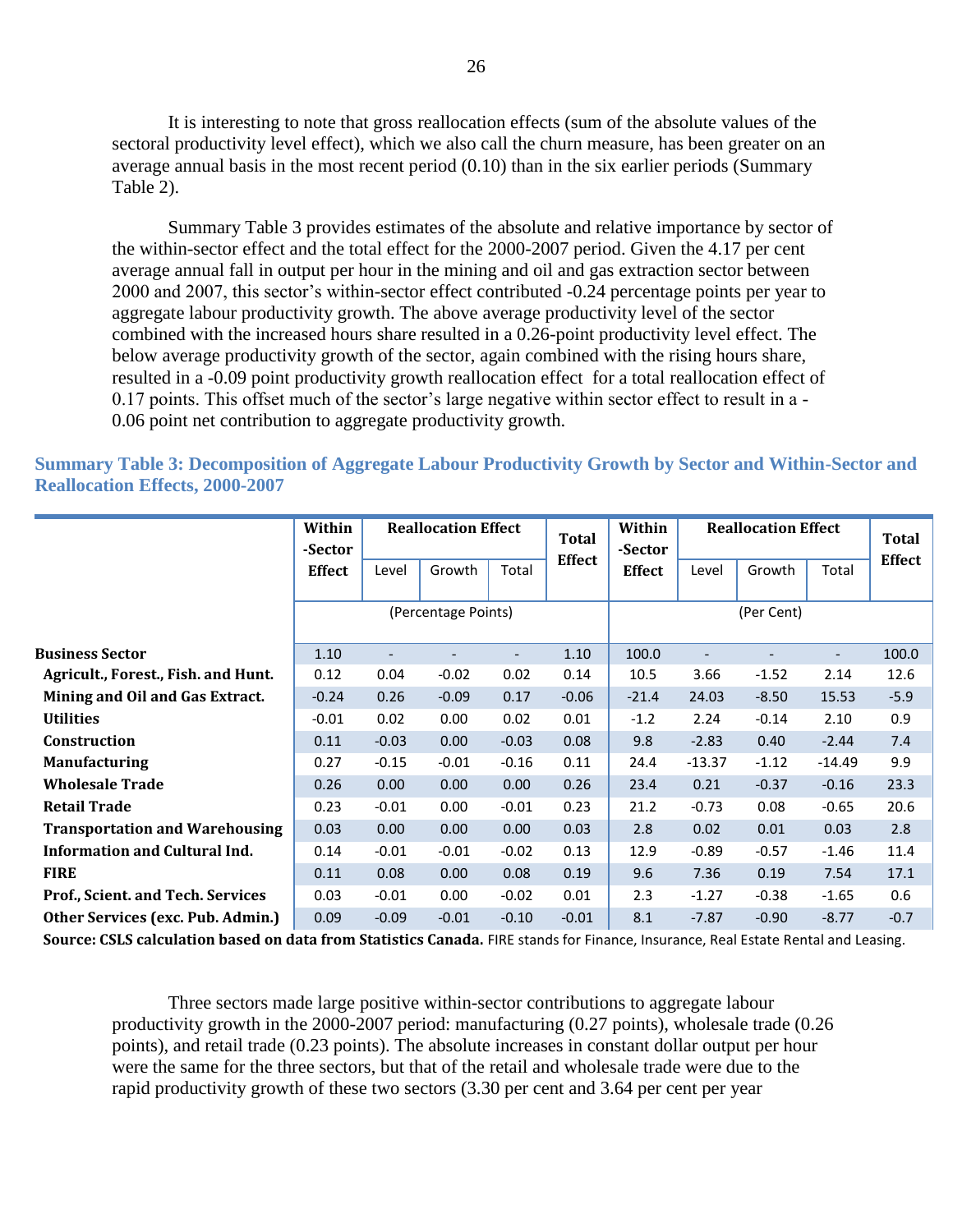respectively), while that of manufacturing reflected mainly its high productivity level (productivity growth in this sector was only 1.11 per cent). The overall contribution of the two trade sectors to aggregate productivity growth, in both absolute and relative terms, was close to the within sector contribution due to small reallocation effects. In contrast, the overall contribution of manufacturing to aggregate productivity growth was only 0.11 points, because of this sector's negative reallocation effect (-0.16), primarily due to a large negative productivity level effect arising from the very large fall in the sector's hours share (3.32 points). It is interesting to note that the two trade sectors accounted for 0.49 points or 44 per cent of aggregate labour productivity growth in 2000-2007, but accounted for only 19.9 per cent of total hours worked.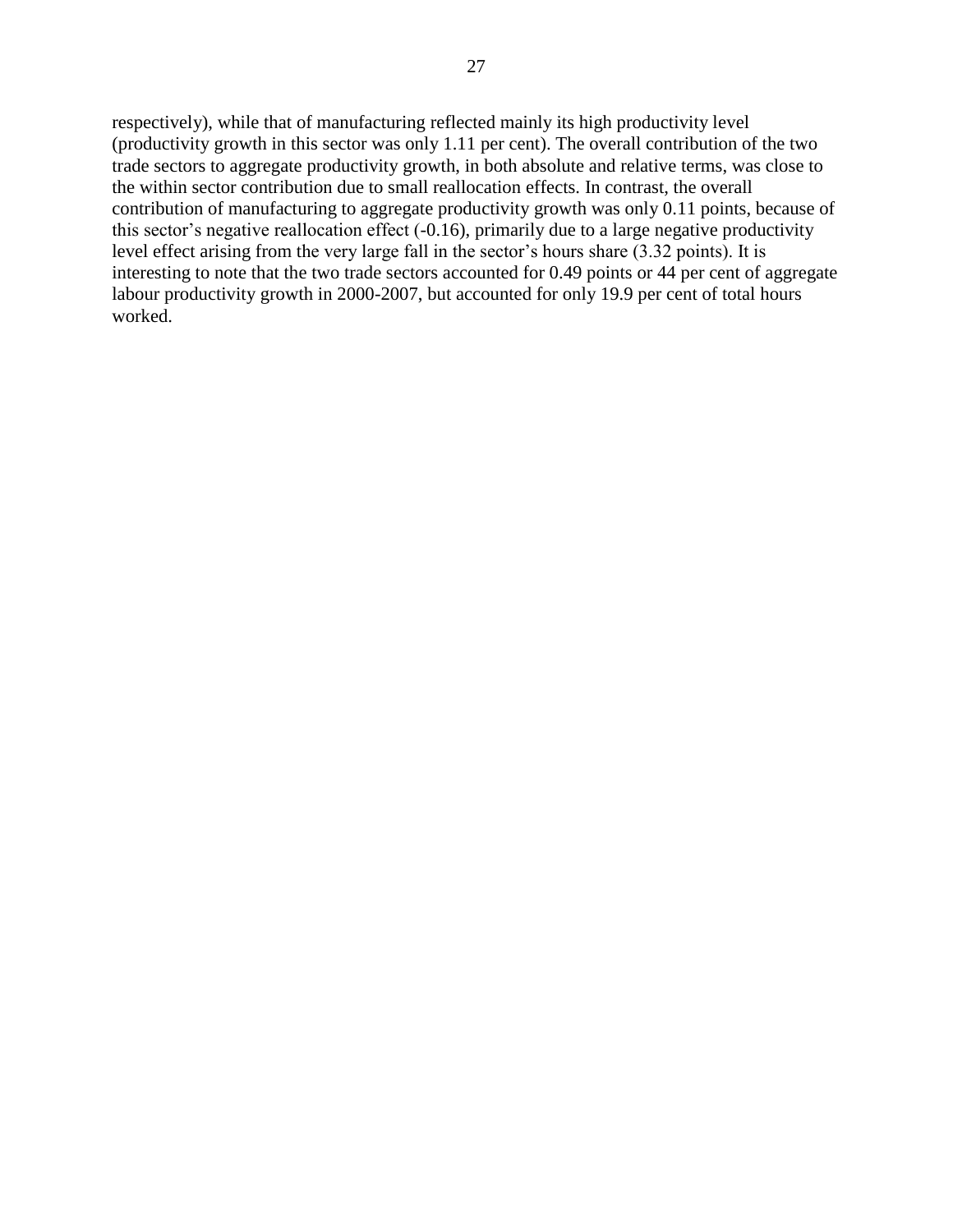# <span id="page-27-0"></span>**II. Review of the Findings of CSLS and McKinsey Productivity Studies**

In recent years the Centre for the Study of Living Standards (CSLS) has undertaken a number of studies on various aspects of the productivity issue. These studies can be classified into a number of areas: measurement issues, policy, productivity drivers, industry studies, and studies related to productivity and well-being. This section of the report synthesizes the findings of recent CSLS productivity research.

#### <span id="page-27-1"></span>**A. CSLS Studies**

#### <span id="page-27-2"></span>**1. Measurement Issues**

While all CSLS research must address measurement issues to some extent, the CSLS has frequently devoted reports to measurement issues of particular interest. Smith (2004) conducted a thorough investigation into measurement issues associated with the aggregate labour productivity in Canada and the United States. He concluded that total economy trends in aggregate labour productivity should be monitored in addition to the more traditional focus on the business sector. He also noted that the comparability of non-business productivity growth in both countries is suspect, citing the very high rate of labour productivity growth in the Canadian non-business sector. Another effort at the CSLS has been the development of estimates of multifactor productivity for Canadian provinces. Thanks to the financial support of the Government of Alberta and working in cooperation with Statistics Canada, the CSLS has released estimates of multifactor productivity for all Canadian provinces on a basis consistent with national estimates from the Productivity Program (Sharpe, 2008).

Sharpe (2007c) identified data sources for international productivity comparisons and evaluated the strengths, weaknesses and limits of these datasets and their underlying methodologies at the aggregate and industry levels for various analytical purposes. The report highlighted the productivity database of the Groningen Growth and Development Centre as particularly useful, because it was well-designed, easy to use, and available free of charge.

In 2008, Harrison, Arsenault, and Sharpe attempted to explain a significant measurement problem: why have real wages lagged labour productivity growth in Canada? The most direct mechanism by which labour productivity affects living standards is through real wages, that is, wages adjusted to reflect the cost of living. Between 1980 and 2005, the median real earnings of Canadians workers stagnated, while labour productivity rose 37 per cent. The report identified four factors of roughly equal importance: rising earning inequalities; falling terms of trade for labour; a decrease in labour's share of GDP; and measurement issues.

#### <span id="page-27-3"></span>**2. Policy**

Productivity research at the CSLS frequently addresses questions of policy. Some research is prepared with the explicit objective of providing policy advice, while other research leads to conclusions that have important implications for public policy. In the first category, the CSLS has worked independently, and with partners such as the Chief Actuary of the Canada Pension Plan, the Institute for Research on Public Policy, the British Columbia Progress Board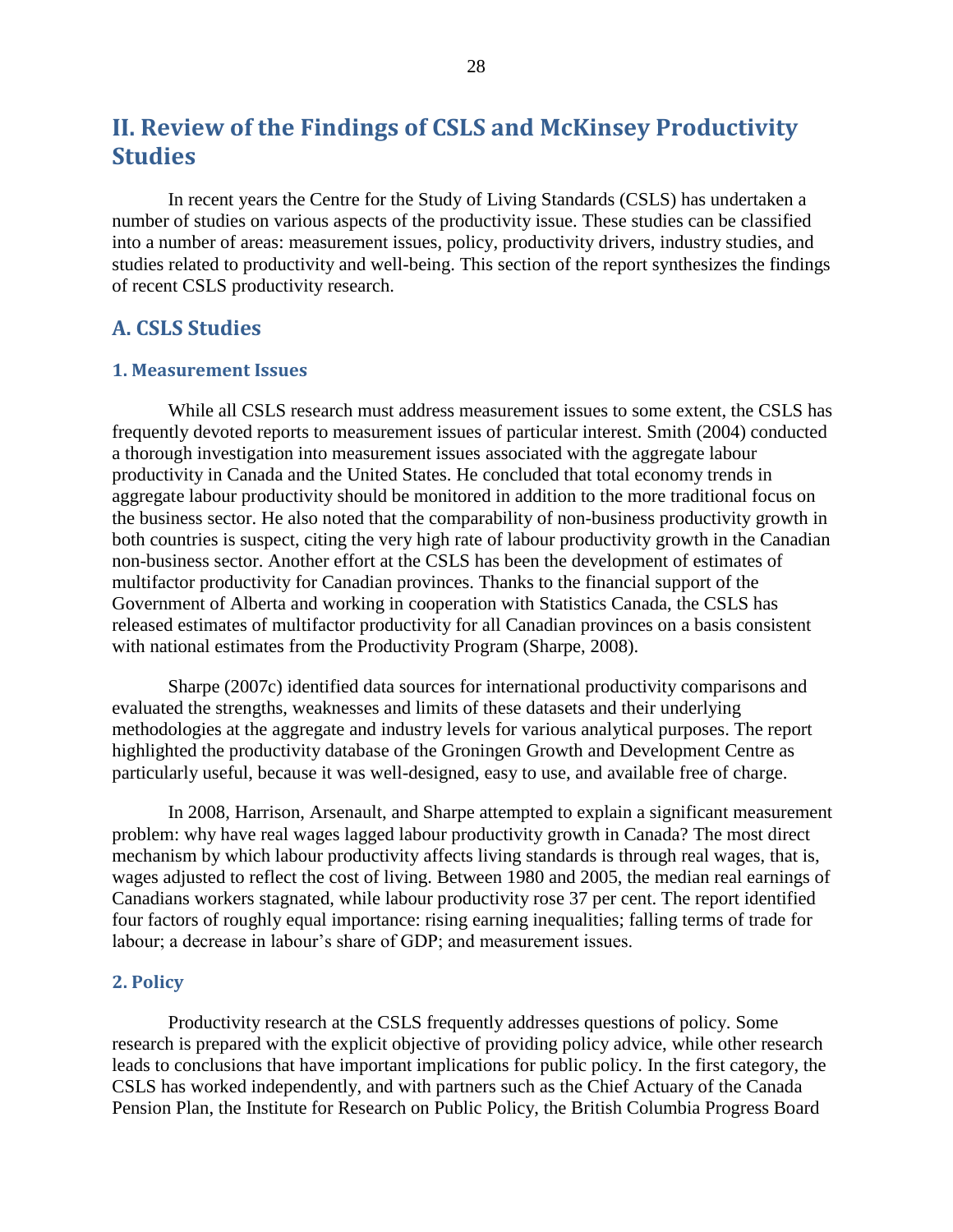and the Atlantic Canada Opportunities Agency. In 2006, Sharpe investigated the future of productivity growth in Canada and its implications for the Canada Pension Plan. He looked at the effect of different productivity growth assumptions on the financial projections of the CPP.

In 2007, in a contribution to the Institute for Research in Public Policy volume *A Canadian Priorities Agenda: Policy Choices to Improve Economic and Social Well-Being.*  Sharpe (2007b) made the case that productivity is Canada's economic destiny and that Canada's dismal productivity performance, both from a historical and international perspective, therefore represents our biggest economic challenge. He put forward three policies to improve Canada's productivity performance: foster the diffusion of best-practice technologies; remove the provincial sales tax on purchases of machinery and equipment; and promote interprovincial movement of workers by improving labour market information, removing professional barriers to labour mobility, and establishing a tax credit for interprovincial job search. He found that the short-term costs of these policies would be greatly outweighed by their long-term benefits.

In the first of a series of reports for the British Columbia Progress Board, Sharpe and Arsenault (2008c) identified five productivity drivers that merit additional investigation in British Columbia: education and literacy, public and private investment, research and innovation, resource reallocation, and trade and migration. Following up on that report, Sharpe, Arsenault, and Harrison (2008) examined investment in British Columbia more closely. They found that investment in British Columbia had lagged the country as a whole and recommended that the Government of British Columbia adopt a number of policy changes including the harmonization of the provincial sales tax with the federal Goods and Services Tax.

In 2009, Sharpe and Harrison investigated the causes of the labour productivity gap between Atlantic Canada and Canada as a whole. They found that the significant gap between Canada and the Maritimes in particular could be narrowed with reduced tax distortions and improved regulation. They also identified significant scope to improve the efficiency of provincial governments.

#### <span id="page-28-0"></span>**3. Productivity Drivers**

The CSLS has devoted significant effort to advancing knowledge in Canada about the factors that drive productivity growth. In recent years the research agenda of the CSLS in this area can be categorized into studies that take a broad approach and those that focus on a specific driver like information and communications technology, interprovincial migration, and competitive intensity.

In a review of research originally conducted by the McKinsey Global Institute, Kellison (2004) examined three broad productivity drivers in an attempt to shed light on the causes of Canada-US productivity differences at the industry level. He concluded that competitive factors may explain the poor productivity performance of the Canadian financial and cultural service industries relative to their US counterparts, and likewise may explain the high productivity levels of some natural resource industries in Canada relative to the United States. He also found that managerial factors, especially the implementation of new technologies and related processes, may be important in explaining the poor productivity growth in Canada relative to the United States in service industries such as retail trade.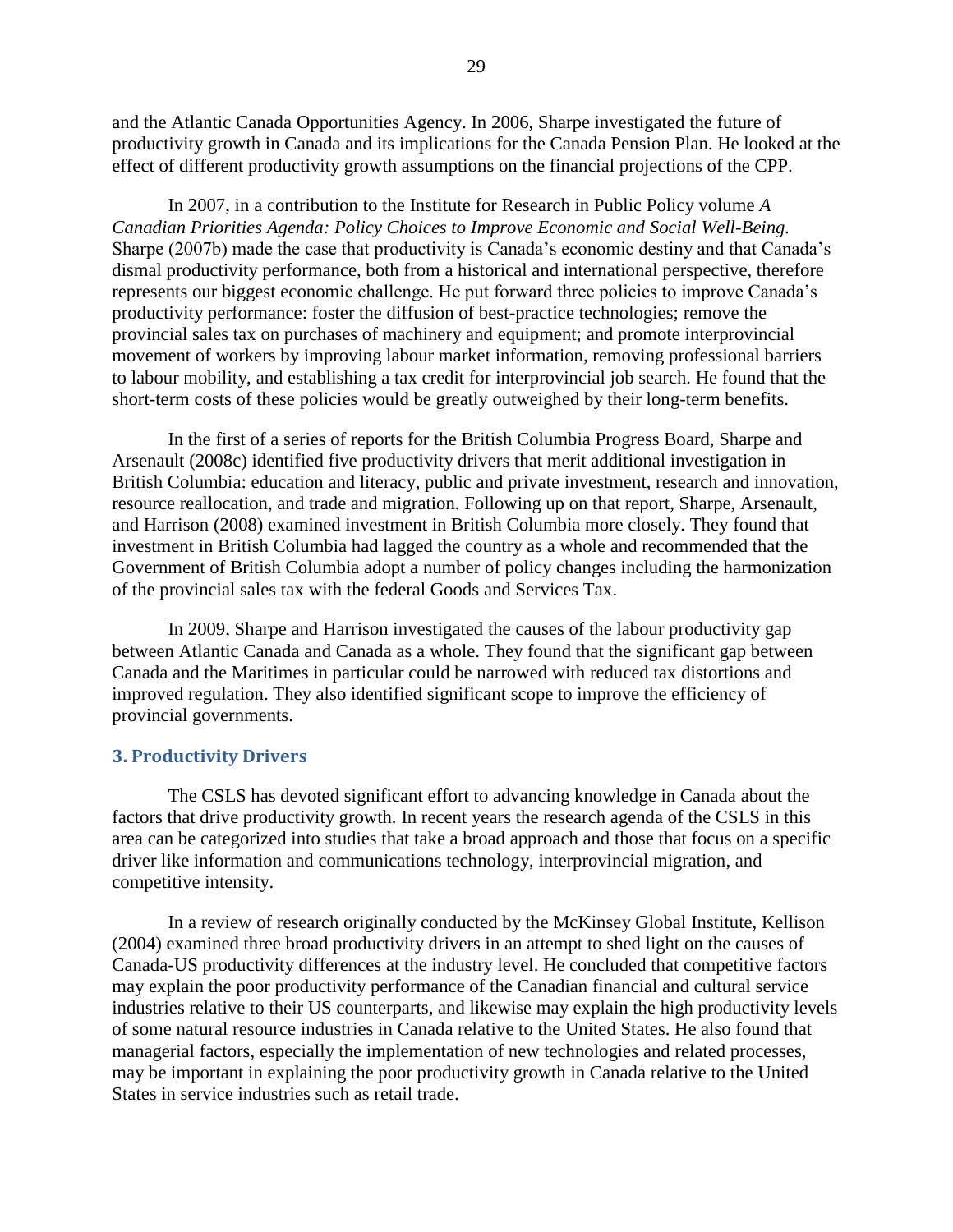Sharpe and Arsenault (2008) investigated the causes of the historically weak productivity growth in Canada between 2000 and 2007 and concluded they were likely associated with overhiring and the adjustment costs of moving from a labour surplus to a labour shortage economy. They also found that the productivity gap with the United States had widened in this period most likely reflecting developments south of the  $49<sup>th</sup>$  parallel.

Sharpe (2008) tackled the paradox of market-oriented reform and weak productivity growth in Canada. He concluded that Canada's significant market orientation leaves little scope for further reforms. He proposed that market oriented reforms have also helped to increase labour supply, which while perhaps desirable in itself, would not necessarily improve productivity. Overall, he argued for an approach to improving productivity that focuses on human capital development, higher business investment in machinery and equipment, and the adoption of best-practice technologies, rather than one focusing on further regulatory reform.

The CSLS has undertaken a significant amount of research on information and communications technology (ICT), which is generally acknowledged as an important driver of productivity. In 2005 Sharpe attempted to explain why Canadian firms investment less in ICT than their US counterparts. He identified key factors affecting the gap as industrial structure, the size distribution of employment, and ICT measurement. Other factors included higher ICT costs relative to labour costs and potentially the lower quality of management in Canada. In 2006 Sharpe (2006a) investigated the impact of ICT on productivity. The key conclusion was that ICT had been the driving force behind the acceleration of productivity growth in Canada and the United States since 1996. The research from 2005 and 2006 was subsequently confirmed and expanded to Canadian provinces in 2008 (Sharpe and Arsenault, 2008b and Sharpe and Arsenault, 2008a).

Other drivers of productivity growth that have recently been studied by the CSLS include interprovincial migration and competitive intensity. Interprovincial migration has played an increasing role in Canada's economy in the middle years of the 2000s. In 2007, Sharpe, Arsenault, and Ershov estimated the number of workers moving in and out of each province and the total output gains due to interprovincial migration. In 2008 Sharpe and Currie surveyed economic literature and empirical evidence on the linkages between open and competitive markets (competitive intensity) and innovation and productivity growth. They found that the weight of the evidence indicated that competitive intensity has a strong positive effect on innovation and productivity. They concluded that Canada should pay closer attention to the competitive implications of public policy than has been the case in the past.

#### <span id="page-29-0"></span>**4. Industry Studies**

CSLS has often studied productivity at the industry level. Such studies have investigated productivity trends and issues in the service industries; construction; forest products; selected natural resources industries; oil and gas extraction; the mining industries, including coal mining, gold mining, diamond mining; public administration; and healthcare.

In 2004, Rao, Sharpe and Tang explored trends in the productivity in the Canadian service sector over time and relative to the United States. Noting that the sector had performed well, they concluded that there had been a marked acceleration in productivity growth in recent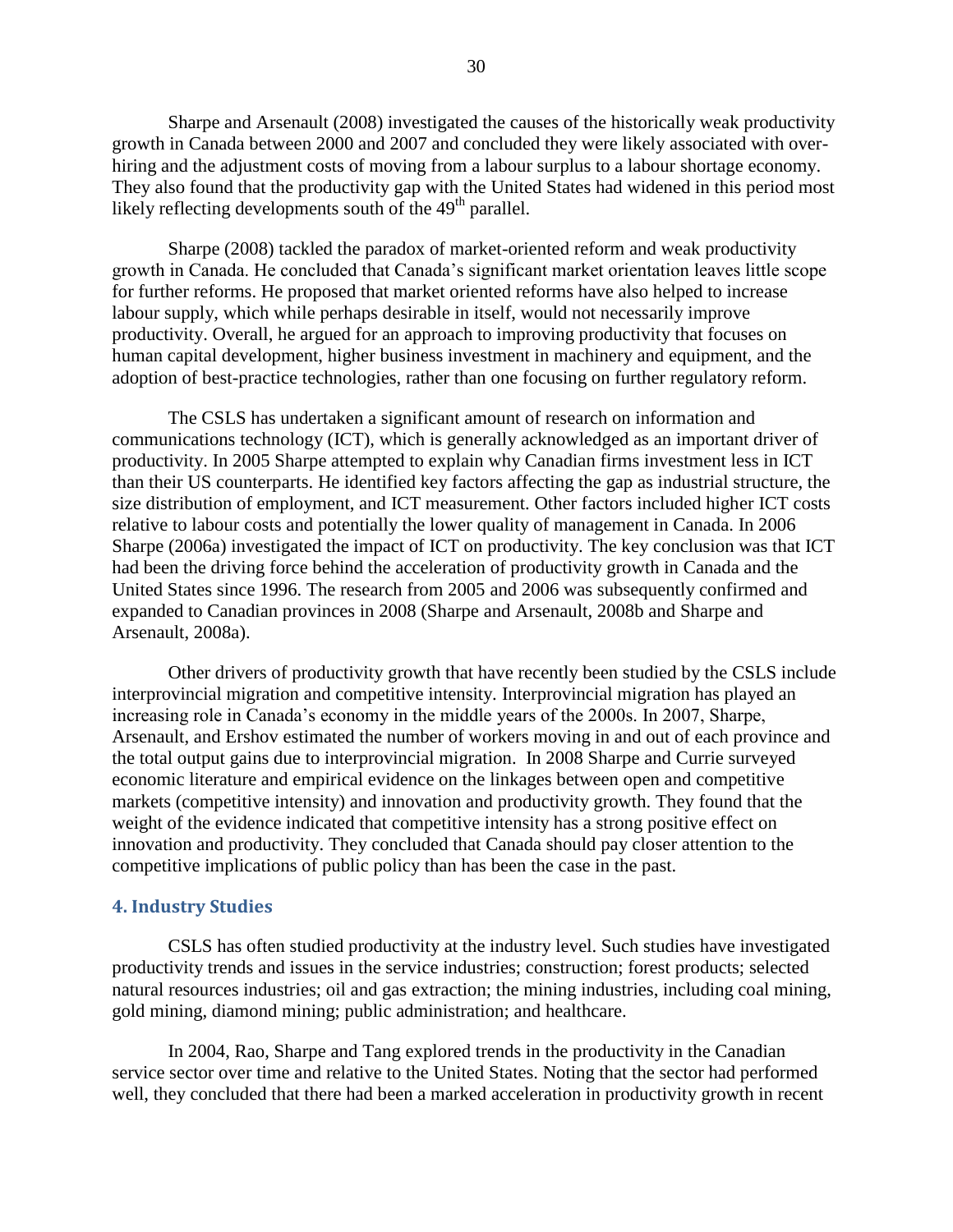years. They also noted that faster multifactor productivity growth and human capital growth were helping Canadian service industries close the gap with their US counterparts.

Motivated by a divergence between the observations of practitioners and official estimates, Harrison (2007) investigated whether official estimates of productivity growth in the construction sector were understating the rate of growth of productivity. He concluded that the use of input-cost indexes to estimate real output growth was the most likely source of measurement error, and could account for some, but certainly not all, of the relatively slow growth of productivity in construction relative to the economy as a whole.

In 2009, Harrison and Sharpe analyzed the productivity performance of the forest products sector in Canada. They concluded that the sector has performed well in terms of productivity growth in comparison to the average of all industries. However, much of this productivity improvement had come from cuts in inputs (labour and capital) that exceeded cuts in real output. They noted that this pattern could only be sustained temporarily since there will eventually be no more labour or capital to cut.

The CSLS (2004) explored productivity in nine selected natural resource industries. Key findings were that natural resource industries contribute disproportionately to aggregate productivity growth in Canada, with labour productivity levels twice as high as the total economy on average, and labour productivity growth one and a half times as rapid as total economy labour productivity growth; capital deepening was a key driver of labour productivity growth in natural resource industries, and high levels of capital intensity explained the high levels of labour productivity; technological advance was another important driver of labour productivity growth, and had also increased the importance of human capital; the earth sciences industries made a significant contribution to productivity growth in the natural resource industries by providing innovative exploration and development services; and price trends played a large role in the productivity performance of many natural resource industries by determining the quality of deposit that is profitable to be exploited.

The oil and gas sector has been an important driver of growth for the Canadian economy in recent years, especially in Alberta, Saskatchewan, and Newfoundland and Labrador. In 2008, Bradley and Sharpe found that the productivity performance oil and gas extraction had been very poor. They concluded that the most robust explanation seemed to be that higher output prices had suppressed productivity growth through increased exploitation of low-productivity marginal deposits.

Mining has also been a prominent sector in recent years, and the CSLS has prepared four reports that address mining productivity. Smith (2004a) found the emergence of the high value added diamond mining industry in the late 1990s and early 2000s to have been a boon to mining productivity in Canada. Smith (2004b) also examined productivity trends in the gold mining industry. He found that the industry's strong performance over the past four decades had been the result of real price movements, with lower prices squeezing out marginal operations and leading to faster productivity growth. The coal mining industry was the subject of another study by Smith (2004c). Like gold mining, coal mining in Canada has also seen rapid productivity improvement over the past four decades, and like gold, Smith concluded that real price movements had had an important impact on productivity growth. The most recent work by the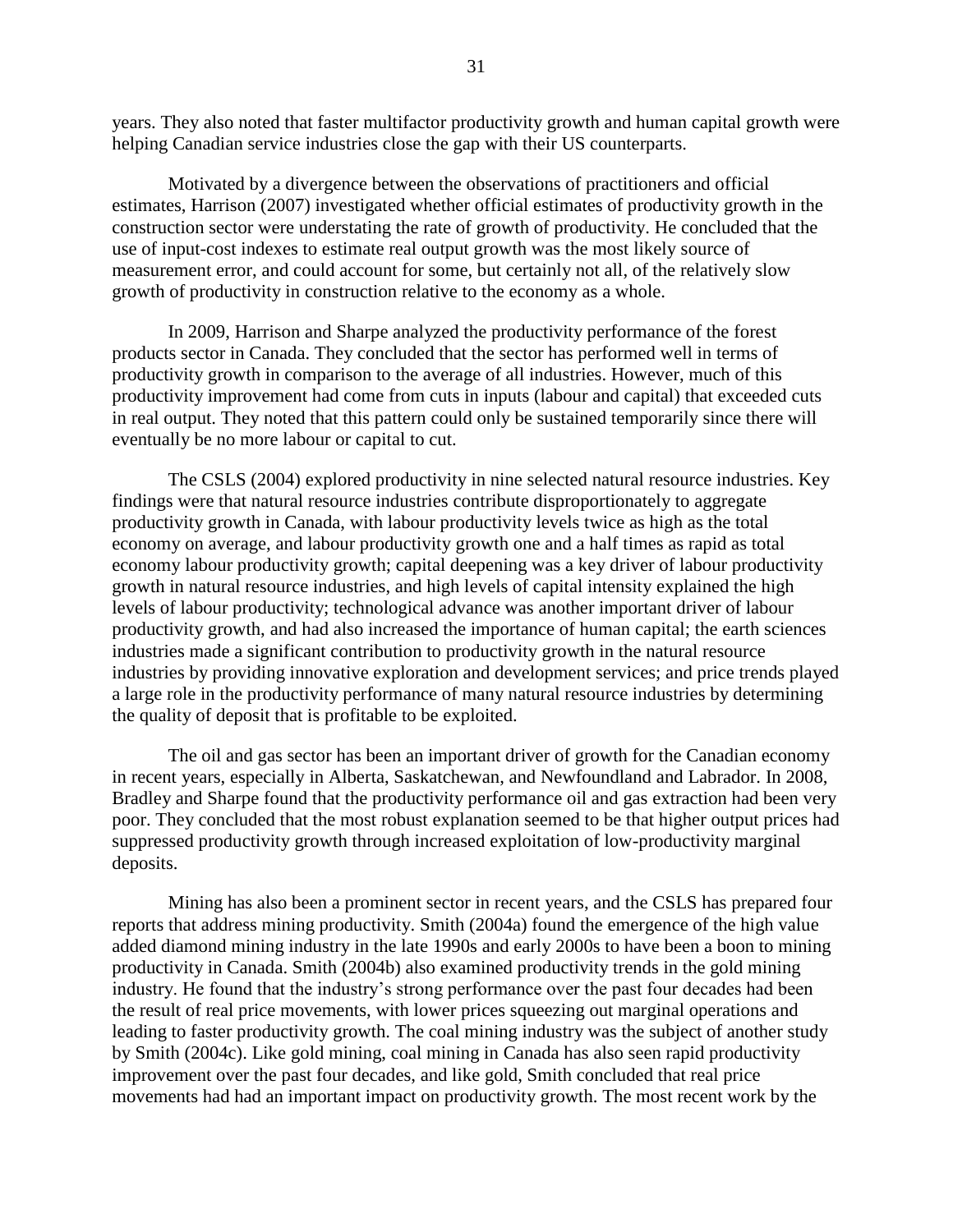CSLS on mining productivity examined the sector as a whole rather than a particular mineral industry. Bradley and Sharpe (2008b) found that overall productivity growth in 2000-2007 in the mining industry has been very poor and that the most likely explanation was that higher output prices had suppressed productivity growth through increased exploitation of low-productivity marginal resource deposits.

Healthcare is a sector of the economy that has grown significantly as a share of GDP and has been the subject of considerable public attention. In 2007, Sharpe, Bradley, and Messinger noted that it was widely recognized that official estimates of productivity may seriously understate the true contribution of healthcare to real output and the well-being of Canadians. They argued that more resources were needed to further investigate the alternative approaches to measuring healthcare productivity and to develop better output measures that adjust for outcomes directly related to health care spending.

Most recently, Harrison and Sharpe (2009a) attempted to build a deeper understanding of the concept of productivity in the public service and its drivers. They found significant deficiencies with the way Statistics Canada measured public administration productivity and that important lessons could be learned from developments in other countries.

#### <span id="page-31-0"></span>**5. Productivity and Well-Being**

The CSLS generally tries to incorporate a broad perspective into its research that addresses issue beyond productivity, including living standards and well-being. On occasion, the CSLS has explicitly addressed the linkages between productivity and well-being. Guilbaud and Sharpe (2003) used several sources of international data on labour productivity, poverty, and income inequality to find that across the developing countries—for which data were available productivity growth played a substantial role in reducing poverty. They also concluded that this effect was stronger in countries with relatively low income inequality and that productivity growth better accounted for changes in poverty than the more commonly used economic growth.

#### <span id="page-31-1"></span>**6. Common Themes**

A number of common themes can be traced through the research undertaken at the CSLS. Fundamentally, almost all CSLS research is based on an empirical, rather than a theoretical, approach. Data are gathered and analyzed to provide insights without the use of a more rigid theoretical framework that is often used in academic research. Whereas academic research often sets out to test a theory, CSLS research more often seeks out patterns by comparing trends in productivity over time or across provinces, industries, or countries.

A second distinguishing feature of the CSLS approach is that most research is oriented towards providing practical policy recommendations. Sometimes this objective is explicit, as was the case in the studies prepared for the British Columbia Progress Board, but often the research informs public policy indirectly, as is often the case in the research on productivity drivers like information and communications technology.

Finally, CSLS research generally tries to situate productivity within the broader context of living standards and economic and social well-being. At the core of the mission of the CSLS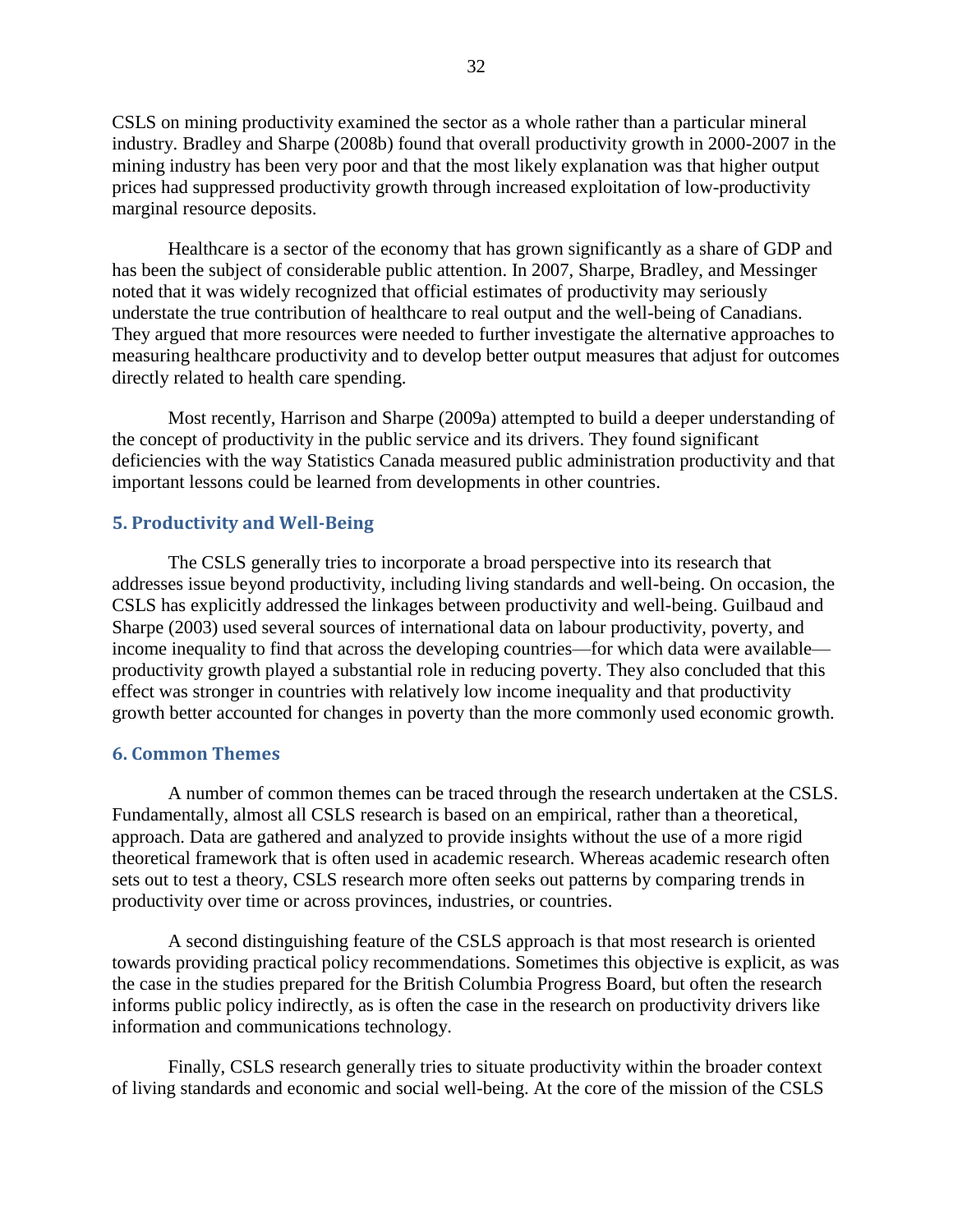is the notion that productivity is an important driver of economic and social well-being, but that it is only one of many drivers. Many policies to improve productivity may have undesirable effects on well-being, and CSLS research often highlights such tradeoffs.

#### <span id="page-32-0"></span>**B. McKinsey Productivity Studies**

The McKinsey Global Institute (MGI) is a think tank based in Washington, DC founded in 1990 with the objective of analyzing international productivity levels from both economic and management perspectives. MGI uses microeconomic analysis on a sector-by-sector level to study the effects that industry decisions ultimately have on national productivity. For the most part the productivity drivers identified by MGI can be grouped into three broad areas: competitive factors (concentration, trade protection, deregulation, minimum wages, work rules, and zoning laws); managerial factors (best practice, human capital, capital intensity, and information technology); and demand factors (average income, cyclical factors, and consumer preferences).

The CSLS (Kellison, 2004) has examined these factors in an attempt to shed light on the causes of Canada-US productivity differences at the industry level. Competitive factors may explain the poor productivity performance of the Canadian financial and cultural service industries relative to their US counterparts, and likewise may explain the high productivity levels of some natural resource industries in Canada relative to the United States. Managerial factors, especially the implementation of new technologies and related processes, may be important in explaining the poor productivity growth in Canada relative to the United States in service industries such as retail trade. Given the similarities between Canada and the United States, the findings of the MGI studies cannot be indiscriminately applied to Canada-US productivity differences at the industry level. However, the MGI studies do put forward a number of useful working hypotheses for analyzing these differences.

In 2008 the McKinsey and Company released a study focusing on Canada entitled *Breaking Away from the Pack: Enhancing Canada's Global Competitiveness*. This study sought to stimulate discussion on what Canada and its companies could do to improve their ability to innovate and thus become more competitive globally. Identifying productivity and terms of trade improvements as key to building a sustainable competitive advantage, they analyzed four export sectors with a high degree of global exposure: electronics, aerospace, oil sands, and financial services. McKinsey identified three key elements of innovation: flexible and dynamic capital markets; collaboration between the public and private sectors; and cultural encouragement of innovation. In each of these areas they made recommendations to improve innovation, including by restructuring capital markets, enabling greater collaboration between stakeholders, and providing more encouragement to successful entrepreneurs.

In each of the three key elements of enhanced competitiveness, McKinsey outlined government- and business-led initiatives. In the area of capital markets, recommended government-led initiatives were revising policies influencing foreign investment in Canada; promoting Canada as an attractive location for investment; and supporting the restructuring of the Canadian venture capital industry. Business-led initiatives recommended by McKinsey were to create a greater variety of commercial lending products customized to meet the needs of growing businesses and developing a world-class venture capital sector.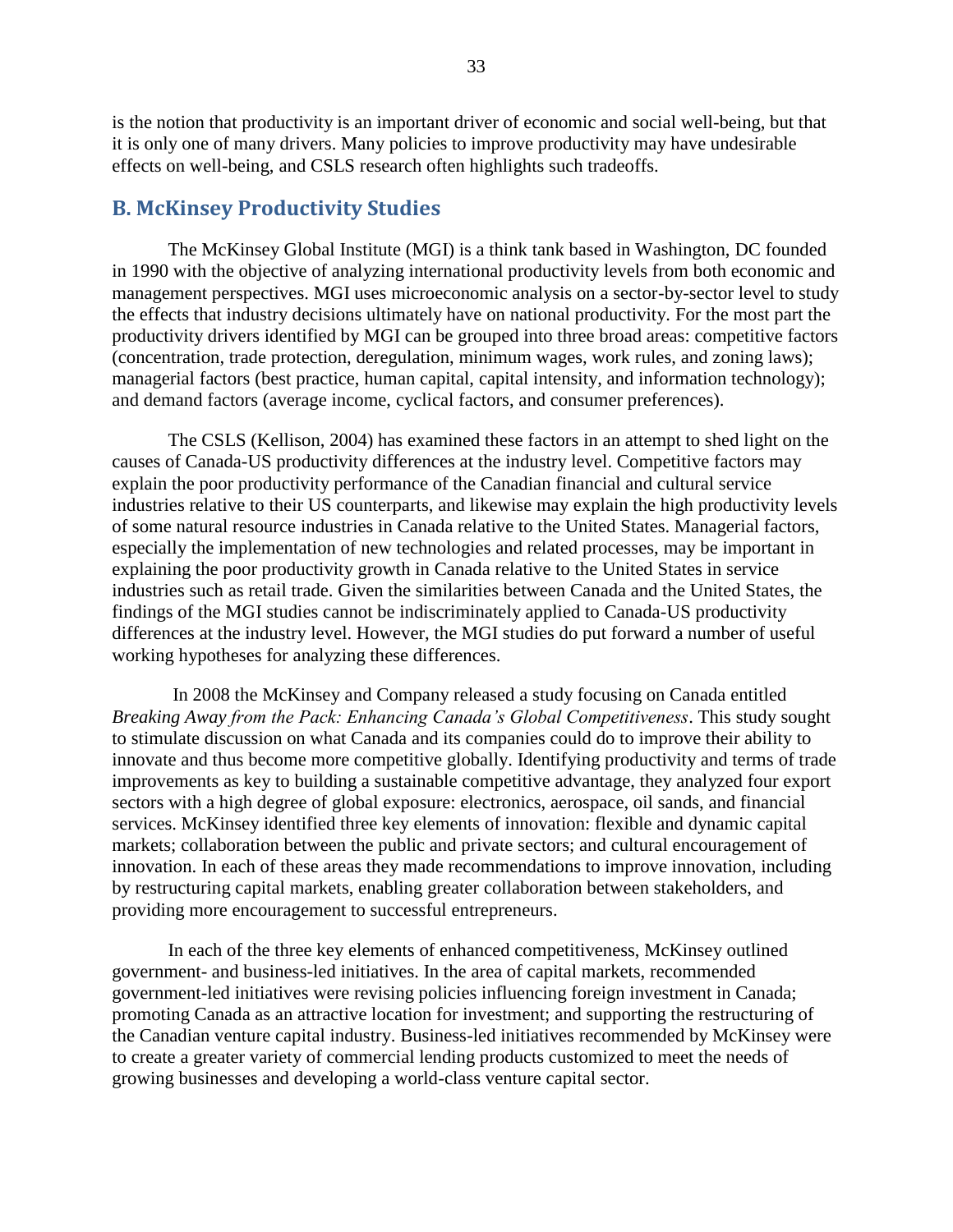In terms of collaboration between the public and private sectors, McKinsey called for governments to promote collaboration to attract more foreign investment among organizations with interest in growing Canadian business; the streamlining of processes enabling public-private collaborations and the creation of new co-investment models; and collaboration with private institutions to support the development of two or three world-class clusters in Canada. For business, McKinsey argued for the development of global partnerships along sector value chains; the initiation of collaboration programs among peers to support the diffusion of innovations in industries that require high upfront investment but have delayed returns; and the encouragement of industry associations to take a lead role in facilitating interactions, knowledge transfer, and investment within sectors.

Finally, in the area of competitive culture, McKinsey recommended that governments bring international experience into Canada through targeted immigration; expand support for second career retraining and mobility programs; improve Canadian school systems by learning from countries with higher-performing students; attract the best graduates to teaching; and reassess intellectual property (IP) ownership rights, particularly for academics. They recommended that companies create international experiences for emerging business leaders; support the development of specialized skills by funding targeted research in universities; and build strong internal processes to support the development of new ideas.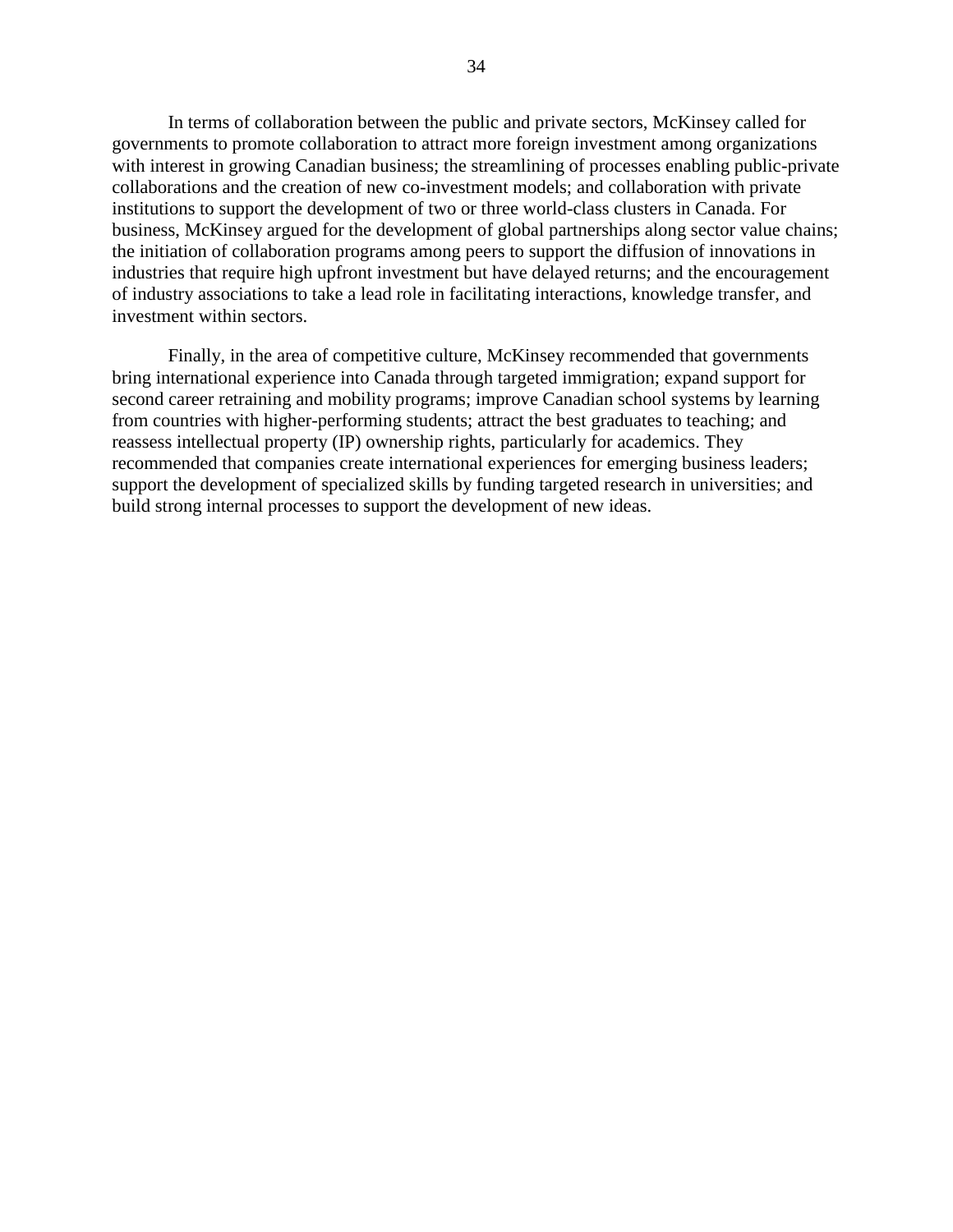# <span id="page-34-0"></span>**III. A Framework for a Research Agenda to Unbundle Weak Productivity Growth in Canada**

Research on productivity and its determinants in Canada and across the OECD has intensified in recent years. Many statistical offices in OECD countries have developed better measures of industry-level productivity, and significant effort was spent developing an enhanced framework for productivity measurement in the new System of National Accounts 2008 (SNA08), which will gradually replace SNA93. Databases compiling comparable productivity estimates for large sets of countries were also developed (GGDC, OECD KLEMS), and a plethora of cross country studies on productivity level and productivity growth differences were published.

In Canada, much research has focused on the short-lived productivity resurgence of the late 1990s and the ensuing years of poor productivity performance, both from an historical and international perspective. Potential culprits for Canada's poor productivity performance were identified, but few definitive answers were found. In this section, we discuss the potential framework for a productivity research agenda in Canada to shed light on weak productivity growth and our widening productivity gap with the United States.

Potential research questions encompass macro- and microeconomics, quantitative and qualitative differences in time and in space, policy-oriented and policy-irrelevant questions. In the productivity area, the ground left to be covered is, obviously, extremely large. Given the large amount of possible research areas, results can best be obtained with a clearly defined research agenda. For such an agenda to develop, an overarching question or framework is needed. This question should not only set the objective of the research agenda, but also help to prioritize research projects needed to achieve this objective. In terms of an overarching research question on productivity in Canada we propose the following:

What explains Canada's slow productivity growth relative to the United States since 1980 and the ensuing widening of the productivity gap?

The framework is articulated at five phases (Figure 1). First, the overarching research question is posed. This then leads to the research diagnostic phase where steps are taken to identify the salient characteristics or key stylized facts of the situation. Following the diagnostic phase is the identification of key knowledge gaps to be addressed through research. Then comes the phase where research strategies are developed and methodologies chosen to investigate the knowledge gaps. The final phase of the framework is the policy recommendation phase where the results of the research projects are used or filtered to identify and develop policy initiatives to improve or foster productivity growth.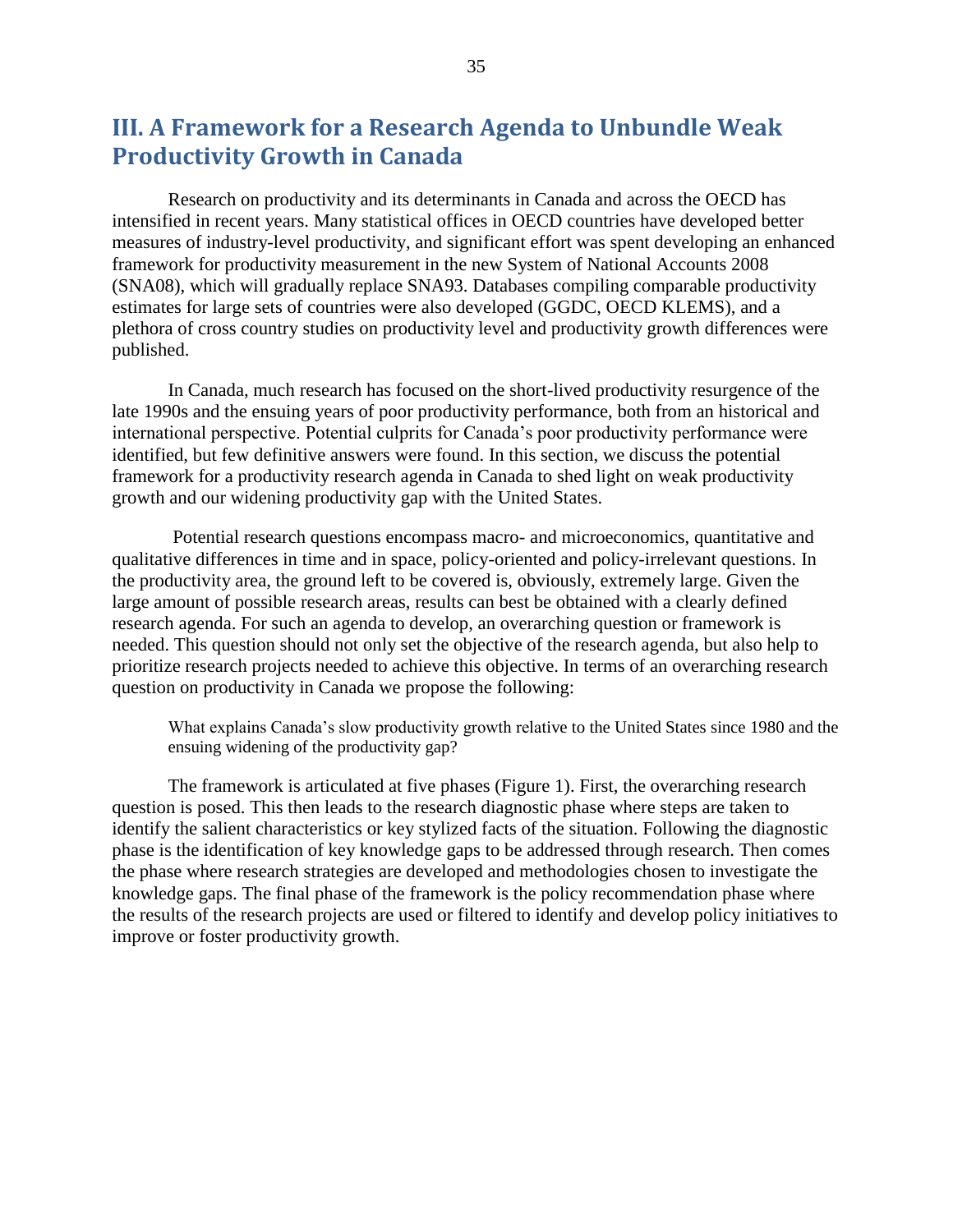<span id="page-35-0"></span>

36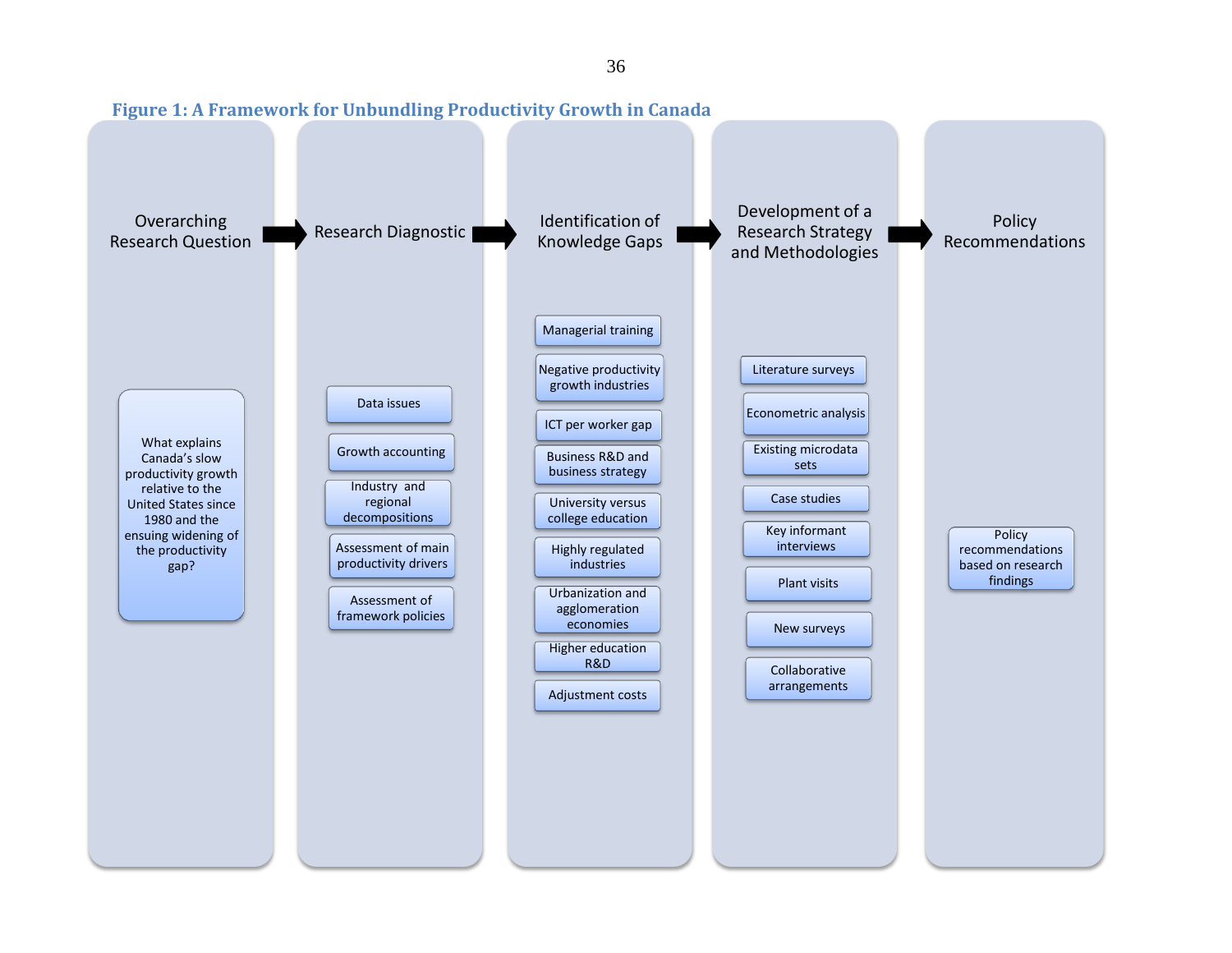The diagnostic phase employs such tools as growth accounting to identify the proximate sources of growth, and decomposition formulae to identify the role of within-sector and reallocation effects, industry contributions to productivity growth and regional contributions to productivity growth. In addition to the use of these methodological tools, the research diagnostic phase can include an assessment of the fundamental productivity drivers, namely investment, human capital, and technical change or innovation, both from the point of view of the quantity and quality of these drivers, and an assessment of the macro and micro framework policies influencing productivity growth. Finally, potential data measurement problems and issues can be identified.

The results of the research diagnosis lead to the identification of knowledge gaps. For this paper nine specific knowledge gaps related to Canada's slow productivity growth and widening productivity gap with the United States have been identified: less trained managers in Canada; negative productivity growth industries; the ICT investment per worker gap; the role of business strategy in the business R&D gap; the relative contribution of university versus colleges educated workers to productivity growth; highly regulated industries; urbanization and agglomeration economies; higher education R&D: and adjustment costs.

The research projects and strategies to address and investigate the knowledge gaps can employ a number of methodologies and datasets, including literature reviews, econometric techniques, case studies at various levels (country studies, sector/ industry studies, and firm/ plant studies including plant visits), key informant interviews, micro-data sets and new surveys initiated by the research projects.

Finally, the light shed on Canada's productivity gap though results through detailed research can be used to develop policies to reduce, if not close, the productivity gap.

To foster the development of Industry Canada's research agenda on the factors behind the Canada-US productivity gap and the identification and formulation of policies to reduce the gap, this section reviews the current state of knowledge on the gap and identifies potentially high yield avenues of research.

In 2008, the CSLS estimates that business sector output per hour in Canada was only 73 per cent that of the United States, a gap of 27 per cent or percentage points. In 1984, the gap had been only 7 percentage points, and in 2000 about 15 percentage points. This widening of the gap over the last quarter century reflected faster labour productivity growth in the United States relative to Canada (2.2 per cent versus 1.4 per cent in 1984-2008 and 2.7 per cent versus 1.0 per cent 2000-2008).

#### <span id="page-36-0"></span>**A. The Diagnostic Phase**

As noted above the proposed research diagnostic phase includes five components: mismeasurement linked to data issues; decompositions, that is the disaggregation of aggregate labour productivity growth along various dimensions including within industry/reallocation effects, by industry, and by province or region; the identification of the proximate sources of labour productivity growth through growth accounting, an assessment of the drivers of productivity growth; and an assessment of the macro- and micro-economic framework policies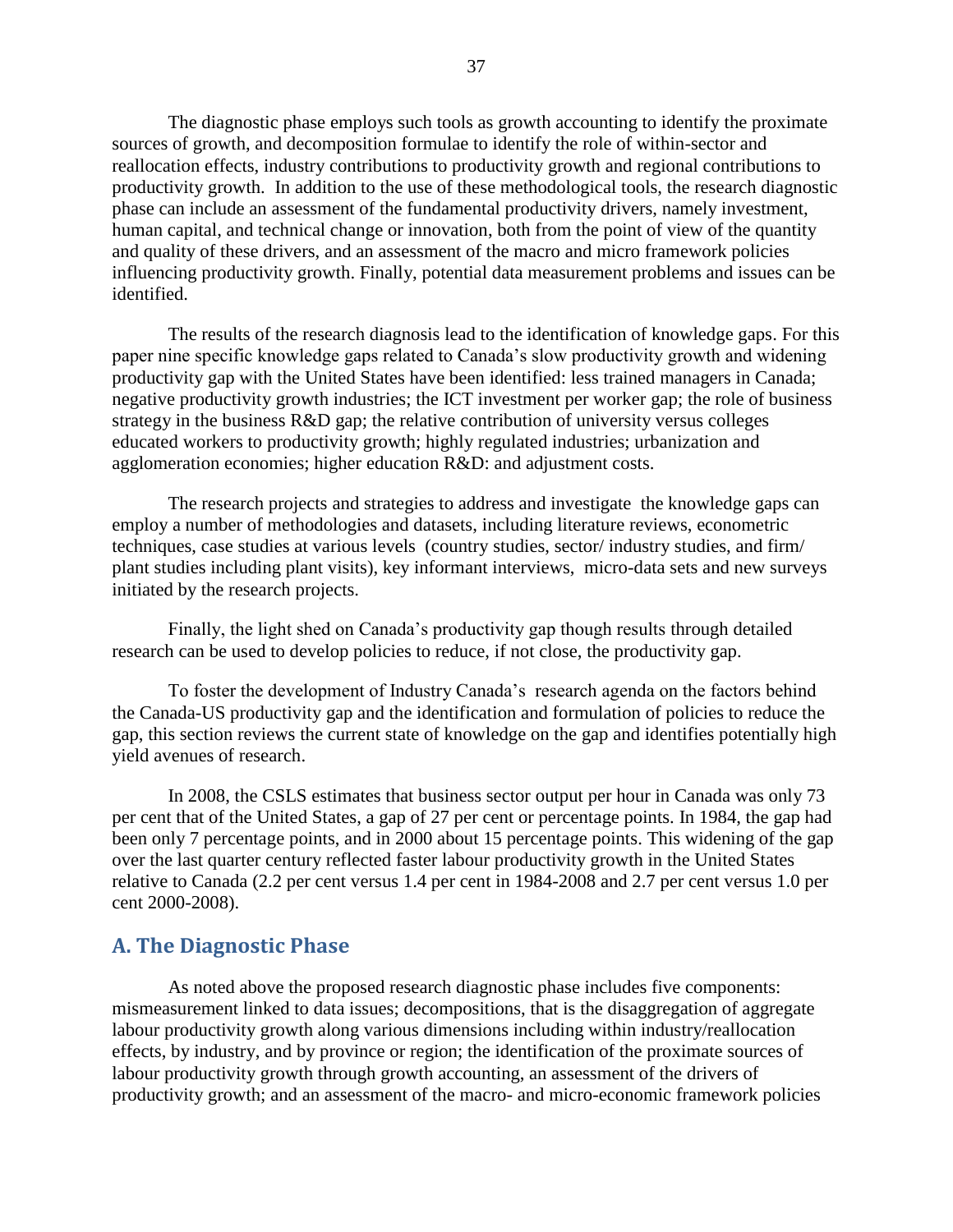influencing productivity growth. The key findings from each type of diagnosis are discussed below. The discussion, largely based on the CSLS research reviewed later, focuses on Canada as the CSLS has done much less research on the United States.

#### <span id="page-37-0"></span>**1. Measurement Issues**

A starting point for any international productivity comparisons is to ensure data comparability. If data are not comparable, differences in measured productivity growth rates or levels between countries may be statistical artifacts and not represent actual differences. Fortunately, Statistics Canada attempts to ensure that its productivity estimates are comparable to those produced by US statistical agencies. It is for this reason that official aggregate productivity statistics for Canada and the United States focus on the business sector, not the total economy, because different assumptions and methodologies are used to estimate real output in the nonbusiness sector in the two countries. This is much less the case for non-business sector industries. International productivity comparisons at the total economy level, have a greater margin of error than studies at the business sector level due to more limited international comparability of nonbusiness sector productivity estimates (Smith, 2004).

#### <span id="page-37-1"></span>**2. Decompositions**

- Since 1981 negative reallocation effects have been at work in Canada, reducing aggregate labour productivity growth by around 0.2 percentage points per year (Summary Table 2). If there had been no similar negative reallocation effects in the United States, then this factor may account for part of the widening of the productivity gap. Estimates are needed for the United States.
- There has been a very wide divergence in productivity growth across industries in Canada over the last decade. Mining and oil and gas extraction has experienced negative labour, capital, and total factor productivity growth, reducing overall productivity growth. One factor contributing to Canada's weaker overall productivity growth may be a better productivity performance in the US mining and oil and gas extraction industry and the smaller relative size of the industry in the United States. Again, estimates are needed for the United States.
- Productivity growth has also differed greatly by province over the past decade, with Newfoundland recording the strongest growth rates for labour, capital, and total factor productivity, and Alberta the weakest.

#### <span id="page-37-2"></span>**3. Growth Accounting**

- Growth accounting is usually used to shed light on the sources of growth rates of labour productivity over time. But it can also be used to explain differences in labour productivity levels across countries.
- Multifactor productivity growth has been very weak in Canada in recent years, and hence has been a limited (indeed negative in certain sub-periods) source of labour productivity growth. In contrast, multifactor productivity growth has been much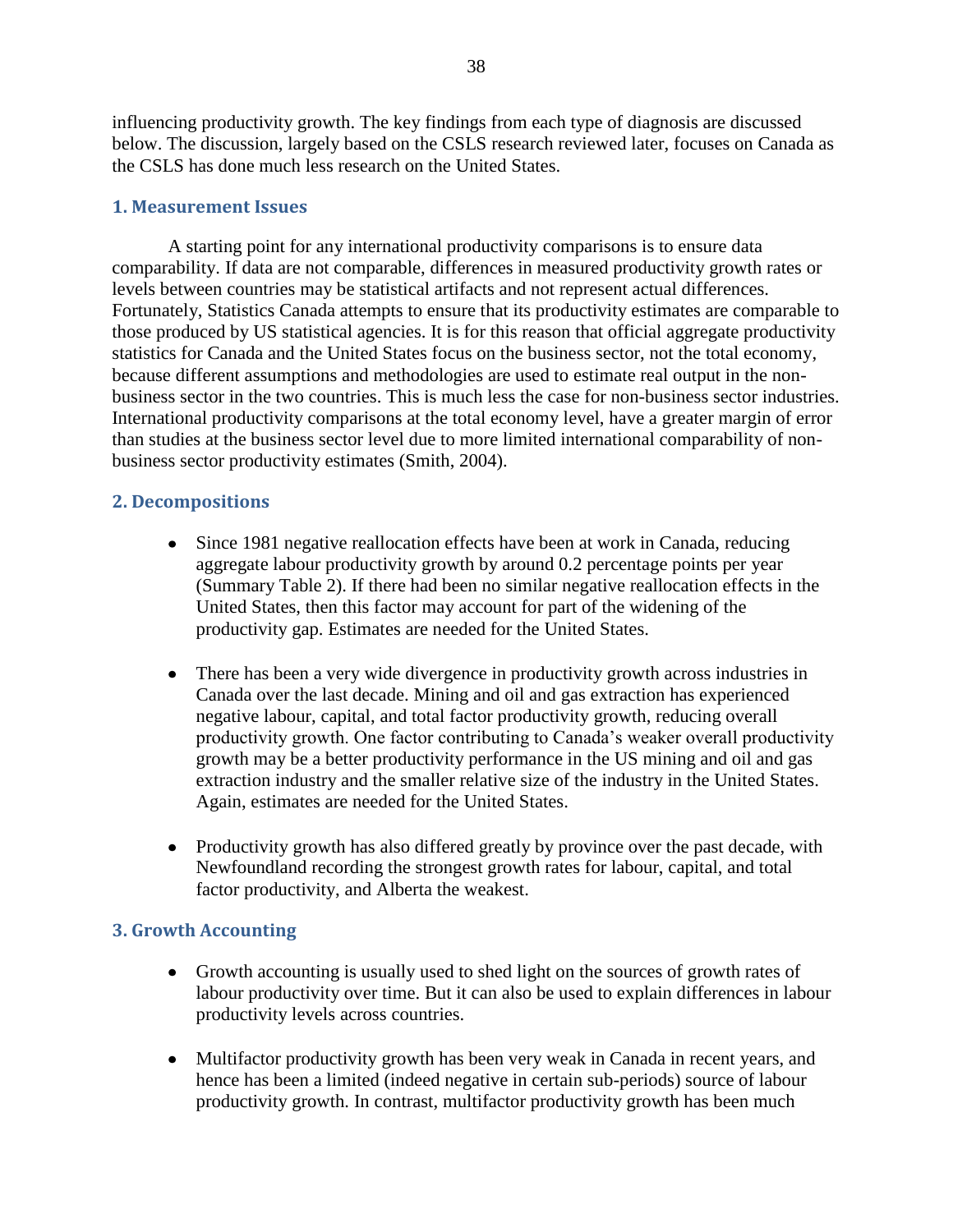stronger in the United States and thus accounts for a significant part of the widening of the labour productivity gap.<sup>12</sup>

- Increased ICT intensity is estimated to have contributed 0.3 percentage points per year to labour productivity growth in Canada from 2000 to 2006. Again, in contrast, the contribution was found to be considerably larger in the United States.
- Increased labour composition or quality has been found to make a relatively stable contribution of around 0.3 percentage points per year to labour productivity growth in Canada in recent years. This is comparable to estimates for the United States, implying that a deterioration in relative labour quality cannot account for the diverging productivity growth between the two countries.

#### <span id="page-38-0"></span>**4. Productivity Drivers**

 $\overline{\phantom{a}}$ 

The key drivers of productivity growth from a production function perspective are human capital, investment, and technical change or innovation. These drivers have both quantitative and qualitative dimensions. In terms of a diagnostic of slower productivity growth in Canada and the rising Canada-US productivity gap, the following points regarding productivity drivers are germane.

- At 45 per cent, Canada has by far the highest proportion of its population aged 25-64 with post-secondary education among OECD countries, above that of the United States (39 per cent) (OECD, 2006). Canada does less well in terms of the proportion of its 25-64 population with a university education at 22 per cent, well below the US proportion of 30 per cent.
- Canada exceeds the United States in terms of both the literacy and numeracy skills of its population (OECD, 2005), and especially in terms of the performance of high school students in standard tests of sciences and mathematics ( $PISA$ ).<sup>13</sup>

 $12$  From 1996 to 2006 labour productivity in Canada, measured as real output per hour worked, grew at an average annual rate of 1.8 per cent (Baldwin and Gu, 2007). In contrast, labour productivity growth in the United States averaged 2.8 per cent per year over the same period. Multifactor productivity growth over this period in the United States averaged 1.5 per cent per year, considerably faster than in Canada, 0.6 per cent per year. Moreover, in the period from 2000 to 2006, multifactor productivity growth in the United States was 1.7 per cent per year, while in Canada multifactor productivity actually declined at an average annual rate of 0.1 per cent.

<sup>&</sup>lt;sup>13</sup> In 2003, Canada's mean prose literacy score on the Adult Literacy and Life Skills Survey (ALLSS) was 280.8 compared to 268.6 for the United States for the population aged 16 to 65 years (OECD, 2005). Canada performed better than the U.S. over the entire distribution (for example the score at the  $95<sup>th</sup>$  percentile was 358.7 in Canada compared to 346.9 in the United States). Canada also outperformed the United States in document literacy (280.6 versus 269.8) and numeracy (272.3 versus 260.9). In 2006, the OECD Programme for International Student Assessment (PISA) found that Canada's students still (15 years old) outperform their U.S. counterparts in 2006 in both mathematics (527 versus 475) and science (534 versus 489) (OECD, 2007).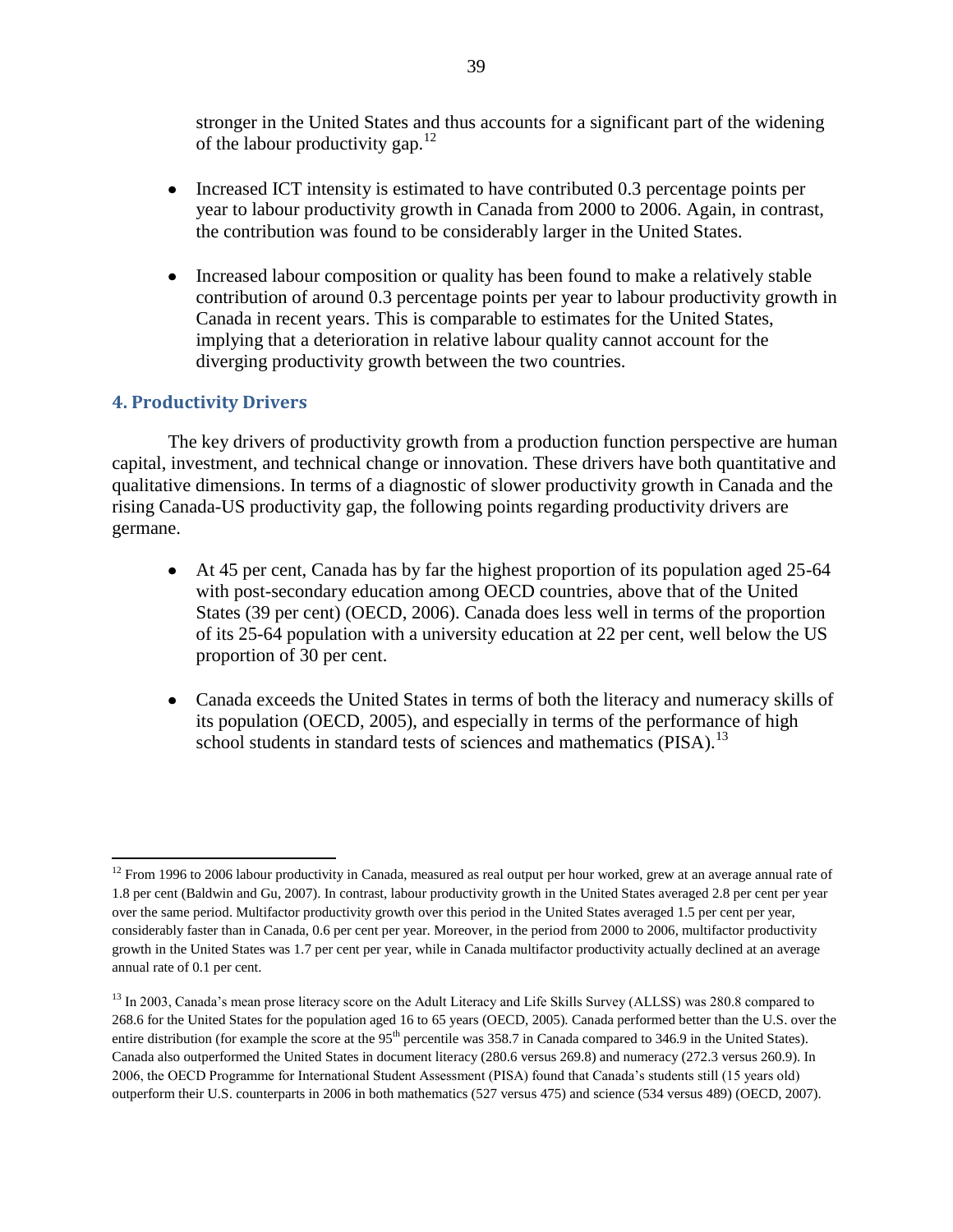- Canada does particularly poorly relative to the United States in terms of information and communications technology (ICT) investment, with ICT per worker in 2007 in Canada at 62.6 per cent of that in south of the border. As the productivity-enhancing effect of ICT investment is now widely recognized, this situation likely contributes to Canada's lower relative aggregate labour productivity level (Fuss and Waverman, 2005).
- Technological change is determined by the creation of new knowledge, which in turn is related to research and development (R&D). Canada's total R&D intensity (R&D/GDP) is well below that of the United States (1.89 per cent versus 2.68 per cent in 2007). The gap is particularly wide for R&D performed by business (1.03 per cent versus 1.93 per cent), considered by many to be more important for productivity advance than R&D performed by government and higher education.
- Technological change is also driven by the adoption of new technologies as well as their creation. Innovation surveys suggest that Canadian businesses do not differ significantly in their propensity to innovate, defined as the adoption of best practice technologies, compared to EU countries. Unfortunately, innovation surveys are not currently conducted in the United States.

#### <span id="page-39-0"></span>**5. Policy Environment**

lower productivity level.

The state of the productivity drivers discussed above is related to the policy environment or framework affecting business sector investment decisions. Framework policies include both macroeconomic policies such as monetary (interest rate and inflation targets) and fiscal policy (deficits and debt) and micro-economic policies including trade policy, foreign investment policy, competition policy, intellectual property policy, regulatory policy, and tax policy. A diagnostic of Canada's slower productivity growth requires an assessment of the status of these framework policies, both from an historical perspective within Canada and relative to our competitors. Some key aspects of the policy environment affecting business in Canada relative to that in the United States are highlighted below.

The macroeconomic policy environment in Canada in recent years has been more  $\bullet$ favourable than that in the United States, as evidenced by lower CPI inflation, nominal interest rates, better fiscal balances, and a lower debt/GDP ratio.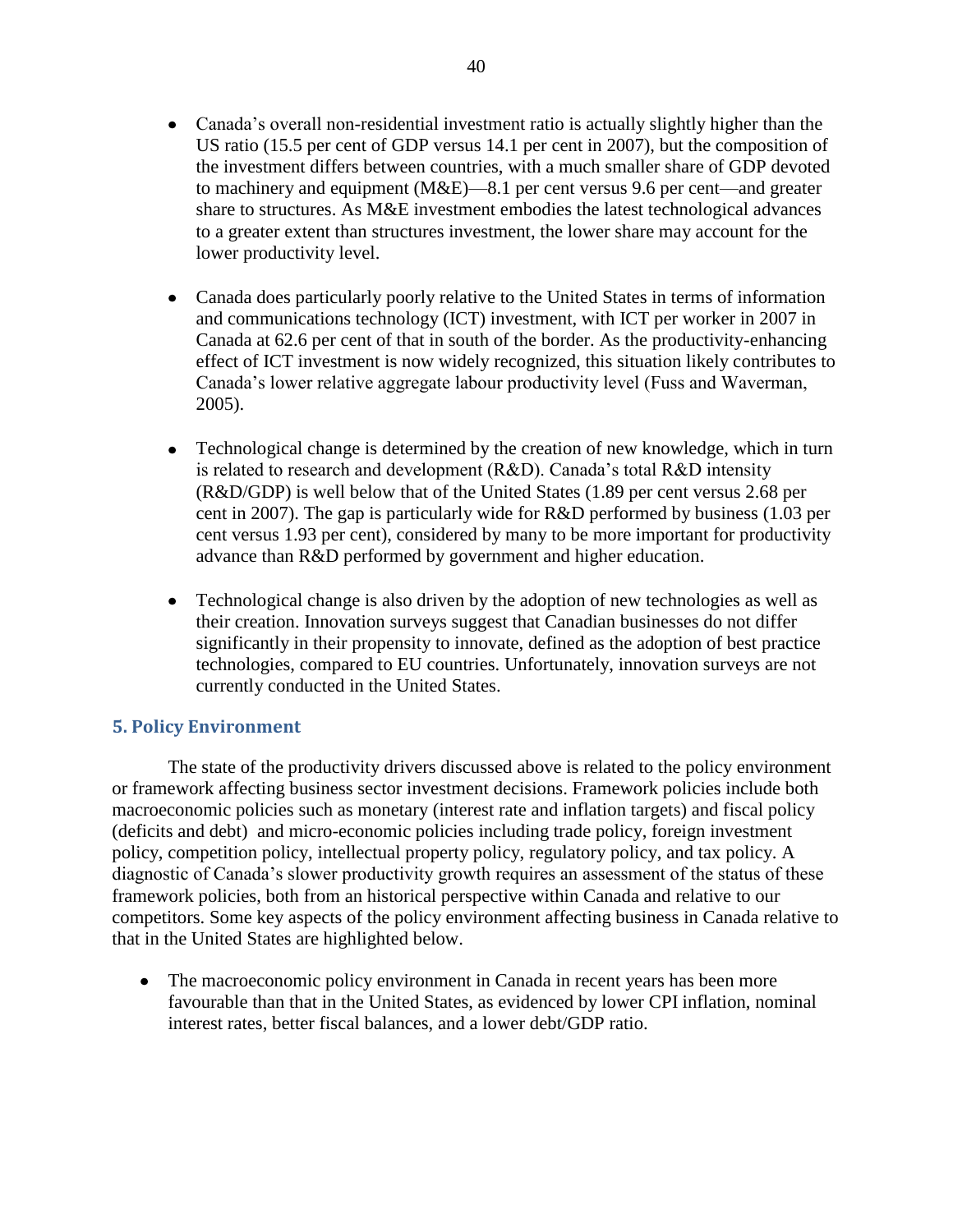- The marginal effective tax rate (METR) on investment has been falling in Canada in recent years and in 2007 at 29.1 per cent was below that in the United States at 36.0 per cent (Chen and Mintz, 2008).
- The degree of overall product market regulation in Canada has been on a downward track over the past decade and was third lowest among OECD countries in 2008. Only the United Kingdom and the United States were lower, and only slightly (Wolfl, et al., 2009).
- Despite the overall high level of competitive intensity in the Canadian economy, certain sectors continue to be shielded from competition. The most egregious example of lack of competition are the agricultural marketing boards, such as the dairy industry marketing board, that tightly control both production and imports.

### <span id="page-40-0"></span>**B. The Identification of Knowledge Gaps and Research Strategies and Methodologies**

The research diagnostic of Canada's weak productivity in many ways raises more questions than it supplies answers. This is as it should be. The next phase of the research agenda or framework for unbundling productivity growth builds on these more detailed questions. It develops and tests hypotheses to explain knowledge gaps that emerge from the stylized facts identified in the diagnostic stage through the use of different research methodologies. This section first outlines a number of methodologies that would be potentially useful in addressing knowledge gaps. It then identifies nine knowledge gaps in the productivity area and discuses research strategies to address them, including appropriate methodologies.

#### <span id="page-40-1"></span>**1. A Review of Methodologies**

#### <span id="page-40-2"></span>*i. Literature surveys*

The starting point of any research strategy is to situate the issue to be investigated within the context of past research. This means that the researchers must be aware of all relevant work on the issue in order to build on these findings and not "reinvent the wheel." The best way to become informed on a topic is through a literature survey. Such a survey can include articles published in peer-reviewed journals as well as working papers, reports, and government documents. Web-based search tools such as Google Scholar and REPEC are normally used to initiate the search.

#### <span id="page-40-3"></span>*ii. Econometric Analysis*

Econometric techniques allow one to quantify the effect, in terms of both statistical and economic significance, of a number of independent variables on a dependent variable of interest. Regressions can search for and identify empirical linkages between productivity growth rates and a variety of economic, policy, and institutional indicators. A key question is whether the results are powerful and robust enough to provide useful information on the exogenous factors driving productivity growth.

Econometric analysis has its limitations. As noted by Helper (2000), regressions can have serious problems of generalizability (they predict poorly out of sample), subjectivity (researchers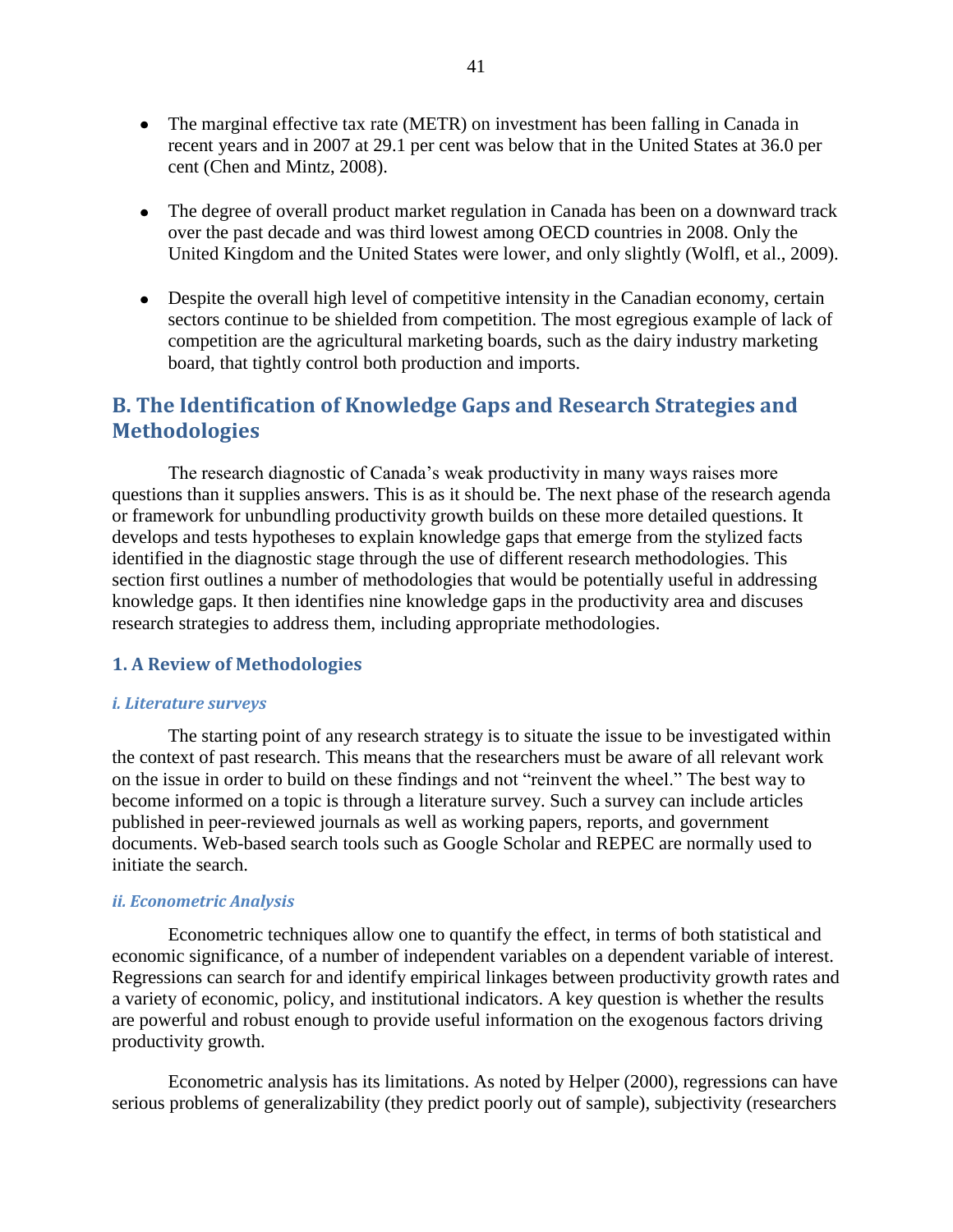may stop specification searches when their favourite t-statistic rises over 2) and measurement error (critical values like output and capital are often very poorly measured).

#### <span id="page-41-0"></span>*iii. Use of Micro-data Sets*

Studies based on micro- or firm-level data have been used to understand productivity drivers. The exploitation of the variance of firm productivity performance, and firm dynamics in general, within an industry can contribute to an understanding of the determinants of productivity growth. John Baldwin and colleagues at Statistics Canada have made extensive use of microdata, particularly from manufacturing industries, to shed light on productivity determinants. These studies have been particularly useful for quantifying the impact of the reallocation of factor inputs on aggregate productivity growth (e.g. Baldwin and Gu, 2004). Researchers have also exploited the innovation surveys conducted by Statistics Canada to examine the link between productivity and innovation (e.g. Le and Tang, 2003). Household surveys such as the census and the household component of the Workplace and Employer Survey (WES) can provide useful information on the characteristics of the employed work force, such as educational attainment, at the industry level.

#### <span id="page-41-1"></span>*iv. Case Studies*

Case studies of productivity performance can be done at the establishment, firm, industry or country level. An example of country case studies is Sharpe (2007a and 2007b) which examined the lessons for Canada from the productivity experience of the United States, the United Kingdom, Ireland, Australia, Sweden and Finland. The McKinsey Global Institute has done a number of country case studies on productivity performance in Sweden, Australia, France and Germany the Netherlands, Brazil, Japan, the United States, and India. Lewis (2004) provides a synthesis of these studies. The CSLS has done a number of industry case studies based on a statistical analysis of industry data and key informant interviews.

#### <span id="page-41-2"></span>*v. Key informant interviews*

Interviews with persons with detailed and comprehensive knowledge in particular areas represent an important avenue to gain understanding of productivity knowledge gaps. These key informant interviews should where appropriate be incorporated into research strategies. They are often conducted as part of the case study approach.

#### <span id="page-41-3"></span>*vi. Plant Visits*

A particularly useful type of case study is the plant visit. As the industrial environment influences the rate of productivity change, visiting plants directly allows the researcher to observe the production process and talk with management and workers, which can be an instructive way to investigate the sources of productivity change. Indeed, in the late 1990s, the NBER (National Bureau of Economic Research) and the Sloan Foundation developed a project on industrial technology and productivity whose objective was to incorporate learning from plant visits and interviews into economic research. The project resulted in a large number of insightful papers (NBER, 2000). Indeed, the project was called the "Pin Factory" visits in deference to Adam Smith's famous description in the *Wealth of Nations* of the production process in a pin factory. Indeed, as Martin Feldstein notes in his preface to the NBER summary of the project (NBER, 2000:ii) "Smith was able to see how the division of labor increased productivity and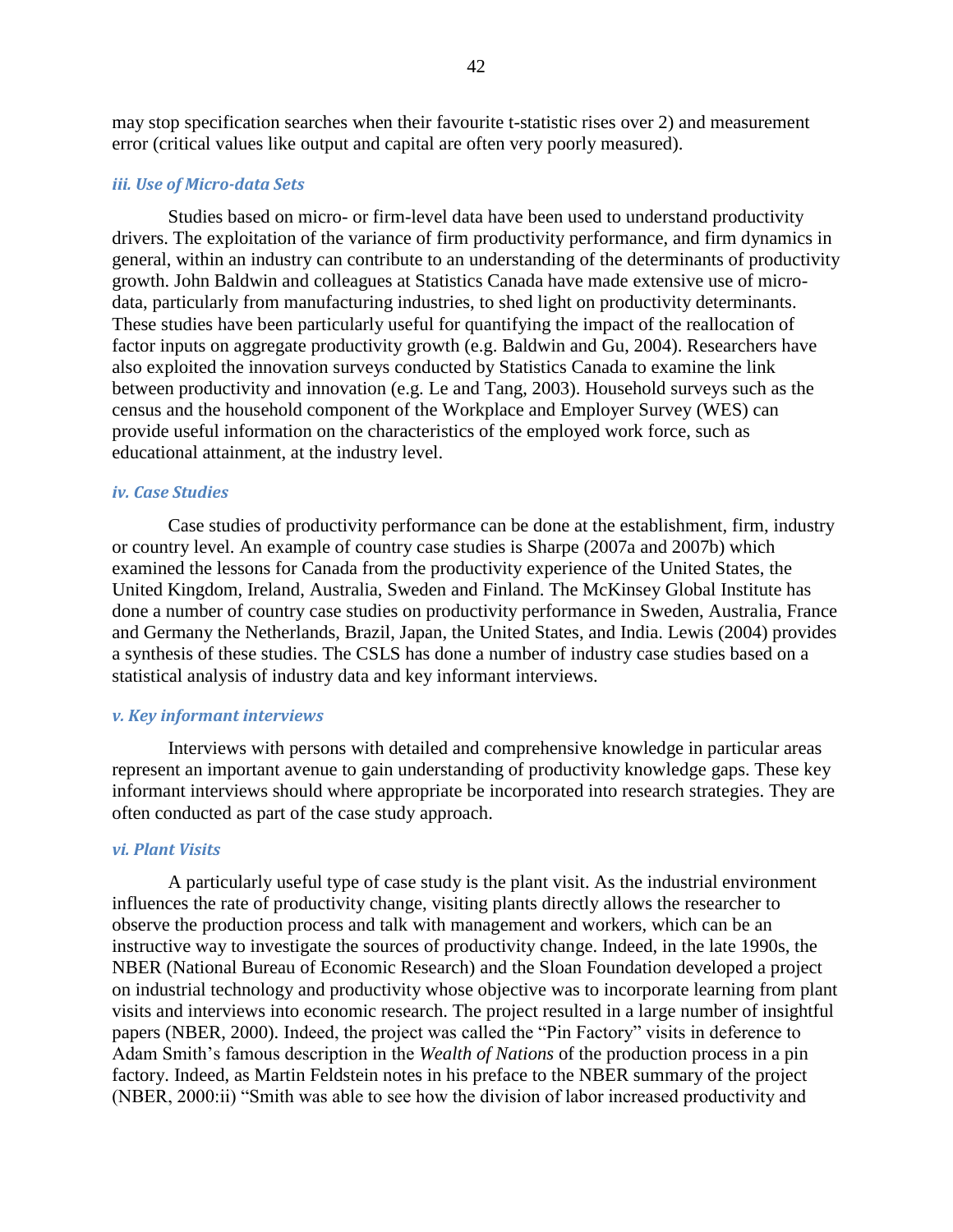went on to theorize about the gains from increased market size, expanded trade, improve infrastructure and other things on the basis of this visit."

Key insights gleaned from the fieldwork visits included the following points (Helper, 2000).

- The number of production workers in plants is limited so raising the productivity of production workers does relatively little to raise overall productivity. Consequently, the big scope for productivity gains is with non-production workers and this may explain why the information technology revolution has been such an important source of productivity advance in recent years.
- Researchers can ask managers and workers directly about their objectives and constraints, leading to insights into incentives and strategies not evident by looking just at outcomes.
- Fieldwork allows exploration of areas with little pre-existing data or theory, facilitates the use of the most appropriate data, and provides vivid images that promote intuition. Indeed, fieldwork offers a new source of inspiration, one complementary to more conventional methods.

#### <span id="page-42-0"></span>*vii. New Surveys*

When existing surveys are not available on a particular topic, consideration should be given to the development by researchers of their own survey, to be conducted by the researchers themselves, or contracted out to an organization that specializes in survey work. The obvious advantage of such an exercise is the new insight on the question of interest that is generated. An obstacle to such surveys can be the high cost, particularly large scale surveys which strive for a representative sample to minimize possible bias. One approach that can be cost effective is to have questions developed by the researchers added to existing surveys, such as those conducted by Statistics Canada.

#### <span id="page-42-1"></span>*viii. Collaborative Arrangements*

In Industry Canada's development of research strategies, consideration should be given to collaborative arrangements with other researchers and research organizations. Such arrangements have many advantages. They can result in the leveraging of additional resources to the research project; the gaining of access to data sets; and the enrichment of the project through the knowledge and expertise of the collaborators as well as their potentially different perspective on the research issue in question. Potential collaborators on Industry Canada productivity research projects include: other federal government departments and agencies (e.g. Statistics Canada, Finance Canada, Bank of Canada, PRI, DFAIT); provincial governments, individual academics, university-based research institutes (e.g. Institute for Policy Analysis at the University of Toronto); non-university-based research institutes (e, g. CSLS, IRPP, Institute for competitiveness and Prosperity, etc.), industry associations (e.g. ITAC), international organizations (e.g. OECD, UNIDO, etc.); government departments or agencies in other countries (e.g. BEA, BLS); economic consulting firms, and individual firms.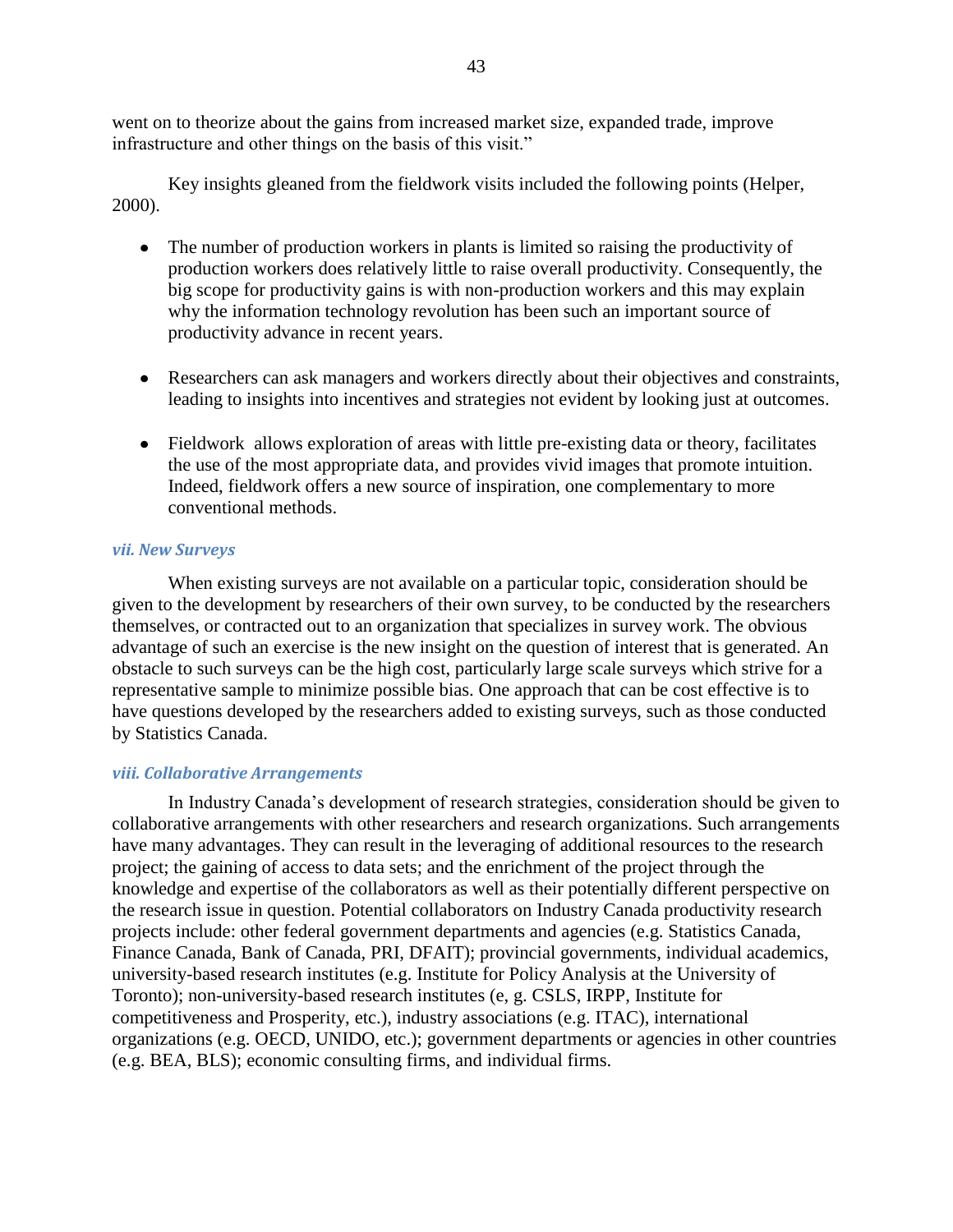#### <span id="page-43-0"></span> **2. Knowledge Gaps and Research Strategies**

The diagnostic of Canada's slower productivity growth leads to a large number of questions and hypotheses that can be explored and tested with the methodologies surveyed above. This section identifies nine specific knowledge gaps that would comprise the detailed research phase of the unbundling productivity project and outlines innovative research strategies to address the gaps, particularly from a micro perspective.

#### <span id="page-43-1"></span>*i. Managerial training and productivity*

Relative to the United States, Canada has a smaller share of managers with university education, particularly business training at both the undergraduate and graduate levels. This situation has been suggested as a factor contributing to lower relative productivity levels in this country. Roger Martin, Dean of the Rotman Business School at the University of Toronto, in particular has put forward this hypothesis. It is argued that better educated managers are more likely to be innovative as they are more aware of and interested in advances in the knowledge base than their less educated counterparts. In addition, with their higher level of education, they have greater capacity to adopt and implement new technologies.

This is an important hypothesis to explain the Canada-US labour productivity gap and merits rigorous investigation from a micro perspective. Unfortunately, firm-level data do not provide information on the formal education attainment of employees, including managers. But data on the education attainment (including by field of study) of the labour force by occupation are available from the micro-data census files. Although this household-based micro data does not allow one to match managers with the firm or establishment in which they work, it does allow the identification of the industry. Consequently, the proportion of managers with university education, and in particular with training in business, can be obtained on an industry basis. It is expected that comparable data can be obtained for the United States from the US census.

The research strategy would then be to compare the size of the labour productivity data with the managerial education attainment gap across industries between the two countries. An econometric framework could be developed with the Canada-US labour productivity gaps by industry as the dependent variable and the Canada-US managerial education gaps by industry as the independent variable of interest. The equation would need to be specified to include and control for other variables potentially affecting the relative labour productivity gaps, including capital intensity, capacity utilization, and R&D by industry data on these variables would be needed for the two countries.

#### <span id="page-43-2"></span>*ii. Negative labour productivity growth industries*

Since technological change, capital accumulation, and educational upgrading are ongoing phenomena, the normal expectation is that labour productivity will increase over the medium to long term. In modern economies, there are few if any examples of technical regress. This means that in the industries that experience negative labour productivity growth according to the official statistics, mismeasurement issues are likely to be at play. If one assumes that the true labour productivity growth in these falling productivity industries is at least zero, and recalculates aggregate productivity on this basis, the aggregate growth rate will be raised. One factor that may account for slower productivity growth in Canada relative to the United States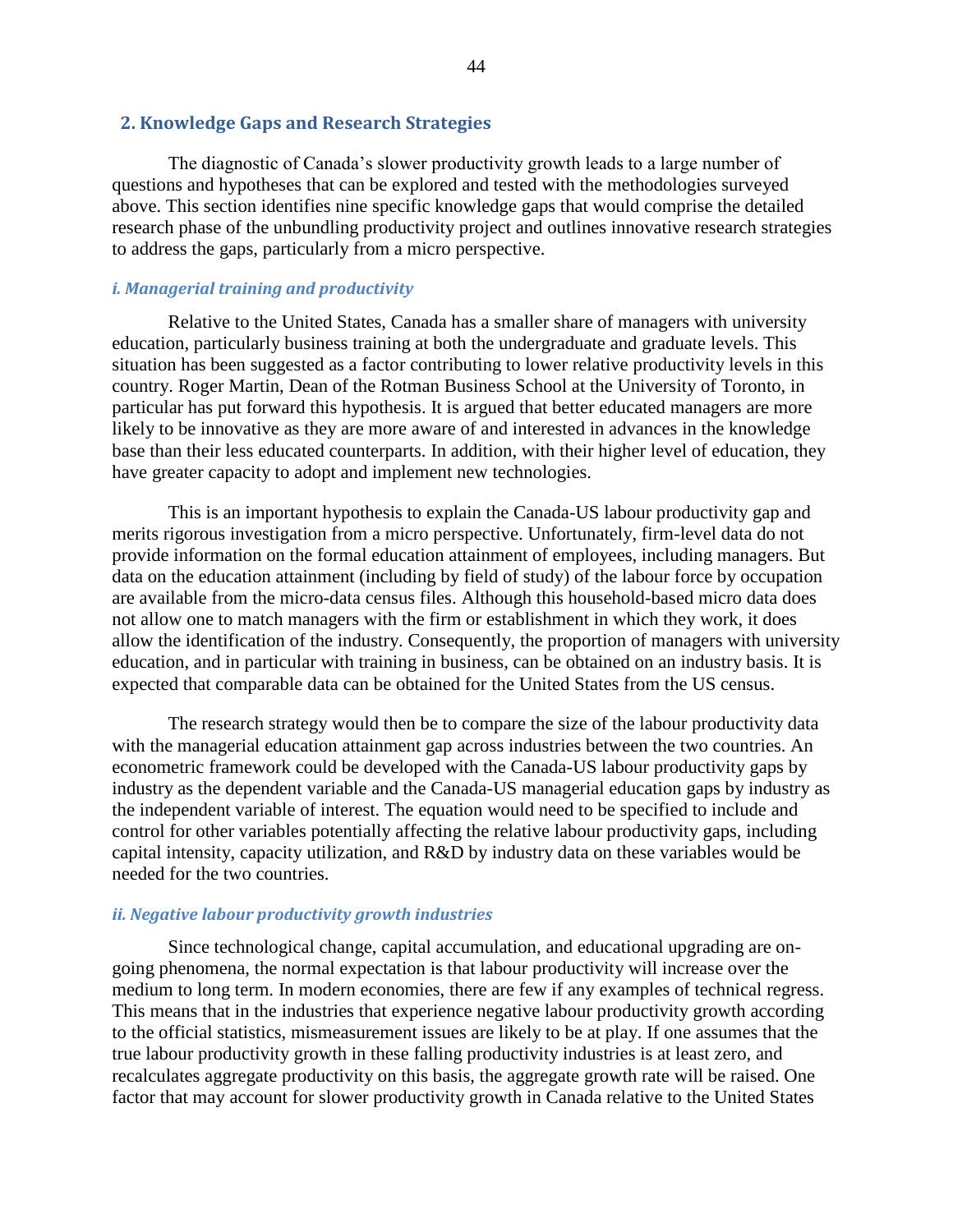may be the greater importance of negative productivity growth industries in Canada. Indeed, an earlier study by Sharpe, Rao, and Tang  $(2002)$  found this to be the case.<sup>14</sup>

The knowledge gap to be addressed is whether the negative productivity growth rates at the industry level are statistical artifacts or real phenomena. The first step in the research is of course to identify at as detailed a level as possible the industries experiencing negative labour productivity growth over at least a full business cycle in both Canada and the United States.<sup>15</sup> Then the methodologies used to estimate productivity growth must be fleshed out. A key question is whether real output is measured independently of input or whether labour input is used as a proxy for output. The latter approach implies zero productivity growth. A second issue is whether the price series used to deflate nominal output to obtain real output are quality adjusted.

The second phase of the research strategy is a detailed analysis of the relevant documentation from the statistical agencies. The third and final phase is key informant interviews with the statisticians who compiled the negative productivity estimates and with persons knowledgeable about the industry and considered capable of shedding light on possible reasons for falling productivity in the industry. Obvious research collaborators in such a research agenda would be Statistics Canada in Canada and the Bureau of Economic Analysis and Bureau of Labor Statistics in the United States.

#### <span id="page-44-0"></span>*iii. ICT per worker gap*

 $\overline{\phantom{a}}$ 

A key stylized fact that emerged from the diagnosis of Canada's labour productivity gap with the United States is the much lower level of ICT investment and capital stock per worker in Canada relative to the United States. The reasons for this situation represent a major knowledge gap in our understanding of the differences in productivity drivers between the two countries. Research on this issue (e.g. Sharpe, 2005, Fuss and Waverman, 2005) has not yet yielded a definitive explanation.

A research strategy to shed light on the Canada-US ICT investment per worker gap could consist of a number of methodologies or approaches, including database analysis, technology in use surveys, case studies and key informant interviews, and econometric studies.

Based on official data from Statistics Canada and the US Bureau of Economic Analysis, the Centre for the Study of Living Standards has compiled a very large database on ICT investment measures (ICT investment per worker, ICT investment as a share of total investment, ICT investment as a share of GDP) for Canada and the United States at the industry level. This database has not been exploited to its potential. For example, an analysis of the industry

 $14$  Sharpe, Rao and Tang (2002) found that the importance of the service sector industries that experienced negative productivity growth after 1987 was significantly greater in Canada than in the United States. In 2000, these industries represented 18.5 per cent of total economy real value added in Canada versus 12.2 per cent in the United States, and 27.6 per cent of total economy hours worked in Canada, versus 19.4 per cent of full-time equivalent employment in the United States.

<sup>&</sup>lt;sup>15</sup> At the two-digit level (16 industries) Sharpe (2009) identified three industries with negative labour productivity growth over the 1997-2007 period in Canada: mining and oil and gas extraction (-2.24 per cent per year); arts, entertainment and recreation (-1.20 per cent); and utilities (-0.93 per cent).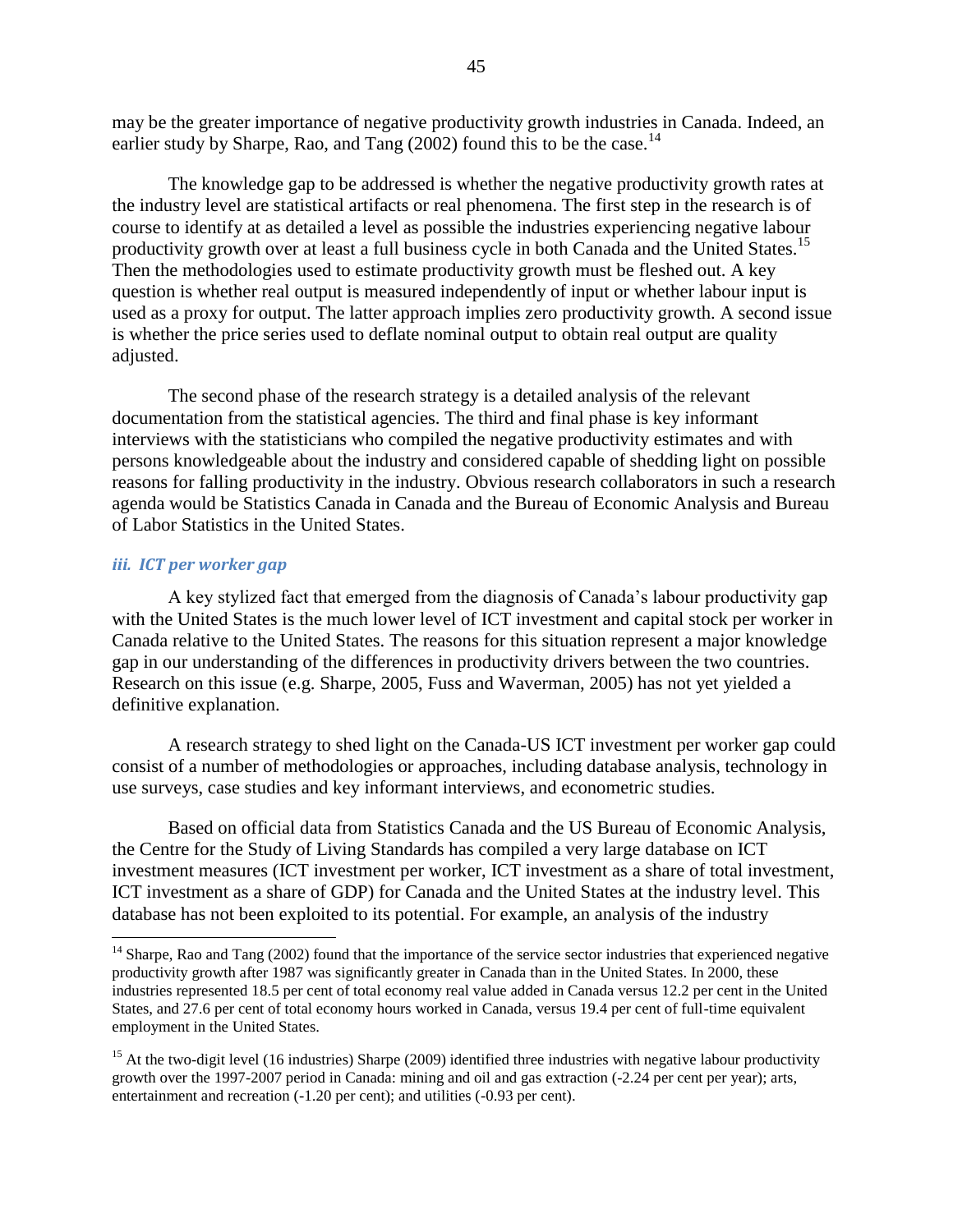contributions to the gap would provide useful diagnostic information of the relative industry weakness in ICT investment in Canada.

It is believed small and medium-sized firms invest less per worker than large firms. Unfortunately, the ICT investment data collected by Statistics Canada through the Private and Public Investment Intentions Survey in its current form do not allow a breakdown of ICT investment by firm size. This data gap prevents a complete analysis of the nature of ICT investment. A priority of the research agenda on this knowledge gap should be a project to obtain estimates of ICT investment by firm size. Statistics Canada officials have indicated that such a project is feasible, but that it would be costly.

ICT investment is measured in dollars. But ICT use can also be approached from a technology in use perspective that compares the proportion of a certain type of equipment or version of software used between countries. Unfortunately, technology in use surveys have lost ground to innovation surveys. The most recent comparable technology-in-use surveys that covered both Canada and the United States were completed in the 1980s or 1990s and covered few ICT goods. A comprehensive survey of ICT hardware and software use in Canadian and US firms would shed tremendous light of whether the Canadian business sector truly suffer from an ICT gap compared to its US counterparts.

The case study approach represents a complementary lens to address the ICT investment gap, whether at the industry or sector level. It is widely believed that the health care sector in Canada makes much less use of ICT for electronic health records than in the United States. Data on ICT investment per worker in the two countries confirm this. A case study of ICT investment and use for an industry with a large ICT investment gap in both countries could potentially provide much insight on the lower ICT investment in this country. Key informants interviews should be an important component of the study. It would be particularly desirable to include as informants persons from multinational corporations with knowledge of the drivers of ICT spending decisions on both sides of the border.

Finally, econometric modeling can also potentially shed light on the reasons for the ICT investment gap. A recent econometric analysis by Cette and Lopez (2008) found that ICT diffusion gap between the United States and major advanced countries could be largely explained by a smaller share of the population with higher education and a higher level of rigidity in labour and product markets in the latter. Citing data constraints, the authors unfortunately did not include Canada in the study. It is important that the study be replicated with Canadian data to ascertain if the same results obtain.

A potential research collaborators on this knowledge gap is the Information Technology Association of Canada (ITAC), which is very interested in the issue of the Canada-US ICT investment gap.

#### <span id="page-45-0"></span>*iv. Business R&D gap and business strategy*

As shown in the diagnostic of Canadian productivity drivers, the gap in business R&D intensity (BERD) accounts for all of the gap in total economy R&D intensity (GERD) between Canada and the United States. Thus to explain Canada's mediocre R&D performance, one must explain the weakness in business R&D. In April 2009, the Council of Canadian Academies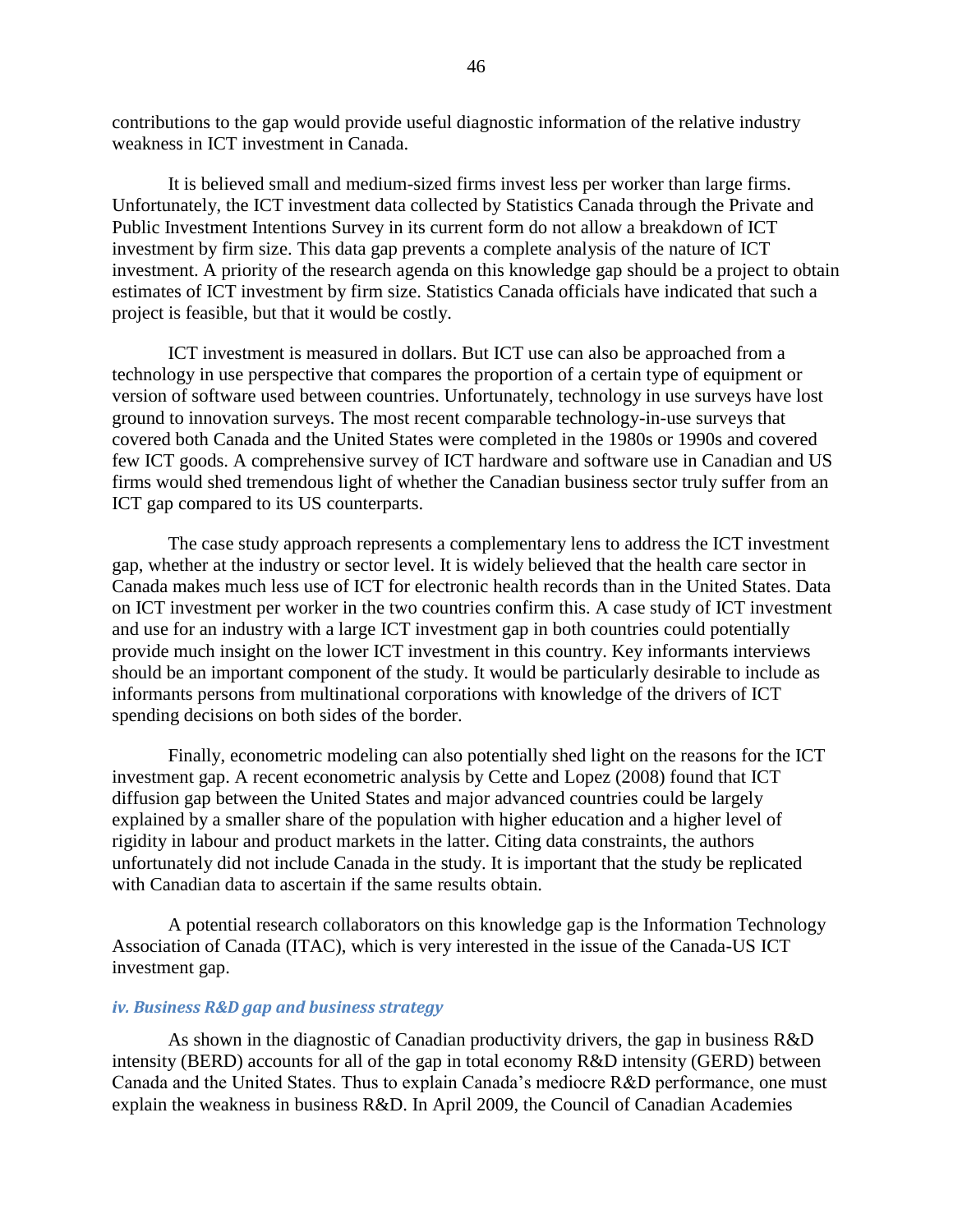(2009) released a major report by an expert group on business innovation in Canada. The report provided a detailed analysis of the reasons for weak BERD in Canada, a major knowledge gap. Based largely on the experience of the senior business leaders on the panel, it concluded that the key factor was the failure on the part of Canadian business to use R&D as part of its business strategy. This conclusion merits more rigorous examination.

It is unlikely that the statistical agencies in the two countries have comparable available large scale firm or establishment surveys that would inform an analysis of differences in business strategy between the two countries. Innovation surveys do ask firms questions on business strategy, but such surveys have not been conducted in the United States (this may change shortly). Consequently, a research strategy to explore the hypothesis that differences in business strategy between Canada and the United States account for Canada's lower BERD intensity would likely have to use a case study approach that incorporated key informant interviews, plant visits, and possibly a small-scale survey developed and administered by the researchers.

Business strategy is a key element of the curriculum of many business schools. Thus researchers based at business schools may potentially interested in collaborating on any research project related to business strategy.

#### <span id="page-46-0"></span>*v. University versus college education*

As noted in the diagnostic of productivity drivers in Canada, the educational attainment of the adult population, as defined as the proportion of the adult population (25-64) with postsecondary education, is the highest among OECD countries. But Canada does not do as well in terms of university education, with a significantly smaller proportion of university graduates than the United States. A key knowledge gap is the difference in the overall quality and quantity of human capital possessed by a typical university graduate compared to a typical community college graduate.

Some argue that a university graduate has a broader, more general education than the community college graduate. This makes her more flexible and adaptable, with a greater capacity to learn and hence more productive in the long run. Others make the case that the applied and practical education dispensed at community colleges is a better fit with the needs of the labour market than the more theoretical education given at universities. There is currently no definitive research on this issue.

A research strategy to address this knowledge gap could employ a rate of return methodology to calculate the rate of return to the two types of post-secondary education and to derive the implications for productivity from these rates of return, both private and social. The micro-files from the 2006 census, to be released shortly, could be used for these calculations.

#### <span id="page-46-1"></span>*vi. Highly Regulated Industries*

It is widely recognized that the degree of competitive intensity in an industry affects productivity (Sharpe and Currie, 2008). Industries facing a high degree of competitive intensity generally experience superior productivity performance to those with limited competition. Competitive intensity can be greatly affected by public policies, particularly regulatory frameworks. As noted in the diagnostic, the overall degree of regulation in Canadian product and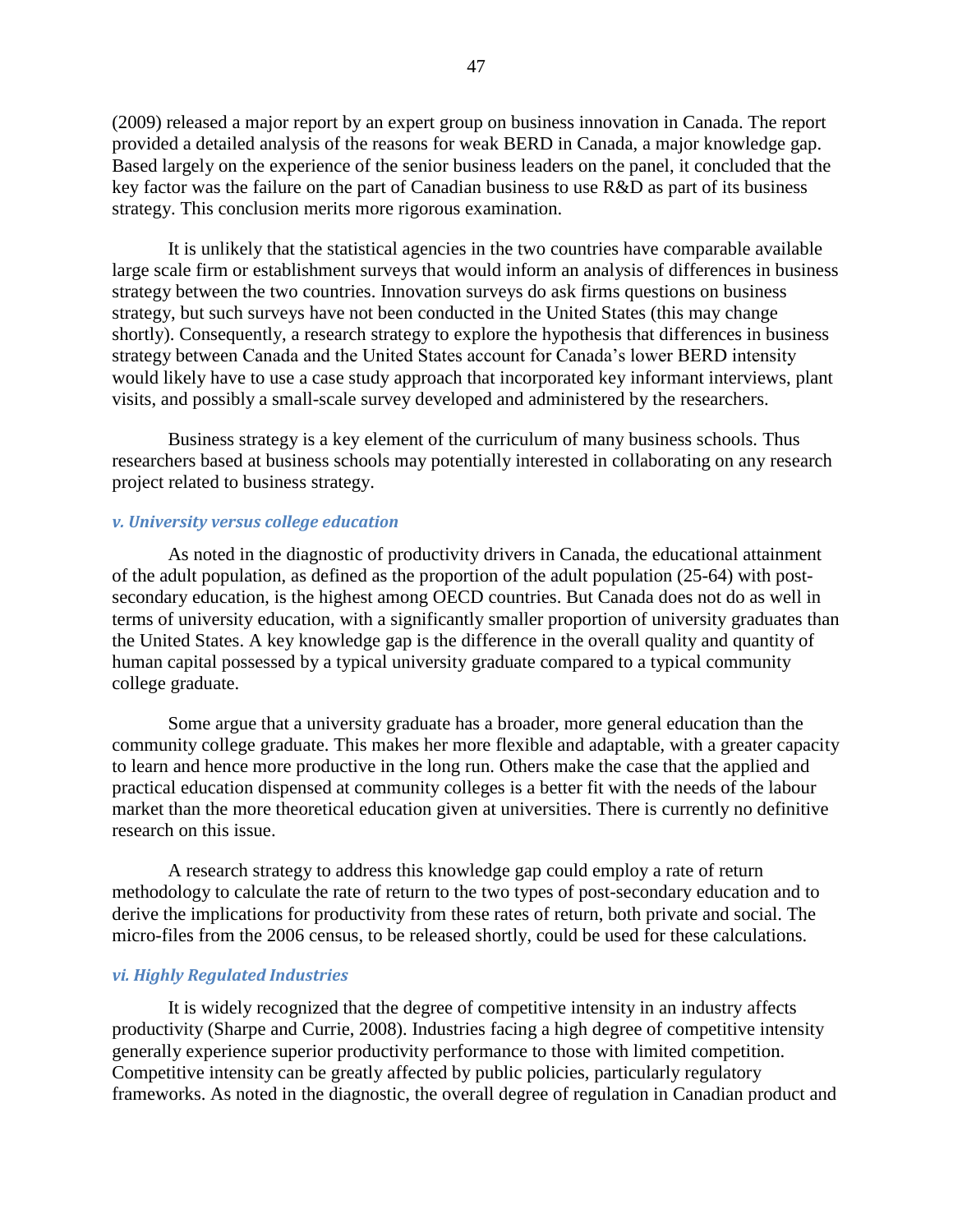labour markets is very low by OECD standards. But there are a number of industries in Canada where the OECD considers regulation to be high and where changes in regulation may have a positive effect on productivity. A knowledge gap is the potential productivity gains that would obtain from deregulation of these sectors.

In 2008, of 27 countries studied, Canada ranked seventh in the restrictiveness of anticompetitive regulation in the retail distribution industry.<sup>16</sup> Moreover, Canada had the fifth most restrictive regulation in four professional services: accounting, legal, architecture, and engineering. Regulation was found to be particularly restrictive of competition in engineering services, where Canada ranked third; in architecture, where Canada ranked fourth; and in accounting, where Canada ranked fifth. Regulation was not as restrictive of competition in legal services, where Canada ranked 12 out of the 27 countries (Conway and Nicoletti, 2006).

In 2007, of 30 countries on which data were available for the energy, transportation, and communications sectors Canada's performance was mixed. Canada's regulation in the electricity sector was the fourth most restrictive. In the gas sector, Canada had the least regulation in restraint of competition of any country. In postal service, Canada had the most anti-competitive regulatory regime. In telecoms regulations, Canada had the ninth most restrictive regulation. The Canadian airline industry ranked  $14<sup>th</sup>$  most restrictive;  $20<sup>th</sup>$  in rail; and  $26<sup>th</sup>$  in road transportation. Parts of the Canadian agricultural sector, such as the dairy industry, are also highly regulated. The OECD does not however provide estimates of the degree of product regulation in agriculture.

A research project that addressed the specific factors that accounted for the high degree of regulation in the highly regulated industries, discussed the putative rationale for and historical development of these measures from both an economics and political economy perspective, and estimated the potential productivity gains from moving to a less restrictive framework could make a useful contribution to an agenda for productivity advancement in this country. A key component of such a research strategy would be case studies of the industries of interest, possible with international benchmark comparisons of productivity indicators.<sup>17</sup> Methodologies that these industry case studies could employ include key informant interviews, plant visits, as well as econometric analysis.

#### <span id="page-47-0"></span>*vii. Urbanization and Agglomeration Economies*

l

There is a long-standing school of thought in economics that emphasizes that greater amounts of productive activity concentrated in a particular region or city leads to higher levels of productivity. Harris (2002) notes that there is still debate over the reason that agglomeration and scale economies can have a positive impact of productivity growth but leading hypotheses are knowledge spillovers, ease of communication, and the facilitation of learning. The Institute for Competitiveness and Prosperity (2007) argues that a significant part of the Canada-US prosperity gap does indeed reflect the less urbanized nature of Canada relative to the United States. A Conference Board of Canada study (Sutherland et al., 2008), on the other hand, finds little link

<sup>&</sup>lt;sup>16</sup> Estimates of product market regulation are drawn from the OECD website: http://www.oecd.org/document/1/0,3343.en\_2649\_34323\_2367297\_1\_1\_1\_37421,00.html."

 $17$  As a example, the number of gallons of milk produced per milking cow in Canada is said to be well below that in the United Stares because of the entry restrictions related to Canada's system of provincial dairy marketing boards.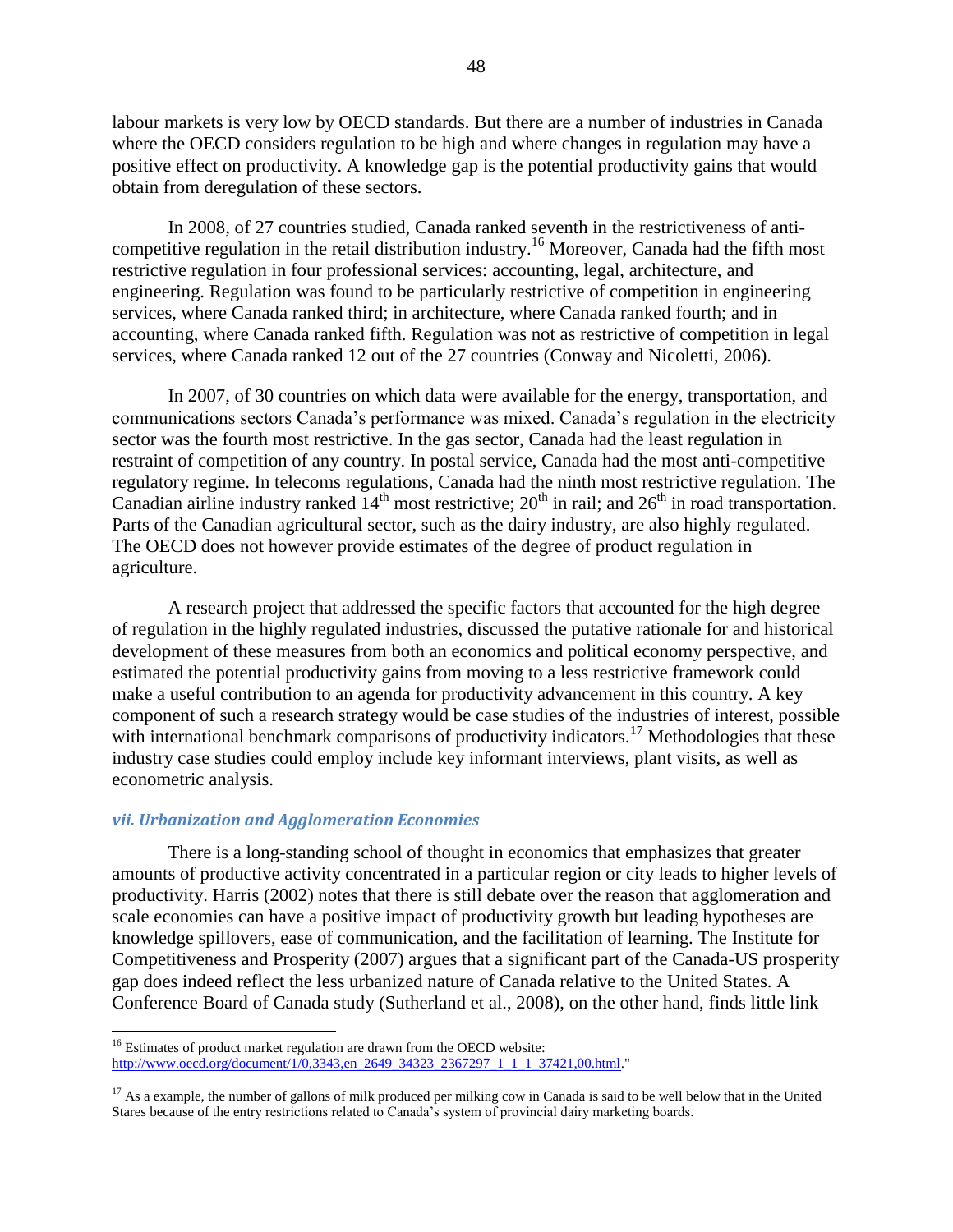between urbanization and productivity. These inconclusive results represent a significant knowledge gap in our understanding of the productivity growth process in general and the Canada-US productivity gap in particular.

A research project that attempted to identify the specific linkages between various levels of urban development and productivity and to estimate the empirical importance of these linkages could shed light on this knowledge gap. An important first step in such a project would be a survey of the literature on agglomeration economies. Much of this literature has been done by economic geographers and is not well known to economists. Econometric analysis would likely be the key research methodology used in such a research project, although case studies of the economic development of particular cities should also be considered. A serious data gap for any econometric work is the lack of data on real output and hence labour productivity at the subprovincial level in Canada and below the state level in the United States, although exploratory estimates of GDP for urban areas in the two countries are available.

#### <span id="page-48-0"></span>*viii. Higher education R&D*

As noted in the diagnostic, Canada has the second highest rate of higher education R&D/GDP (HERD) ratio in among OECD countries, with only Sweden higher. Canada's HERD intensity has increased significantly in recent years as the federal government has increased funding to universities through the granting councils, the Canada Foundation for Innovation, and the Canada Research Chairs program, among others. A key rationale for this increased support for higher education R&D has been to boost Canada's productivity performance. But the linkages between HERD and business sector productivity are poorly understood, making this an important knowledge gap.

A research project that attempted to identify all possible linkages, and estimate the empirical importance of these linkages, between higher education research activity and business sector productivity performance is suggested to fill our current knowledge gap on the HERDbusiness sector productivity relationship. These linkages are multifaceted. The most obvious one is the commercialization of university research. A second linkage, which is possibly more important from a long-run productivity perspective, is the hands-on training of high-quality researchers by the universities that R&D activities entail and the subsequent movement of this highly qualified manpower to the business sector where they have the capacity to both create new knowledge and adopt new technologies. A third linkage is the contributions to basic knowledge from university R&D, which in the long run can result in many applications that directly boost productivity, although these benefits are not just captured by Canadian businesses but spill over to the world.

Again, a case study approach may be the most effective means to address this knowledge gap. One could identify specific university research projects that have generated important results and then examine the direct and indirect effects on productivity, in Canada and abroad from both a short- and long-term perspective. Equally, evaluations of specific government funding programs for HERD could focus on the productivity payoffs. Methodologies that these two types of case studies could use include document analysis, key informant interviews, site visits, and surveys.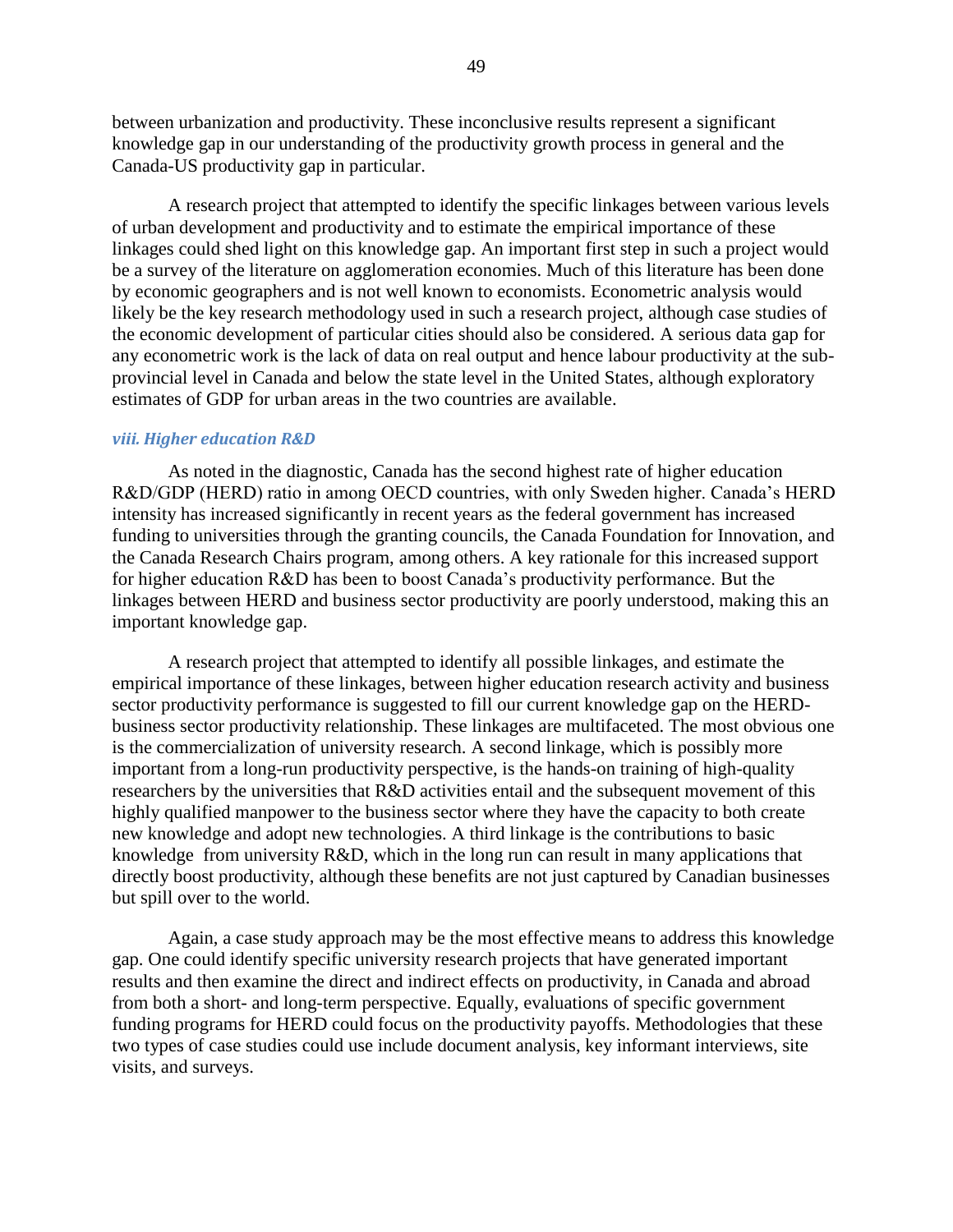#### <span id="page-49-0"></span>*ix. Adjustment costs*

 $\overline{a}$ 

The decoupling of labour productivity growth in Canada and the United States in the early 2000s coincided with significant shocks to the Canadian economy which, it has been posited, have imposed significant adjustment costs to firms and thus reduced labour productivity in Canada, reflected in lower MFP growth rate.<sup>18</sup> These shocks included notably the rapidly rising prices for mining and oil commodities which led to increased activity in these sectors, as well as a rising Canadian dollar which precipitated the downfall of large portions of the manufacturing sector. As the Bank of Canada noted in its April 2008 Monetary Policy Report, slow productivity growth in Canada recently "may reflect factors such as the high adjustment costs associated with reducing employment levels in the manufacturing sector and increased precautionary demand for labour in sectors facing labour shortages" (Bank of Canada, 2008:10). In this case, the key channel through which adjustment costs impact labour productivity is through the sluggish adjustment of labour. The importance of this factor for the widening of the Canada-US productivity gap is unknown – it is still a knowledge gap.

Before any research is undertaken, it will be important to establish how adjustments costs can lead to lower labour productivity growth. In earlier literature, the most oft-quoted linkage between adjustment costs and labour productivity is that occurring in the early stages of the adoption of a new technology (Leung, 2004). In the current context, however, adjustments costs are believed to lower the speed of adjustment of labour utilization by firms, thus translating into lower measured labour productivity. This hypothesis has not been well tested empirically. The literature on labour adjustment has primarily focused on its impact on the unemployment rate (for example Amano, 1995). Moreover, it has focused solely on the speed of adjustment, rather than on both the magnitude of needed adjustment and its speed. An analysis of the former is essential if we are to measure the impact of adjustment costs on labour productivity growth.

Given the absence of convincing literature on this subject, the research strategy would need to encompass both macro and micro perspectives. In other words, it would first be necessary to establish the existence of significant adjustment costs at the macro level before embarking on a detailed analysis at the micro level. The macro-level identification could make use of tools similar to those used to explore the relationship between adjustment costs and the unemployment rate – model-based econometric analysis using macroeconomic data on labour markets. Comparing estimates of adjustment costs for Canada and the United States would provide an indication of whether this research route is worth pursuing further.

<sup>&</sup>lt;sup>18</sup> As noted in the diagnostic, differences in MFP growth accounted for an increasingly important part of the Canada-US labour productivity gap.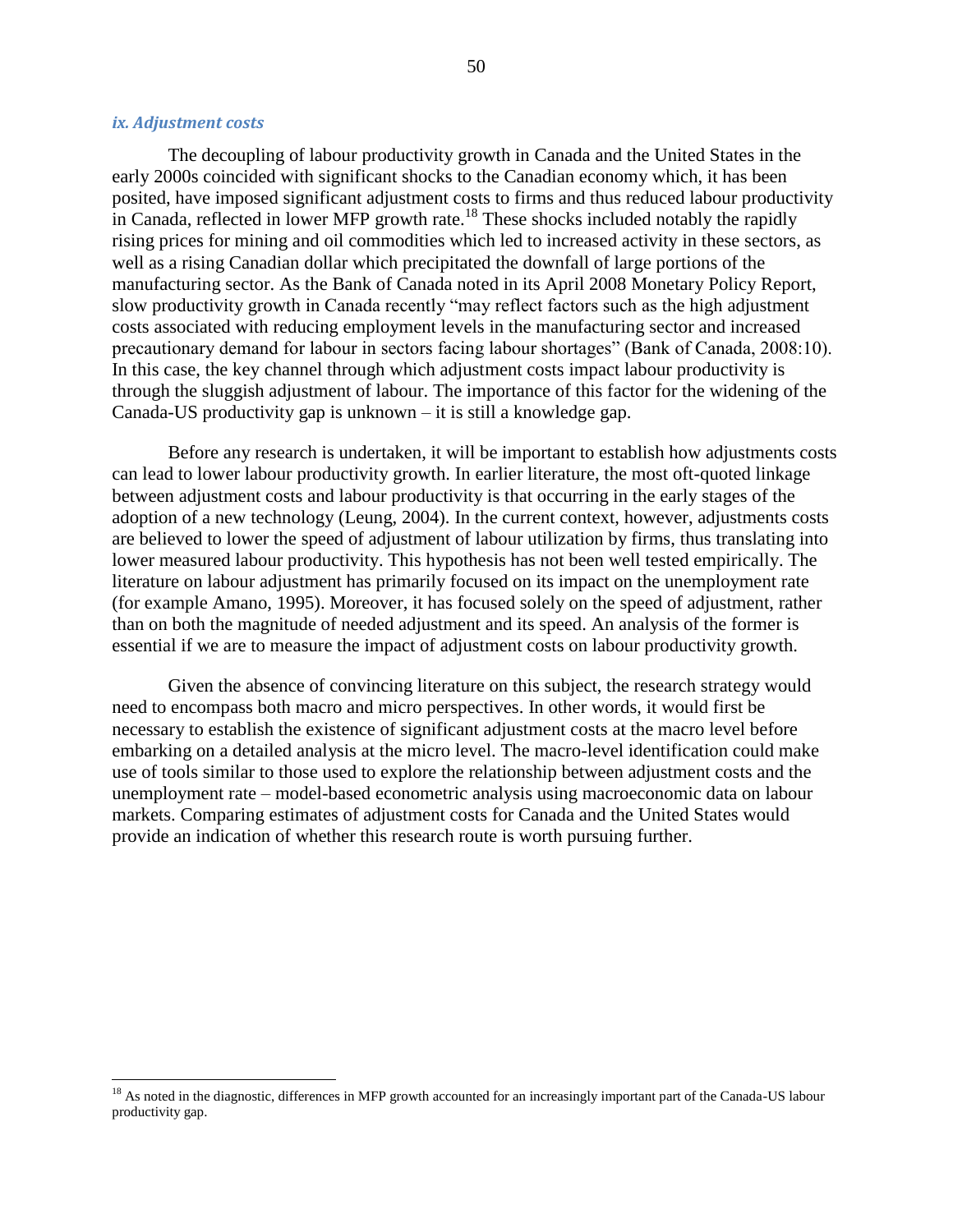### <span id="page-50-0"></span>**IV. Conclusion**

This report aimed to accomplish three objectives: provide an assessment of Canada's productivity performance; provide a synthesis of the productivity studies conducted by the Centre for the Study of Living Standards and the McKinsey Global Institute; and develop a framework for unbundling slow productivity growth in Canada and the widening productivity gap with the United States.

The key conclusion of the paper is that Canada has indeed underperformed in the productivity area in recent years both from an historical perspective and relative to our major competitors, particularly the United States and that the factors behind this deterioration in productivity performance are still poorly understood. A research strategy that focuses on key knowledge gaps related to this poor performance is badly needed. As the federal department responsible for the productivity file, Industry Canada is well positioned to lead such a strategy, in collaboration with other interested organizations, and it strongly encouraged to do so.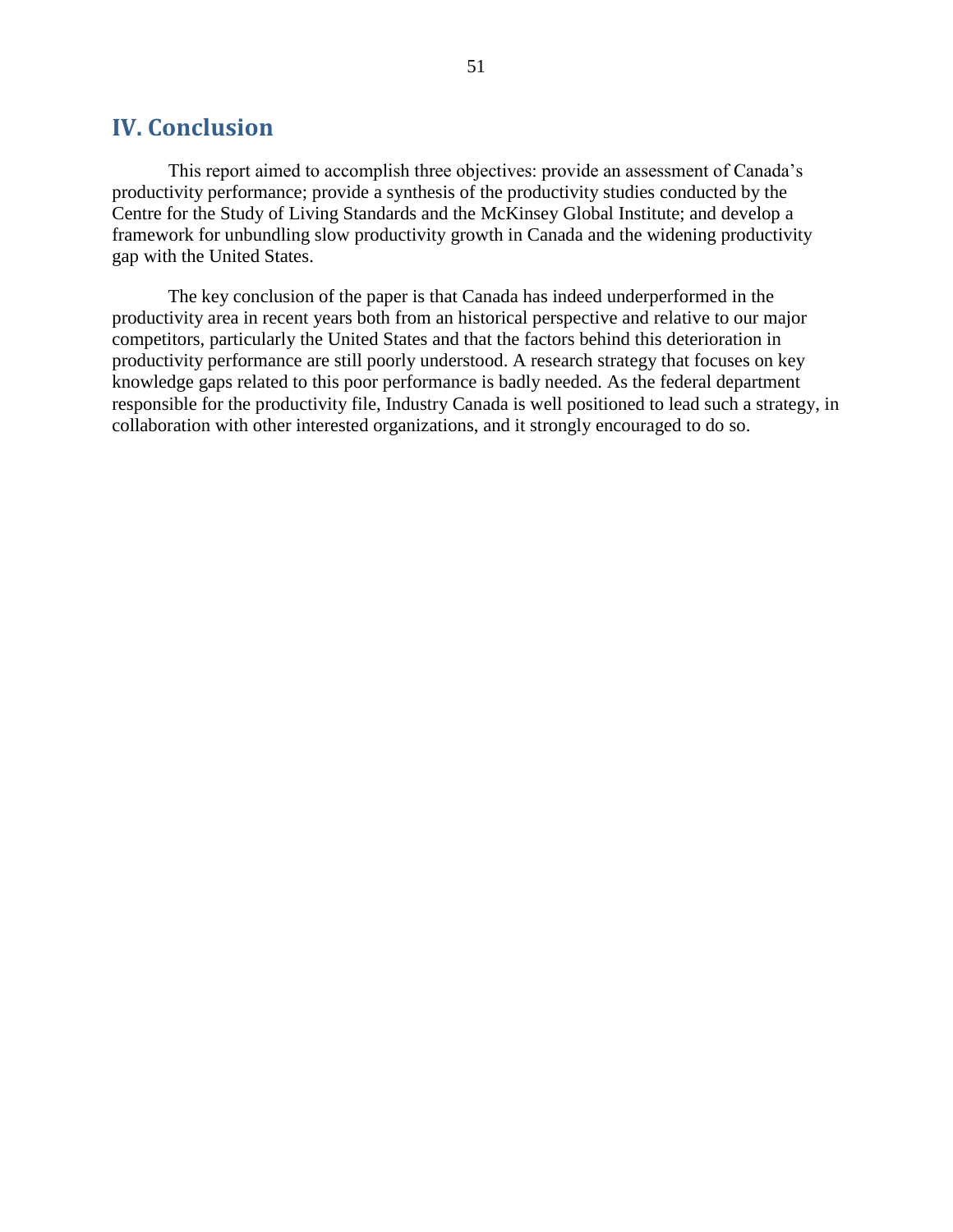# <span id="page-51-0"></span>**References**

Amano, Robert (1995) "Empirical Evidence on the Cost of Adjustment and Dynamic Labour Demand," Bank of Canada Working Paper 95-3, May.

Arsenault, Jean-Francois and Andrew Sharpe (2008) "An Analysis of the Cause of Weak Productivity Growth in Canada Since 2000," *International Productivity Monitor*, Spring, pp. 14-39.

Baldwin, John and Wulong Gu (2004) "Industrial Competition, Shifts in Market Share and Productivity Growth," Cat. No. 11F0027MIE-No. 21, Micro-Economic Analysis Division, Statistics Canada.

Baldwin, John and Wulong Gu (2007) Long-Term Productivity Growth in Canada and the United States, 1961 to 2006, Cat 15-206XIE-No. 13, Micro-Economic Analysis Division, Statistics Canada.

Baldwin, John,J. Maynard, M. Tanguay, F. Wong, and B. Yan (2005) "A Comparison of Canadian and US Productivity Levels: An Explanation of Measurement Issues," Economic Analysis Research Paper Series, No. 28, Statistics Canada.

Bank of Canada (2008) "Monetary Policy Report," April.

Boothe, Paul and Richard Roy (2008) "Business Sector Productivity in Canada: What Do We Know?‖ *International Productivity Monitor*, Number 16, Spring, pp. 3-13.

Bradley, Celeste and Andrew Sharpe (2008a) "A Detailed Analysis of Productivity Performance in the Canadian Oil and Gas Extraction Industry," Industry Canada Working Paper, forthcoming.

Bradley, Celeste and Andrew Sharpe (2008b) "A Detailed Analysis of Productivity Performance in the Canadian Mining Industry," Industry Canada Working Paper, forthcoming.

Centre for the Study of Living Standards (2004) "Report on Productivity Trends in Selected Natural Resource Industries in Canada," CSLS Research Report 2004-06, October.

Cette, Gilbert and Jimmy Lopez (2008) "What Explains the ICT Diffusion Gap Between the Main Industrialized Countries: An empirical Analysis," *International Productivity Monitor*, Fall, Number 17, pp. 28-39.

Chen, Duanjie and Jack Mintz (2008) "Still a Wallflower: The 2008 Report on Canada's International Tax Competitiveness," C.D. Howe Institute e-brief, C.D. Howe Institute, September.

Conway, P. and G. Nicoletti (2006), "Product market regulation in non-manufacturing sectors: measurement and highlights", OECD Economics Department Working Paper.

Council of Canadian Academies (2009) *Business Innovation in Canada*, Report of the Expert Panel on Business Innovation in Canada, April.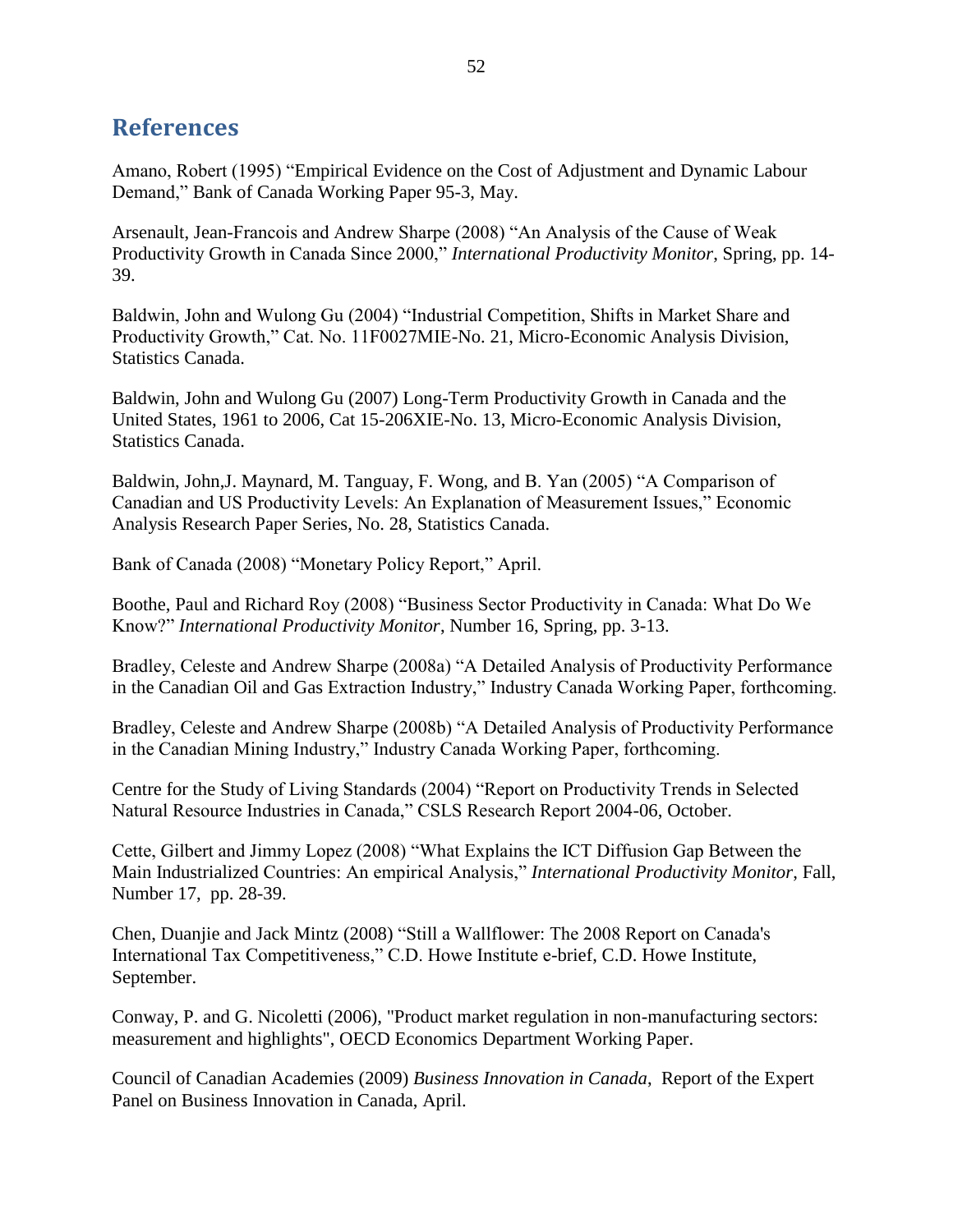Cross, Philip (2007) "Recent Trends in Output and Employment," *Canadian Economic Observer* Vol. 20, No. 3, pp. 3.1-3.19.

Dion, Richard (2007) "Interpreting Canada's Productivity Performance in the Past Decade: Lessons from Recent Research," *Bank of Canada Review*, Summer, pp. 19-32.

Dion, Richard and Robert Fay (2008) "Understanding Productivity: A Review of Recent Technical Literature," Discussion Paper 2008-3, Bank of Canada.

Dolega, M. (2007) "Tracking Canadian Trend Productivity: A Dynamic Factor Model with Markov Switching," Bank of Canada Discussion Paper No. 2007-12.

Fuss, M. and L. Waverman (2005) "Canada's Productivity Dilemma: The Role of Computers and Telecom," Appendix E-1 to Bell Canada's Submission to the Telecommunications Policy Review Panel.

Gomez, Carl (2005) "Who's to Blame for Canada's Productivity Woes?" TD Economics Topic Paper, June 15.

Guibauld, Olivier and Andrew Sharpe (2003) "Productivity Growth and Poverty Reduction in Developing Countries," CSLS Research Report 2003-06, September.

Harchaoui, T. and F. Tarkhani (2003) "Public Capital and its Contribution to the Productivity Performance of the Canadian Business Sector," Cat. No. 11F0027MIE-No. 17, Micro-Economic Analysis Division, Statistics Canada.

Harris, Richard (2002) "Determinants of Canadian Productivity Growth: Issues and Prospects," in *Productivity Issues in Canada*, edited by Someshwar Rao and Andrew Sharpe (Calgary: University of Calgary Press).

Harrison, Peter (2007) "Can Measurement Error Explain the Weakness of Productivity Growth in the Canadian Construction Industry?"*International Productivity Monitor*, No. 14, pp. 53-70.

Harrison, Peter and Andrew Sharpe (2009) "A Detailed Analysis of Productivity Performance in the Forest Products Sector in Canada," prepared for the Forest Products Association of Canada, forthcoming as a CSLS Research Report.

Harrison, Peter and Andrew Sharpe (2009a) "The Measurement of Productivity in Public Administration in Canada" paper being prepared for the Treasury Board Secretariat, forthcoming.

Harrison, Peter, Jean-Francois Arsenault and Andrew Sharpe (2008a) "What Explains the Real Income-Productivity Growth Divergence in Canada?" *International Productivity Monitor*, Fall, Number 17.

Harrison, Peter, Jean-Francois Arsenault and Andrew Sharpe (2008b) "Investment as a Driver of Productivity Growth in British Columbia," CSLS Research Report 2008-08, December.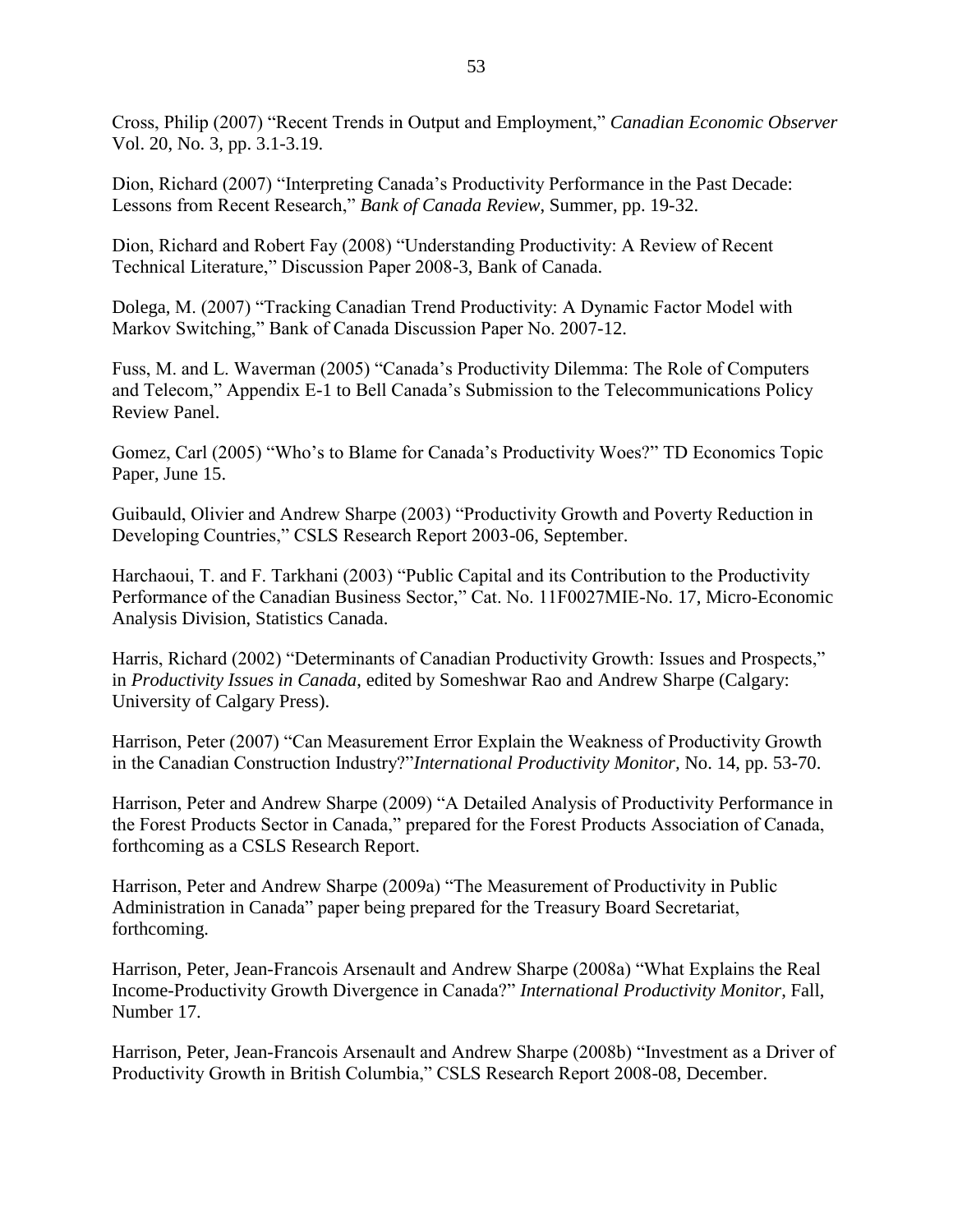Helper, Susan (2000) "Economists and Field Research: "You Can Observe a Lot Just by Watching," *American Economic Review*, May.

Institute for Competitiveness and Prosperity (2007) *Agenda's for Canada Prosperity: Report on Canada, 2007* (Toronto).

Kaci, Mustapha and Jean-Pierre Maynard (2005) "Canada/US Labour Productivity Revisions in the Business Sector," Statistics Canada, Micro-Economic Analysis Division, March.

Kellison, Matthew (2004) "The McKinsey Global Institute Productivity Studies: Lessons for Canada," CSLS Research Report 2004-10, November.

Le, C.D. and J. Tang (2003) "Innovation Inputs and Innovation Outputs: A Firm Level Analysis," in F. Gault (ed.) *Understanding Innovation in Canadian Industry* (Montreal: McGill-Queen's University Press).

Leung, Danny (2004) "The Effect of Adjustment Costs and Organizational Change on Productivity in Canada: Evidence from Aggregate Data," International Productivity Monitor, Number 9, Fall, p.52-61.

Levine, Ross and David Reneut (1992) "A Sensitivity Analysis of Cross-Country Growth Regressions,‖ *American Economic Review,* September.

Lewis, William (2004) *The Power of Productivity: Wealth, Poverty, and the Threat to Global Stability* Chicago: University of Chicago Press.

MacDonald, Ryan (2008) "The Terms of Trade and Domestic Spending," *Insights on the Canadian Economy*, Statistics Canada, Economic Analysis Division.

McKinsey and Company Canada (2008) *Breaking Away from the Pack: Enhancing Canada's Global Competitiveness,* McKinsey and Company.

Mintz, Jack (1999) "Why Canada Must Undertake Business Tax Reform Soon," C. D. Howe Backgrounder, C. D. Howe Institute, November.

Mintz, Jack (2007) "The 2007 Tax Competitiveness Report: A Call for Comprehensive Tax Reform," C. D. Howe Institute Commentary

National Bureau of Economic Research (2000) NBER/Sloan Project Report: Industrial Technology and Productivity: Incorporating Learning from Plant Visits and Interviews into Economic Research, Papers presented at the Annual Meetings of the America Economic Association, January

OECD (2005) "Learning a Living: First Results of the Adult Literacy and Life Skills Survey," available online at http://www.statcan.gc.ca/bsolc/olc-cel/olc-cel?catno=89-603-X&lang=eng.

OECD (2006) *Education at a Glance, OECD Indicators 2006,* Organisation for Economic Cooperation and Development.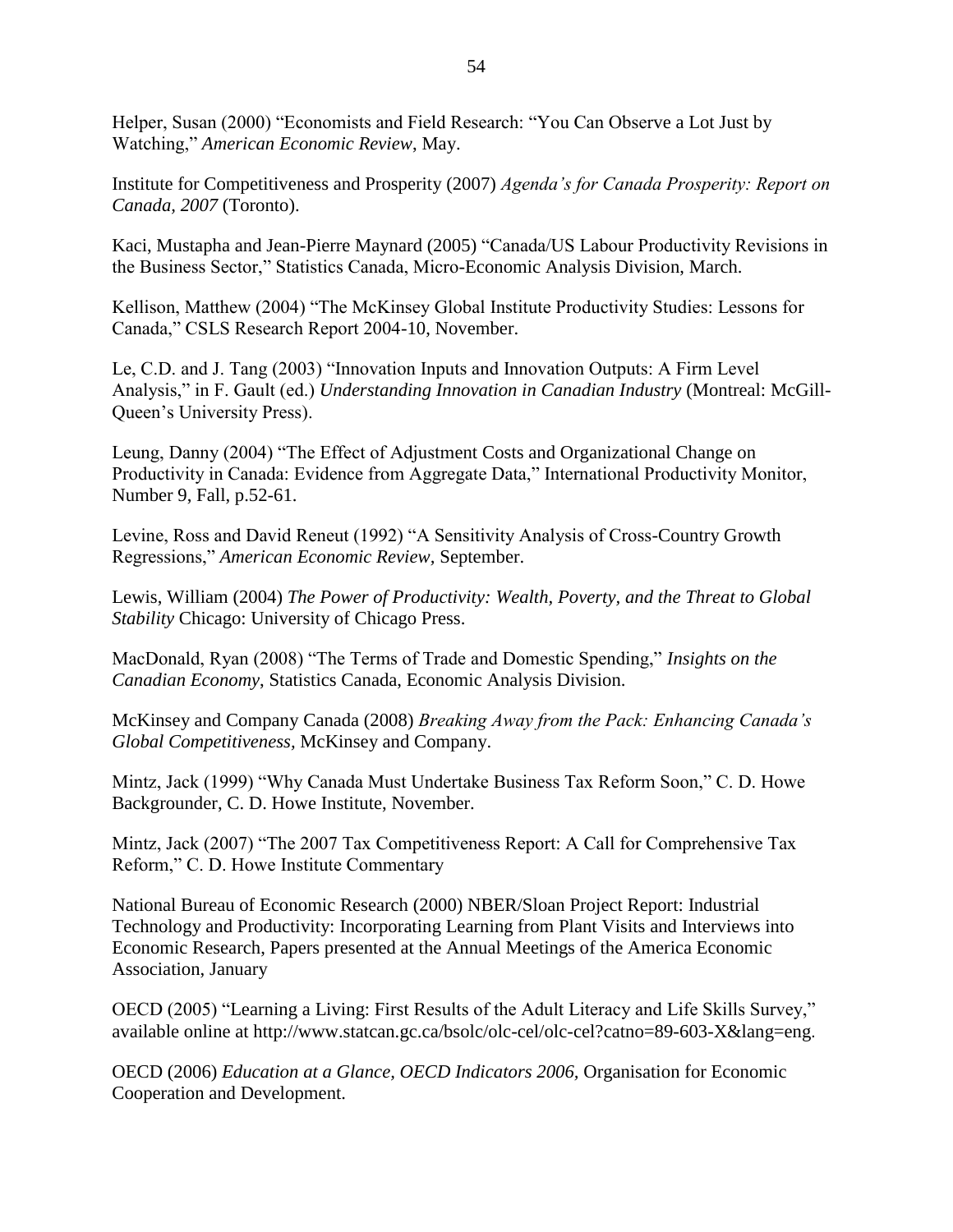OECD (2007) "PISA 2006 Science Competencies for Tomorrow's World," available online at http://www.pisa.oecd.org/document/2/0,3343,en\_32252351\_32236191\_39718850\_1\_1\_1\_1,00.h tml.

Rao, Someshwar and Jianmin Tang and Weimin Wang (2004) "Measuring the Canada-US Productivity Gap: Industry Dimensions," *International Productivity Monitor*, Number 9, Fall, pp. 3-14.

Rao, Someshwar and Jianmin Tang and Weimin Wang (2008) "What Explains the Canada-US Labour Productivity Gap?" *Canadian Public Policy*, Vol. XXXIV, No. 2, June, pp. 163-192

Rao, Someshwar, Andrew Sharpe and Jeremy Smith (2005) "An Analysis of the Labour Productivity Growth Slowdown in Canada Since 2000," *International Productivity Monitor*, Number 10, Spring, pp. 3-23.

Rao, Someshwar, Andrew Sharpe and Jianmin Tang (2004) "Productivity Growth in Service Industries: A Canadian Success Story,"

Reinsdorf, Marshall and Robert Yuskavage (2004) "Exact Industry Contributions to Labor Productivity Change," in *Price and Productivity Measurement*, edited by Erwin Diewert, Bert Balk, Dennis Fixler, Kevin Fox, and Alice Nakamura, (Trafford Press) forthcoming.

Sharpe, Andrew (2005) "What Explains the Canada-US ICT Investment Intensity Gap?" CSLS Research Report 2005-06, December.

Sharpe, Andrew (2006) "Future Productivity Growth in Canada and Implications for the Canada Pension Plan," CSLS Research Report 2006-01-E, April.

Sharpe, Andrew (2006) "The Relationship between ICT Investment and Productivity in the Canadian Economy: A Review of the Evidence," CSLS Research Report 2006-05, December.

Sharpe, Andrew (2006a) "Lessons for Canada from International Productivity Experience," CSLS Research Report 2006-02, October.

Sharpe, Andrew (2007a) "Lessons for Canada from International Productivity Experience," *International Productivity Monitor*, Number 14, Spring, pp. 20-37.

Sharpe, Andrew (2007b) "Three Policies to Improve Productivity Growth in Canada," CSLS Research Report 2007-05, December. Also published in J. Leonard, C. Ragan, and F. St-Hilaire (eds.) *A Canadian Priorities Agenda: Policy Choices to Improve Economic and Social Wellbeing,* (Montreal: Institute for Research in Public Policy and Ottawa: Centre for the Study of Living Standards).

Sharpe, Andrew (2007c) "International Productivity Comparisons: An Evaluation of Data Sources," report prepared for Human Resources and Social Development Canada, March.

Sharpe, Andrew (2008) "The Paradox of Market-oriented Public Policy and Poor Productivity Growth in Canada" paper prepared for the Bank of Canada Festschrift Conference in Honour of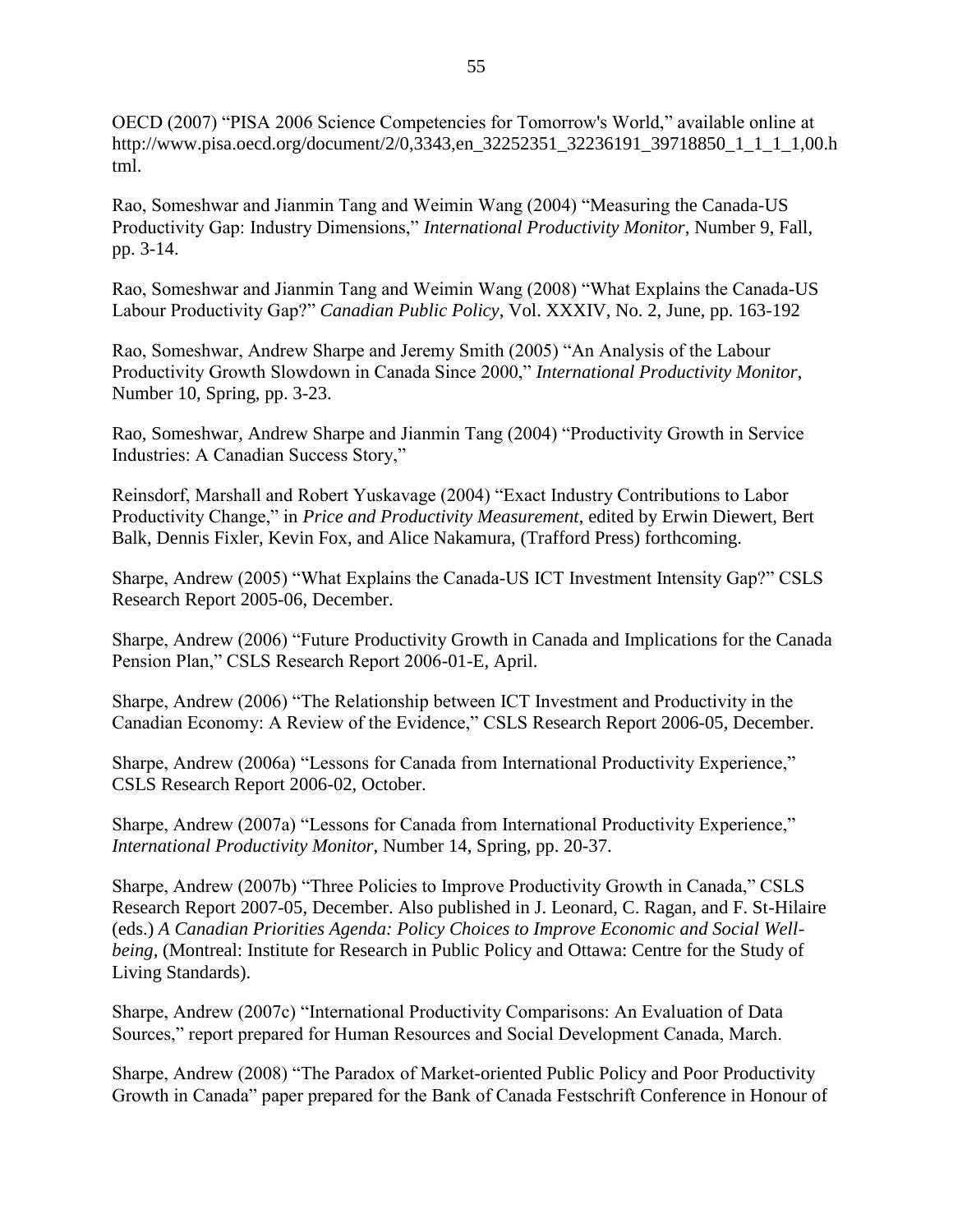David Dodge, November 13-15, Bank of Canada, Ottawa, Ontario. Forthcoming in Festschrift volume to be published by the Bank of Canada.

Sharpe, Andrew and Ian Currie (2008) "Competitive Intensity as Driver of Innovation: A Synthesis of the Literature," CSLS Research Report No. 2008-3, June.

Sharpe, Andrew and Jean François Arsenault (2008) "An Analysis of the Causes of Weak Labour Productivity Growth in Canada since 2000," *International Productivity Monitor*, No. 16, Spring, pp. 14-39.

Sharpe, Andrew and Jean François Arsenault (2008c) "Productivity Drivers in British Columbia: Strategic Areas for Improvement," CSLS Research Report 2008-09, December.

Sharpe, Andrew and Jean-Francois Arsenault (2008a) "The Canada-US ICT Investment Gap: An Update," CSLS Research Paper 2008-01, February.

Sharpe, Andrew and Jean-Francois Arsenault (2008b) "ICT Investment by Province and Productivity Growth," CSLS Research Paper 2008-06, September.

Sharpe, Andrew and Meghna Banerjee (2008) "Assessing Canada Ability to Compete for Foreign Direct Investment," CSLS Research Report 2008-04, June.

Sharpe, Andrew and Jean-Francois Arsenault (2009) "New Estimates of Multifactor Productivity for the Canadian Provinces,‖ *International Productivity Monitor*, Number 18, Spring, pp. 25-37.

Sharpe, Andrew and Peter Harrison (2009) "An Analysis of Productivity Performance in Atlantic Canada," CSLS Research Report prepared for ACOA, forthcoming.

Sharpe, Andrew, Celeste Bradley and Hans Messinger (2007) "The Measurement of Output and Productivity in the Health Care Sector in Canada: An Overview," CSLS Research Report 2007-06, December.

Sharpe, Andrew, Jean François Arsenault, and Daniel Ershov (2007) "The Impact of Interprovincial Migration on Aggregate Output and Labour Productivity in Canada, 1987-2006," CSLS Research Report 2007-02, November.

Sharpe, Andrew, Jean-Francois Arsenault and Fraser Cowan (2009)''The Effect of Increasing Aboriginal Educational Attainment on Labour Force, Output, Productivity Growth and the Fiscal Balance in Canada, 2006-2026" report prepared for Indian and Northern Affairs Canada forthcoming spring.

Sharpe, Andrew, Jean-Francois Arsenault and Simon Lapointe (2007) "The Potential Contribution of Aboriginal Canadians to Labour Force, Employment, Productivity and Output Growth in Canada, 2001-2017," CSLS Research Report No. 2007-04.

Sharpe, Andrew, Jean-Francois Arsenault, Alex Murray, and Sharon Qiao (2008) "The Valuation of the Alberta Oilsands," CSLS Research Report 2008-06, November.